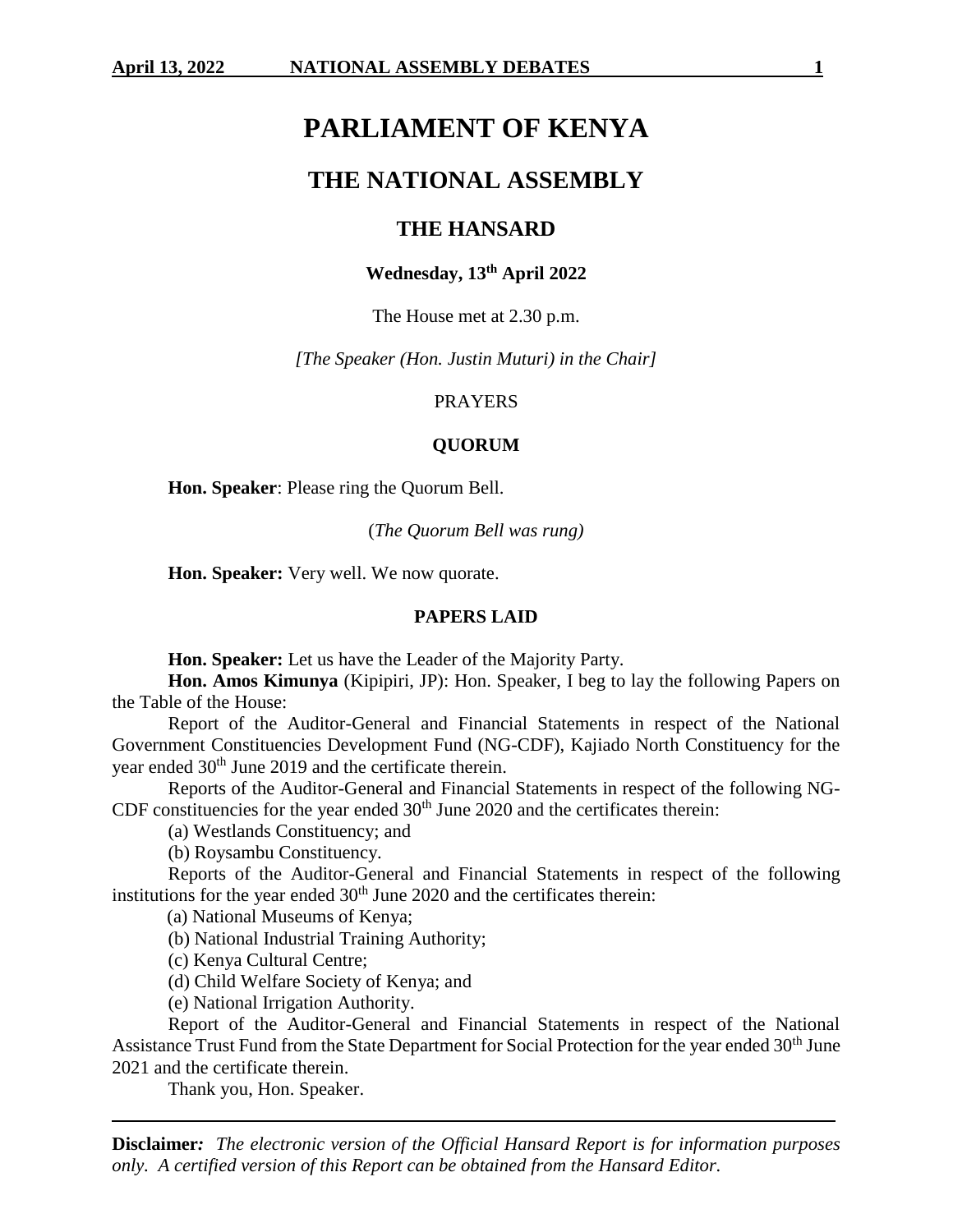**Hon. Speaker**: Next is the Chairman of the Committee on Delegated Legislation or a Member thereof. Hon. Seroney.

**Hon. Sammy Seroney** (Nominated, WDM-K**)**: Hon. Speaker, I beg to lay the following Paper on the Table of the House:

Report of the Committee on Delegated Legislation on its consideration of the Political Parties (Membership) Regulations, 2021 (Legal Notice No.260 of 2021).

Thank you, Hon. Speaker.

**Hon. Speaker**: Very well. Next Order.

# **QUESTIONS AND STATEMENTS**

# **ORDINARY QUESTIONS**

**Hon. Speaker:** The first Question is by the Member for Igembe Central.

# *Question No.108/2022*

# DELAYED GAZETTEMENT AND STAFFING OF IGEMBE CENTRAL AND KIENGU SUB-COUNTIES IN MERU

**Hon**. **Kubai Iringo** (Igembe Central, JP): Thank you, Hon. Speaker, for giving me this opportunity to ask Question No.108 of 2022 directed to the Cabinet Secretary for Interior and Coordination of National Government:

- (i) Could the Cabinet Secretary explain why the gazettement of Igembe Central Sub-County has been delayed since 2018 after public participation recommended the area as the Sub-County which qualifies in all aspects?
- (ii) Could the Cabinet Secretary explain when the subdivision of the said Sub-County will be gazetted considering that all other identified subdivisions in Meru County have been gazetted?
- (iii) When will the new Deputy County Commissioner for the new Kiengu Sub-County be posted to the Sub-County Headquarters for enhancement of service delivery? Thank you, Hon. Speaker.

**Hon. Speaker**: The Question will be replied to before the Departmental Committee on Administration and National Security. The next Question is by the Member for Luanda, Hon. Christopher Omulele.

# *Question No.109/2022*

# INORDINATE DELAY IN CONSTRUCTION OF EMULULU TTI IN LUANDA

**Hon. Christopher Omulele** (Luanda, ODM): Thank you, Hon. Speaker. I rise to ask Question No.109 of 2022 to the Cabinet Secretary for Education:

(i) Could the Cabinet Secretary explain why construction of Emululu Technical Training Institute (TTI) in Luanda Constituency has not commenced despite being allocated funds during the 2021/2022 Financial Year?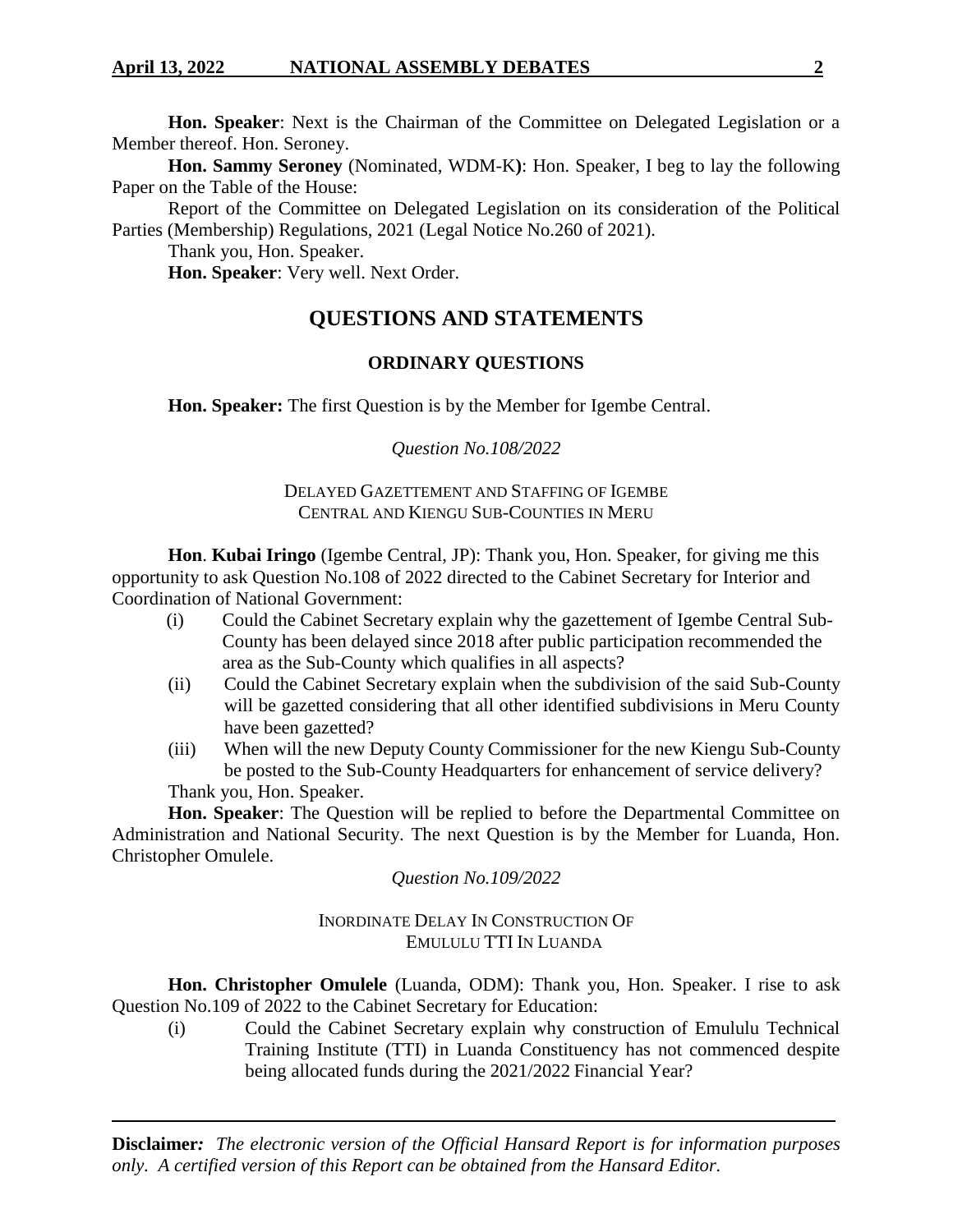# **April 13, 2022 NATIONAL ASSEMBLY DEBATES 3**

- (ii) Could the Cabinet Secretary state the amount that was earmarked and utilised on the pre-design phase of the Institute, if any, during the 2021/2022 Financial Year?
- (iii) What has caused the inordinate delay in the initiation of project works on the TTI, and when will the construction works commence?

**Hon. Speaker**: The Question will be replied to before the Departmental Committee on Education and Research. The final Question is by the Hon. Member for Teso North, Hon. Kaunya. Do you not have a card?

# *Question No.110/2022*

# STALLED RENOVATION OF MALABA RAILWAY STATION AND CONSTRUCTION OF MALABA RAILWAY DEPOT

**Hon. Oku Kaunya** (Teso North, ANC): Thank you, Hon. Speaker. I rise to ask this Question to the Cabinet Secretary for Transport, Infrastructure, Housing and Urban Development.

- (i) Could the Cabinet Secretary explain why the renovation of Malaba Railway Station and construction of the Malaba Railway Container Depot have stalled for nearly a month despite having been funded?
- (ii) Could the Cabinet Secretary explain any challenges faced by the contractor, who has since abandoned the site and has failed to meet his contractual obligations on the said projects including the payment of dues to casual labourers who have not been paid to date?
- (iii) What steps is the Ministry taking to ensure that the construction of the station and depot is completed as soon as possible considering their importance in boosting the transport network and improving the economy of the region?

Thank you, Hon. Speaker.

**Hon. Speaker:** The Question will be replied to before the Departmental Committee on Transport, Public Works and Housing.

The next segment is on Statements. Today, there is a response from the Chairperson of the Departmental Committee on Defence and Foreign Relations to the Request by Hon. Zuleikha Hassan, the Kwale County Member of Parliament. Let us have the Chairperson of the Departmental Committee on Defence and Foreign Relations, Hon. Richard Tong'i.

# **STATEMENTS**

# REPATRIATION OF KENYANS STRANDED IN UKRAINE

**Hon. Richard Tong'**i (Nyaribari Chache, JP): Thank you, Hon. Speaker. On behalf of the Ministry of Foreign Affairs, I rise to issue a Statement to the House regarding the repatriation of Kenyans stranded in Ukraine as requested by Hon. Zuleikha Hassan, Member of Parliament for Kwale County, on Thursday, 24<sup>th</sup> February 2022.

The matter seems to have taken a little longer than it should have been. This is because of the nature of the responses which required a lot of engagements and involved other countries. So, it took long so that we could get the most appropriate response to the Question which was asked.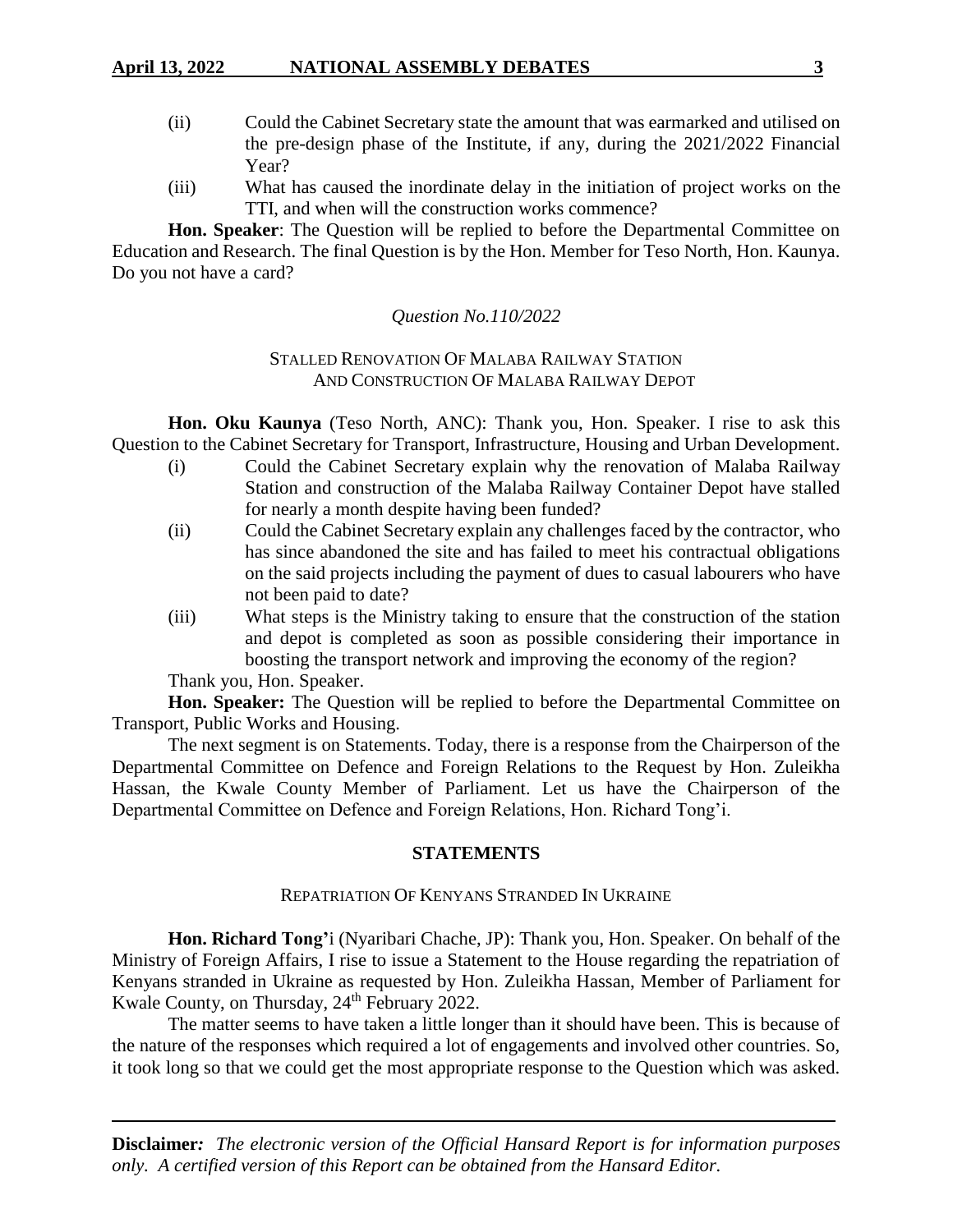Even as I table the response as received and appended to this Statement, allow me to give the House a brief history of what has happened in Ukraine to the best of our knowledge.

On 24<sup>th</sup> February, the Russian Federation invaded Ukraine in violation of its sovereignty and territorial integrity. Kenya alongside other countries strongly condemned the invasion at the United Nations Security Council. The escalated conflict and tension in Ukraine from the attack by Russian military forces led to the exodus of millions of people including Kenyans who were living in the country. Kenya does not have a residence mission in Ukraine however, Kenya's Embassy in Vienna, Austria serves Ukraine through one of our accredited Honorary Consular.

It is estimated there are about 201 Kenyans in Ukraine out of whom 187 who are mainly students are registered and the rest are not documented. The Question was:

(i) Is the national Government considering urgent repatriation of Kenyans caught in Russian invasion of Ukraine back to Kenya and if so, within what time frames shall this happen?

The Ministry of Foreign Affairs facilitated the urgent evacuation of Kenyans caught in the Russian invasion. At the outset, the Ministry and Kenyan Embassy in Vienna issued an advisory to all Kenyans living and studying in Ukraine to urgently consider leaving the country. Kenya's embassies in Vienna, Berlin and Moscow alongside the Consular in Kiev mobilised support for safe passage of Kenyans to neighbouring countries.

The consular in Ukraine has been providing leadership and guidelines to Kenyans on the travel logistics between Ukraine cities and neighbouring countries like Poland, Hungary, Romania, Germany and many other countries in the neighbourhood. He organised transport with the local authorities for all Kenyans who were willing to be evacuated from Ukraine between 24<sup>th</sup> February and 1st March.

On 8<sup>th</sup> March 2022, 26 Kenyan students and a family of three were stranded, blocked and were unable to move. The Russian military and Government made provisions and provided a safe exit which helped quite a lot. There was a WhatsApp group initiated called 'Kenyans evacuation' which helped coordinate students and those willing to move. So, they shared notes and experiences for purposes of safety and ensuring they moved without endangering their lives and those of their loved ones.

The Ministry and Kenya's Embassy in Vienna has reached out to families of Kenyans who were affected and the Ministry's report is as follows:

Kenyans who were moved from Ukraine to Kenya are 37, Poland 70, Germany seven, Hungary 18, Slovakia Republic two, Romania two and Belgium two. There are some who are not willing to leave Ukraine for whatever reasons. So, there are about six of them who have not been accounted for. We believe they chose to stay because all options were available at their disposal to use the avenues which were created by the Ministry and the Government of Kenya. The Ministry and Kenya's Embassy in Vienna continues to reach out to the students and parents of those who were affected. We are hoping by end of this month all of them should be cleared.

(ii) In lieu of repatriation could the national Government consider relocating these citizens to safer regions within Ukraine or more peaceful regions that neighbour Ukraine?

The answer to this is yes. The Ministry has already initiated the process and quite a number of them have actually been moved out. Kenyans who are currently in the border states of Ukraine are being accommodated at university hostels, temporary shelters provided by aid agencies and churches while some are staying with relatives, friends and well-wishers. The Ministry and Kenya's embassies in Vienna, Berlin and Moscow continue to liaise with host governments,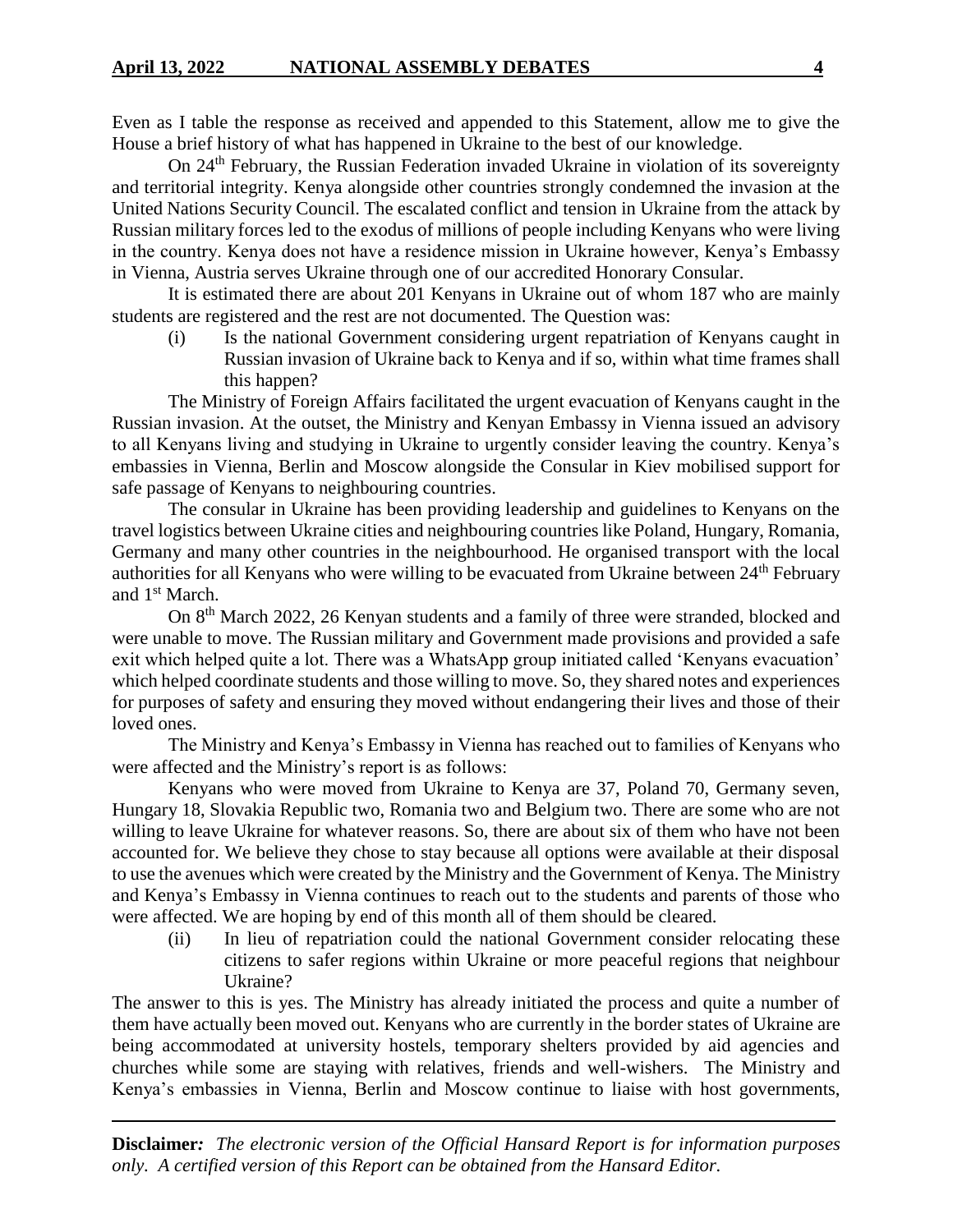international organisations for migration and Kenyan community organisations for sustainable provision of humanitarian assistance which is required for our people to be safe. This includes food, clothing, shelter and affected Kenyans are being encouraged.

Hon. Speaker, in conclusion all Kenyans who were willing to be evacuated out of Ukraine after the Russian invasion are out of danger, safely back home in Kenya or in states neighbouring Ukraine. Over 30 Kenyans are back in the country and a number are expected back home by 18<sup>th</sup> March which is already past. So, as we speak, there are probably many more Kenyans who are here. Several Kenyans have indicated they are willing to continue with their studies in European States which have similar syllabus and systems of education as Ukraine, so they can pursue their studies. The Ministry continues to monitor the situation of Kenyans, in the border countries of Ukraine with a view of providing the necessary support.

Hon. Speaker, that is the synopsis of the response which I hereby submit and the entire Report as received from the Ministry. Thank you, so much.

**Hon. Speaker**: Member for Kwale you have heard the response to your request.

**Hon. (Ms.) Zuleikha Hassan** (Kwale (CWR), ODM): Thank you, Hon. Speaker. I want to say that the response is accurate, what I expected and what was done. I want to use this opportunity to very highly commend the Ministry of Foreign Affairs for having done such a great job. As soon as they were called upon, they stepped into action to ensure these Kenyan students were evacuated, together with many other Kenyans affected directly or indirectly as well as, Hon. Omar Mwinyi's daughter who was in Ukraine at the time the war started.

We felt very proud to be Kenyans and we were very happy with the way the Kenyan Government responded. They quickly organised all their networks on the ground and ensured they urgently wrote letters to neighbouring countries like Poland. So, Kenyans had access to these countries. Also, they ensured those students were safe in the other countries as they prepared to come back to Kenya.

I have one or two recommendations for the future that all Kenya embassies around the world should be prepared for such eventualities. They should have readily available ground support at the snap of the fingers to enable them evacuate students or other Kenyans in such a country and to provide food and emergency health care as need be. I also want to thank the Cabinet Secretary for Foreign Affairs. They should keep up because previously, they were badly portrayed in such instances. Well done.

Thank you, very much, Hon. Speaker.

**Hon. Speaker**: Very well. Thank you. Yesterday, there was a promise of undertaking by the Leader of the Majority Party, that there will be a Statement but the person who requested for it is not …Hon. Gladwell Cheruiyot Tungo.

**Hon. Kimani Ichung'wah** (Kikuyu, JP): Tumbo or Tungo **Hon. Speaker**: Tungo.

FUEL SHORTAGES ACROSS THE WHOLE COUNTRY

**Hon. (Ms.) Gladwell Cheruiyot** (Baringo CWR, KANU): Thank you, Hon. Speaker. It is a crime for Hon. Ichung'wah to mispronounce my name. From the outset, I want to apologise on the Floor of the House for being unable to bring the Statement yesterday, as I had promised last week.

On behalf of the Chairperson of the Departmental Committee on Energy, I have a written Statement sent to us by the Cabinet Secretary who is unavailable. We were not able to sit and that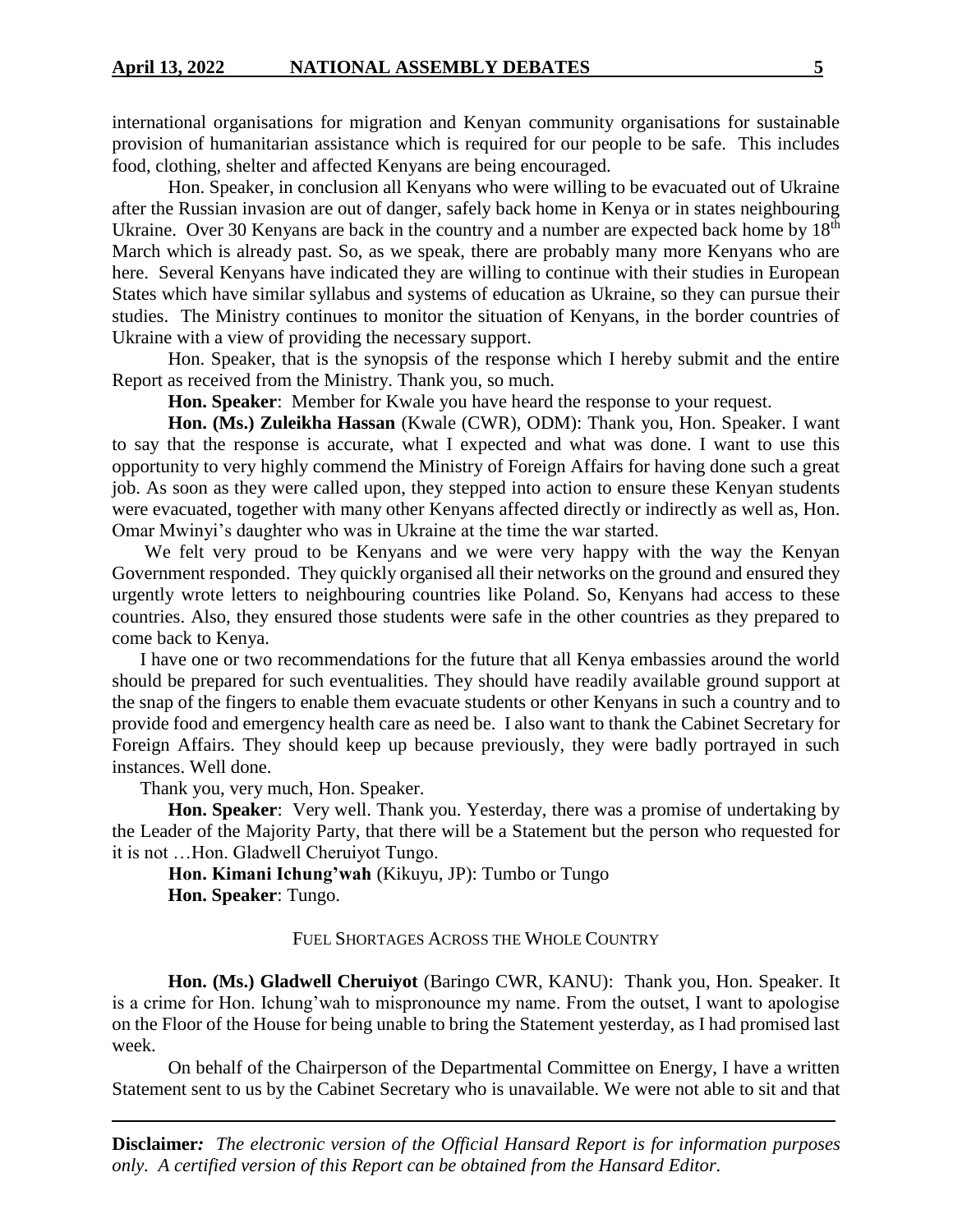brought about the complication. We were not able to read the Statement yesterday. Hon. Speaker, as you have understood me, thank you for accepting my apologies.

The Statement is in response to Questions raised by Hon. Aden Duale, Member of Parliament for Garissa Township Constituency, pursuant to provisions of Standing Order No.44(2)(c). In particular, the Member requested for a Statement from the Chairperson of the Departmental Committee on Energy regarding the fuel shortage crisis across the country as a result of the delayed subsidy payment to oil marketing companies. He raised the issues as follows:

1. The Chairperson to provide the total number of oil marketing companies (OMCs), petroleum dealers and small oil dealers, their network distribution across the country and percentage shares of the market in the country.

**Background** 

- (a) Kenya relies on refined petroleum products imported through two import terminals, that is, Kipevu Oil Terminal and Shimanzi Oil Terminal, to satisfy the demand for both local and transit markets.
- (b) Petroleum products imported in the country are procured through the Open Tender System (OTS) which allows for equitable sharing of the common user facilities amongst eligible oil marketing companies thereby enhancing competition in the importation process.
- (c) There are currently 106 licensed oil marketing companies who participate in the OTS process as either buyers or sellers. All the licensed OMCs are eligible to participate as sellers and supply petroleum products.
- 2. Market Share by OMCs. For those who have forgotten, OMCs are oil marketing companies.
	- (a) In 2021, approximately 4,184,432.86 cubic metres of diesel and 3,445,117.12 cubic metres of super petrol and 1,069,592.95 cubic metres of dual purpose kerosene were imported into the country.
	- (b) In the same year, approximately 2,693,499.148 cubic metres of diesel, 643,797,428 cubic metres of jet A1, 143,361.126 cubic metres of kerosene and 2,134,745.516 cubic metres of super petrol were consumed locally.
	- (c) The share of locally-consumed products by marketers is as shown in the table below:

| <b>Oil Marketing Company</b>        | <b>Percentage Market Share</b> |  |  |
|-------------------------------------|--------------------------------|--|--|
| Vivo Energy Kenya Limited           | 22.8 per cent                  |  |  |
| Total Energies Marketing Kenya PLC  | 17.4 per cent                  |  |  |
| Rubis Energy Kenya PLC              | 9.6 per cent                   |  |  |
| Ola Energy Kenya Limited            | 6.8 per cent                   |  |  |
| Oryx Energies Kenya Limited         | 4.1 per cent                   |  |  |
| Be Energy Limited                   | 2.8 per cent                   |  |  |
| Tosha Petroleum (Kenya) Limited     | 2.6 per cent                   |  |  |
| <b>Fossil Supplies Limited</b>      | 2.5 per cent                   |  |  |
| Petro Oil Kenya Limited             | 2.3 per cent                   |  |  |
| Galana Oil Kenya Limited            | 2.2 per cent                   |  |  |
| Hass Petroleum Kenya Limited        | 2.1 per cent                   |  |  |
| <b>Gulf Energy Holdings Limited</b> | 1.8 per cent                   |  |  |
| National Oil Corporation of Kenya   | 1.8 per cent                   |  |  |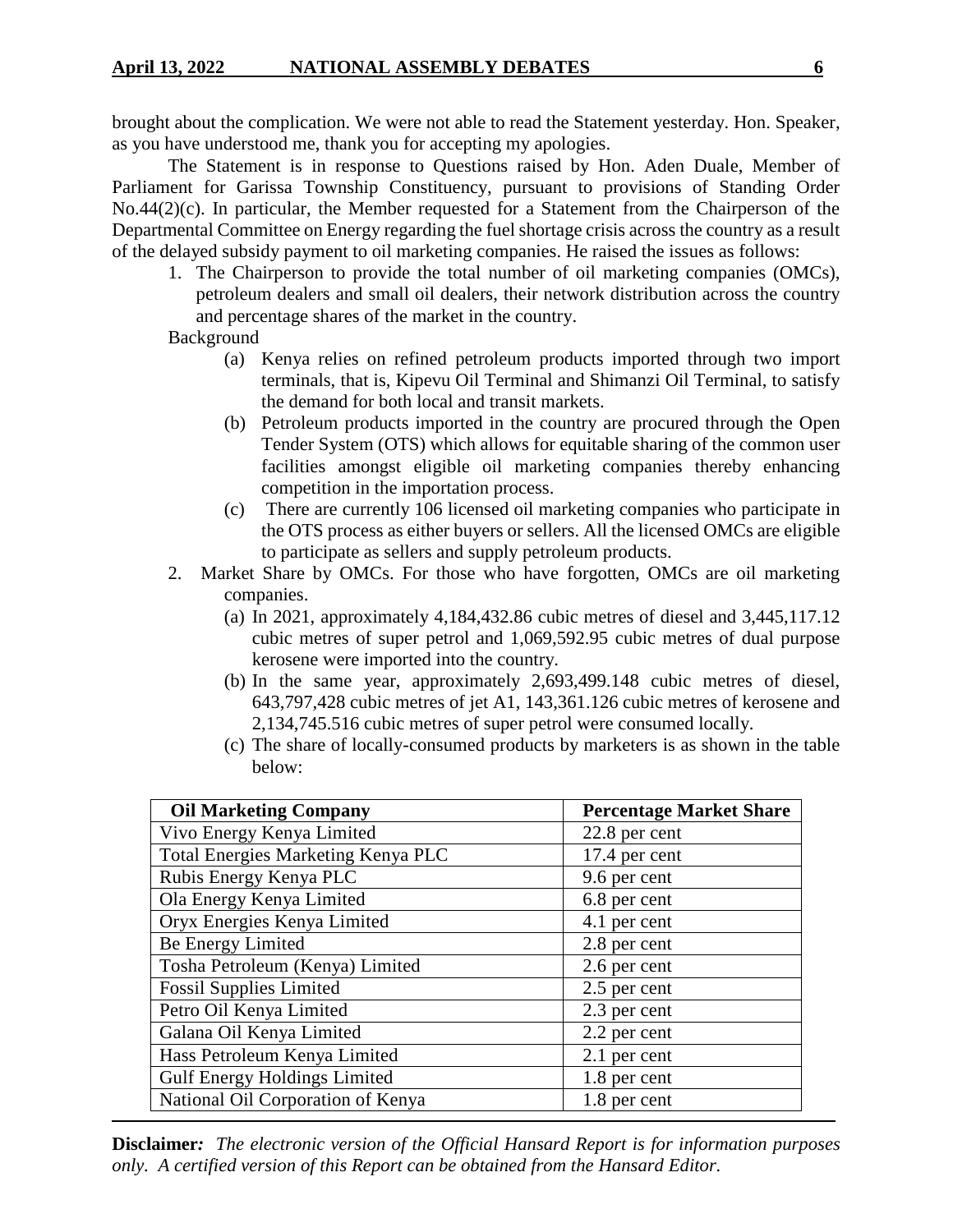# **April 13, 2022 • NATIONAL ASSEMBLY DEBATES 7**

| <b>Oil Marketing Company</b>              | <b>Percentage Market Share</b> |
|-------------------------------------------|--------------------------------|
| Gapco Kenya Limited                       | 1.8 per cent                   |
| Towba Petroleum Company Limited           | 1.4 per cent                   |
| Lexo Energy Kenya Limited                 | 1.3 per cent                   |
| Lake Oil Limited                          | 1.3 per cent                   |
| One Petroleum Limited                     | 1.1 per cent                   |
| Independent Petroleum Group Kenya Limited | 1.0 per cent                   |
| Others                                    | 13.3 per cent                  |

 g. In the current supply chain, independents also known as resellers, are supplied with product by the listed Oil Marketing Companies. The distribution of retail stations across the counties by marketers is as shown below:

| <b>Marketer</b>                       | <b>No. of Stations</b> |
|---------------------------------------|------------------------|
| Independent                           | 2,934                  |
| Vivo Energy Kenya Limited             | 257                    |
| <b>Rubis Energy</b>                   | 242                    |
| <b>Total Energies PLC</b>             | 225                    |
| <b>NOCK</b>                           | 111                    |
| <b>OLA</b> Energy                     | 107                    |
| Lake Oil Limited                      | 49                     |
| Lexo Energy Kenya Ltd                 | 39                     |
| Hass Petroleum Kenya Limited          | 38                     |
| Petro Oil Kenya Limited               | 33                     |
| Galana Oil Kenya Ltd                  | 31                     |
| <b>Riva Petroleum Dealers Limited</b> | 26                     |
| Be Energy Kenya Ltd                   | 15                     |
| MoGas Kenya Ltd                       | 14                     |
| <b>Petrocity Enterprises</b>          | 14                     |
| Tosha Petroleum Kenya Limited         | 12                     |
| Ainushamsi Energy Limited             | 12                     |
| Oilcom Kenya Ltd                      | 11                     |
| Astrol                                | 11                     |
| <b>Stabex International</b>           | 9                      |
| <b>Blue Sky Energy</b>                | 8                      |
| Luqman Petroleum Ltd                  | 8                      |
| <b>Oryx Energies</b>                  | 8                      |
| <b>Heller Petroleum</b>               | $\overline{7}$         |
| Aftah Petroleum K Limited             | $\overline{7}$         |
| <b>Texas Energy Limited</b>           | 6                      |
| Regnol Oil Limited                    | 6                      |
| <b>EAGOL</b>                          | 5                      |
| Leadway Petroleum                     | $\overline{4}$         |
| Ilade Oil Company Ltd                 | $\overline{4}$         |
| <b>Bushra Energy</b>                  | $\overline{4}$         |
| Bachulal                              | 4                      |
| Wells Oil Limited                     | 3                      |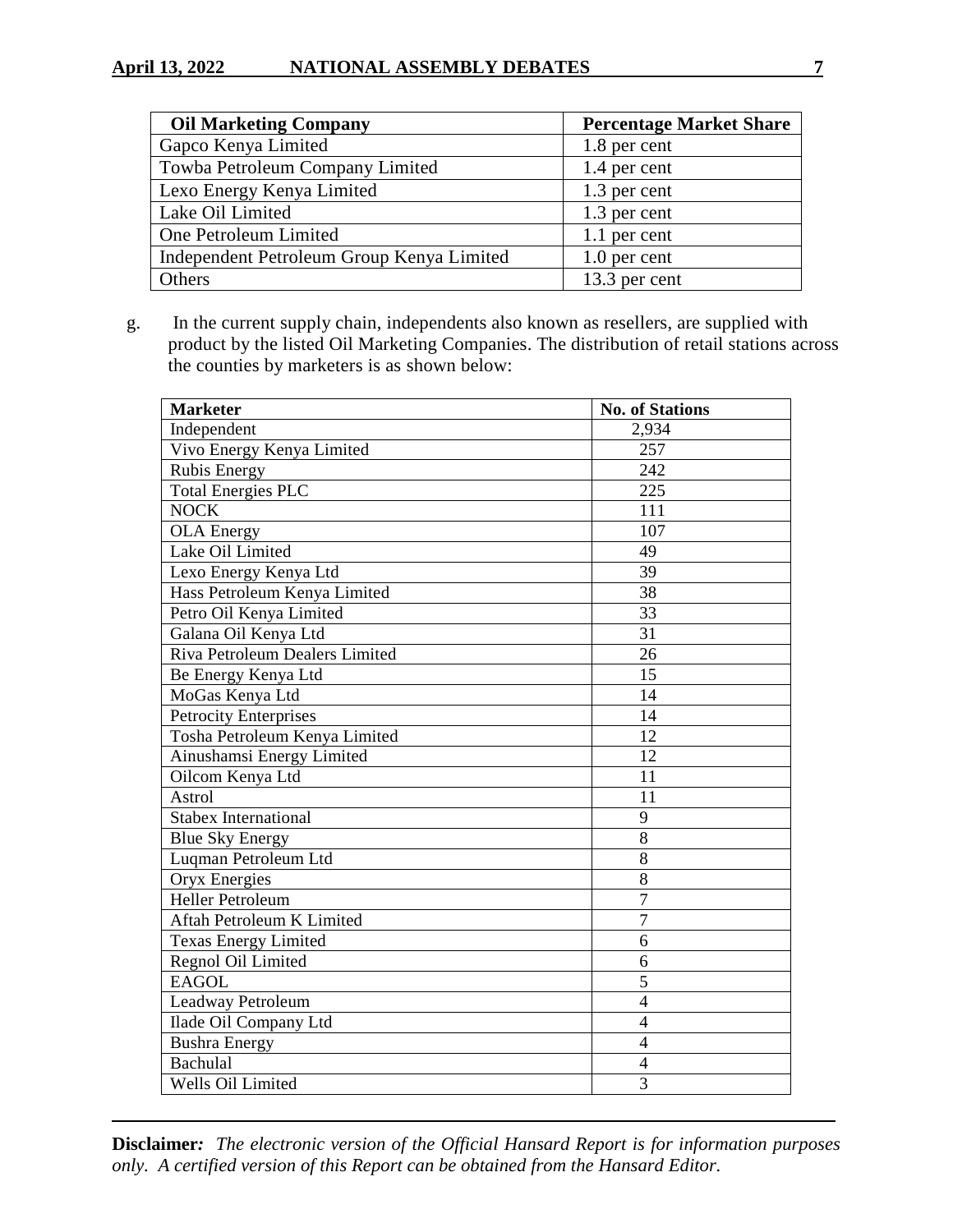# **April 13, 2022 NATIONAL ASSEMBLY DEBATES 8**

| <b>Marketer</b>           | <b>No. of Stations</b> |
|---------------------------|------------------------|
| Costalina Energy          |                        |
| Olympic petroleum Limited |                        |
| Petro Kenya               |                        |
| OMC                       |                        |
| <b>Grand Total</b>        | 4,270                  |

h. The distribution of these retail stations by county is as shown below:

| <b>County</b>      | <b>No. of Stations</b> |
|--------------------|------------------------|
| Nairobi            | 324                    |
| Nakuru             | 230                    |
| Kiambu             | 208                    |
| <b>Uasin Gishu</b> | 181                    |
| Meru               | 173                    |
| Machakos           | $\overline{165}$       |
| Kakamega           | 139                    |
| Mombasa            | 138                    |
| Bungoma            | 136                    |
| Kilifi             | $\overline{135}$       |
| Kisii              | 122                    |
| <b>Trans Nzoia</b> | 119                    |
| Kajiado            | $\overline{117}$       |
| Kirinyaga          | 112                    |
| Kisumu             | 107                    |
| Murang'a           | 106                    |
| kitui              | $\overline{93}$        |
| Homabay            | $\overline{96}$        |
| Kericho            | $\overline{92}$        |
| Nandi              | 92                     |
| Migori             | $\overline{91}$        |
| Siaya              | $\overline{91}$        |
| Makueni            | $\overline{91}$        |
| <b>Bomet</b>       | $\overline{90}$        |
| Busia              | $\overline{84}$        |
| Embu               | 81                     |
| <b>Narok</b>       | 81                     |
| Nyeri              | 75                     |
| Nyamira            | $\overline{69}$        |
| Laikipia           | $\overline{67}$        |
| Kwale              | 56                     |
| Tharaka Nithi      | $\overline{54}$        |
| Nyandarua          | $\overline{53}$        |
| Vihiga             | $\overline{52}$        |
| Elgeyo Marakwet    | $\overline{49}$        |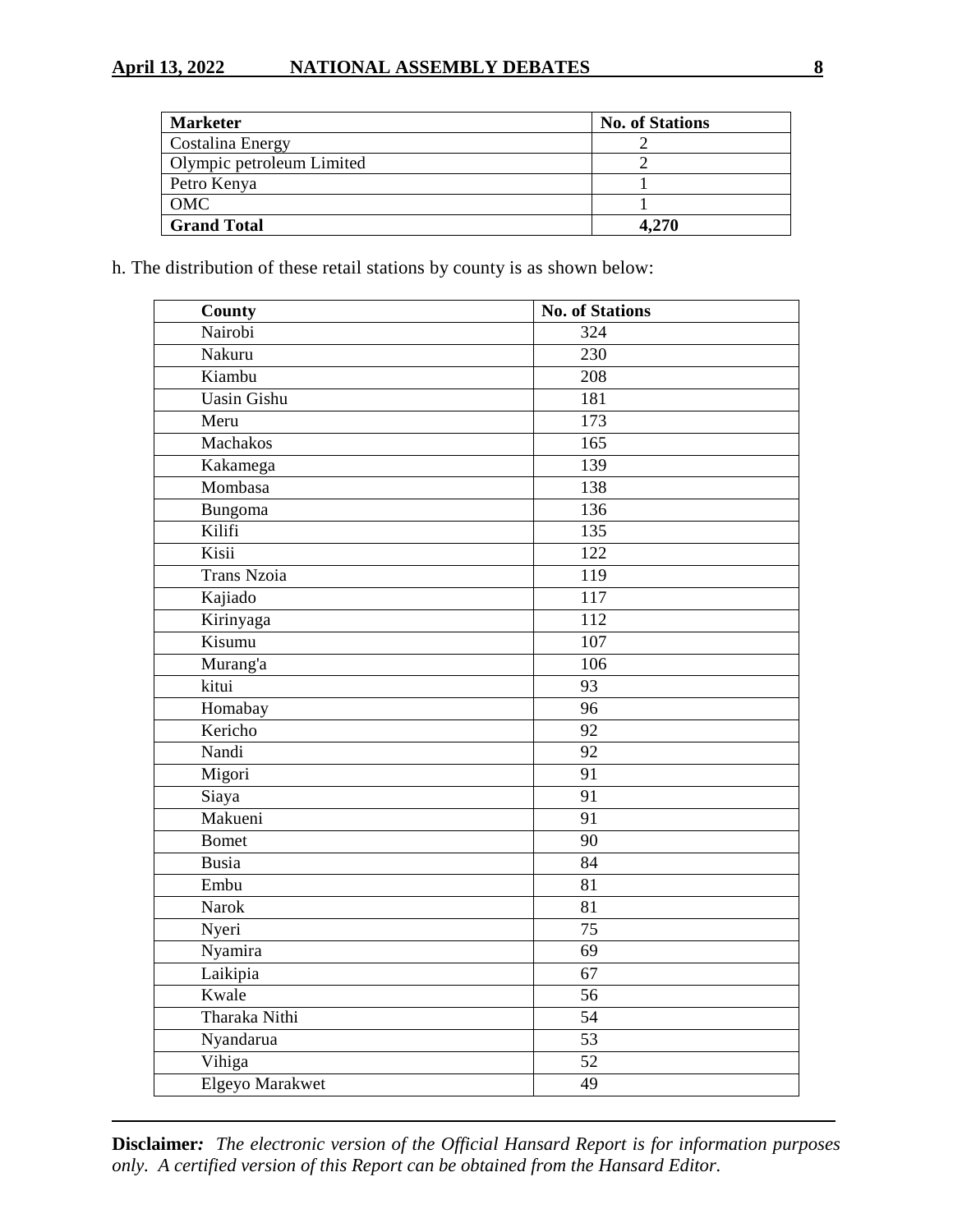| County             | <b>No. of Stations</b> |
|--------------------|------------------------|
| Turkana            | 40                     |
| <b>Baringo</b>     | 40                     |
| Taita Taveta       | 39                     |
| <b>West Pokot</b>  | 35                     |
| Lamu               | 30                     |
| Tana River         | 21                     |
| Wajir              | 20                     |
| Marsabit           | 19                     |
| Samburu            | 17                     |
| Garissa            | 17                     |
| Isiolo             | 12                     |
| Mandera            | 11                     |
| <b>Grand Total</b> | 4,270                  |

2. Could the Chairperson provide the total amount of money collected under the Fuel Levy Fund from September 2021 to date?

In July 2020, the Petroleum Development Levy for super petrol and diesel was increased from Kshs0.40 to Kshs5.40 vide Legal Notice No.124 of 2020 with the objective of creating a Petroleum Pump Price Stabilisation Fund among other functions. The escalating prices of petroleum in the global markets post-COVID-19 recovery period caused the Fund to be used in stabilisation of pump prices beginning from the April-May 2021 pricing cycle. The National Treasury is in charge of collection of the Fund and is the ideal entity to avail data on the amounts collected.

- 3. Could the Chairperson provide a breakdown of reimbursement levy per month from September 2021 to date and reimbursement due to be paid to oil marketing companies (OMC), petroleum dealers, and small oil dealers?
- The following table shows the total amounts paid for stabilisation of fuel pump prices from the April-May 2021 cycle to date. The table below indicates the pricing per month, stabilisation amounts in Kenya shillings, amounts paid and the variance.

| <b>PRICING MONTH</b>                   | <b>STABILISATION</b><br><b>AMOUNT (KSHS)</b> | <b>AMOUNT</b><br><b>PAID</b><br>(KSHS) | <b>VARIANCE</b> |
|----------------------------------------|----------------------------------------------|----------------------------------------|-----------------|
| $15^{th}$ April – $14^{th}$ May 2021   | 1,448,818,516.20                             | 1,448,818,516.20                       | $\overline{0}$  |
| $15^{th}$ May – $14^{th}$ June 2021    | 190,990,401.25                               | 190,990,401.25                         | $\theta$        |
| $15^{th}$ June – $14^{th}$ July 2021   | 703,432,648.40                               | 703,432,648.40                         | $\overline{0}$  |
| $15^{th}$ July – $14^{th}$ August 2021 | 2,349,444,534.90                             | 2,349,444,534.90                       | $\overline{0}$  |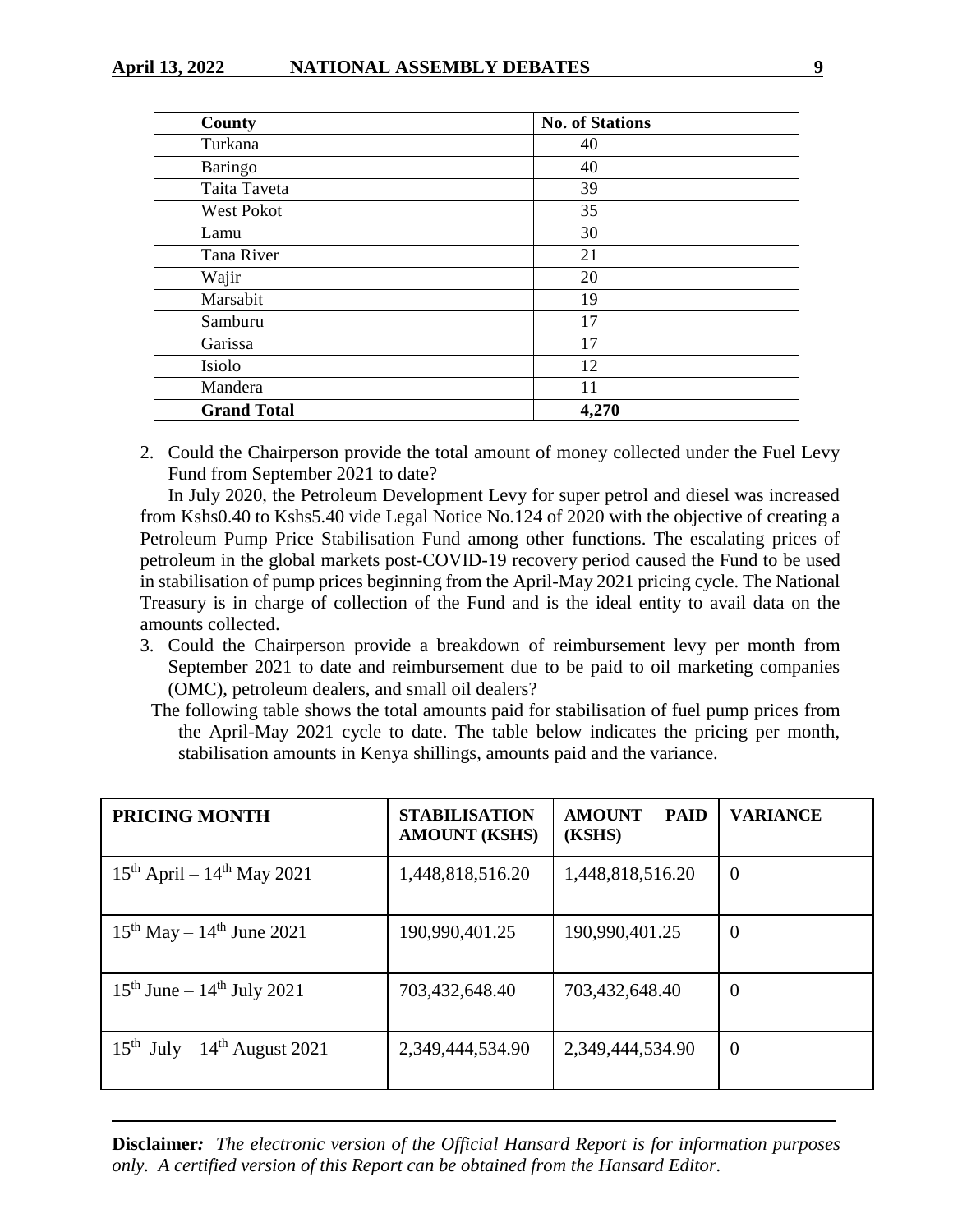| <b>TOTAL STABILISATION</b><br><b>AMOUNT PAYABLE</b>                              | 49,164,825,514.60 |                       |                   |
|----------------------------------------------------------------------------------|-------------------|-----------------------|-------------------|
| <b>TOTAL STABILISATION</b><br><b>AMOUNT PAID BY</b><br><b>GOVERNMENT TO OMCS</b> |                   | 34, 642, 117, 167. 49 |                   |
| <b>TOTAL OUTSTANDING</b>                                                         |                   |                       | 14,522,708,347.11 |
| $15th March - 14th April 2022$                                                   | 8,527,301,592.84  | $\theta$              | 8,527,301,592.84  |
| $15th$ February – $14th$ March 2022                                              | 8,424,318,090.62  | 2,428,911,336.35      | 5,995,406,754.27  |
| $15th$ January – $14th$ February 2022                                            | 5,649,507,117.03  | 5,649,507,117.03      | $\Omega$          |
| $15th$ December 2021 – $14th$ January<br>2022                                    | 8,418,524,449.29  | 8,418,524,449.29      | $\theta$          |
| $15th$ November – $14th$ December<br>2021                                        | 6,810,149,243.36  | 6,810,149,243.36      | $\overline{0}$    |
| $15th$ October – $14th$ November 2021                                            | 2,682,215,559.87  | 2,682,215,559.87      | $\theta$          |
| $15th$ September – $14th$ October 2021                                           | $\theta$          | $\theta$              | $\theta$          |
| $15th$ August – $14th$ September 2021                                            | 3,960,123,360.84  | 3,960,123,360.84      | $\theta$          |

Hon. Speaker, you will notice that in the table, the stabilisation amounts and the amounts paid are the same and the variance is zero for all months up to February 2022. The only variance is from  $15<sup>th</sup>$  February 2022 to  $14<sup>th</sup>$  March 2022 where the stabilisation amount was Kshs8, 424,318,090.62 and the amount paid was Kshs2, 428,911,336.35.

Hon. Speaker, as you may note from the table above, the Government has compensated a total of Kshs34,642,117,167.49 from the Petroleum Development Levy (PDL) kitty. The total stabilisation cost - that the government has committed in writing to pay oil marketing companies from April/May 2021 to March/April 2022 is Kshs49,164,825,514.60 of which Kshs34,642,117,167.49 has been paid, including Kshs8.2 billion paid on Monday 4<sup>th</sup> April 2022.

Today, the total outstanding amount owed to Oil Marketing Companies is Kshs14,522,708,347.11 and is committed to be paid before the next pricing cycle.

iv. Could the chairperson explain the measures put in place by the Government to curb the fuel crisis in the country?

The country has adequate stocks to cater for both local and additional regional demand. As of today, we have adequate stocks in the Kenya pipeline system and ships waiting to discharge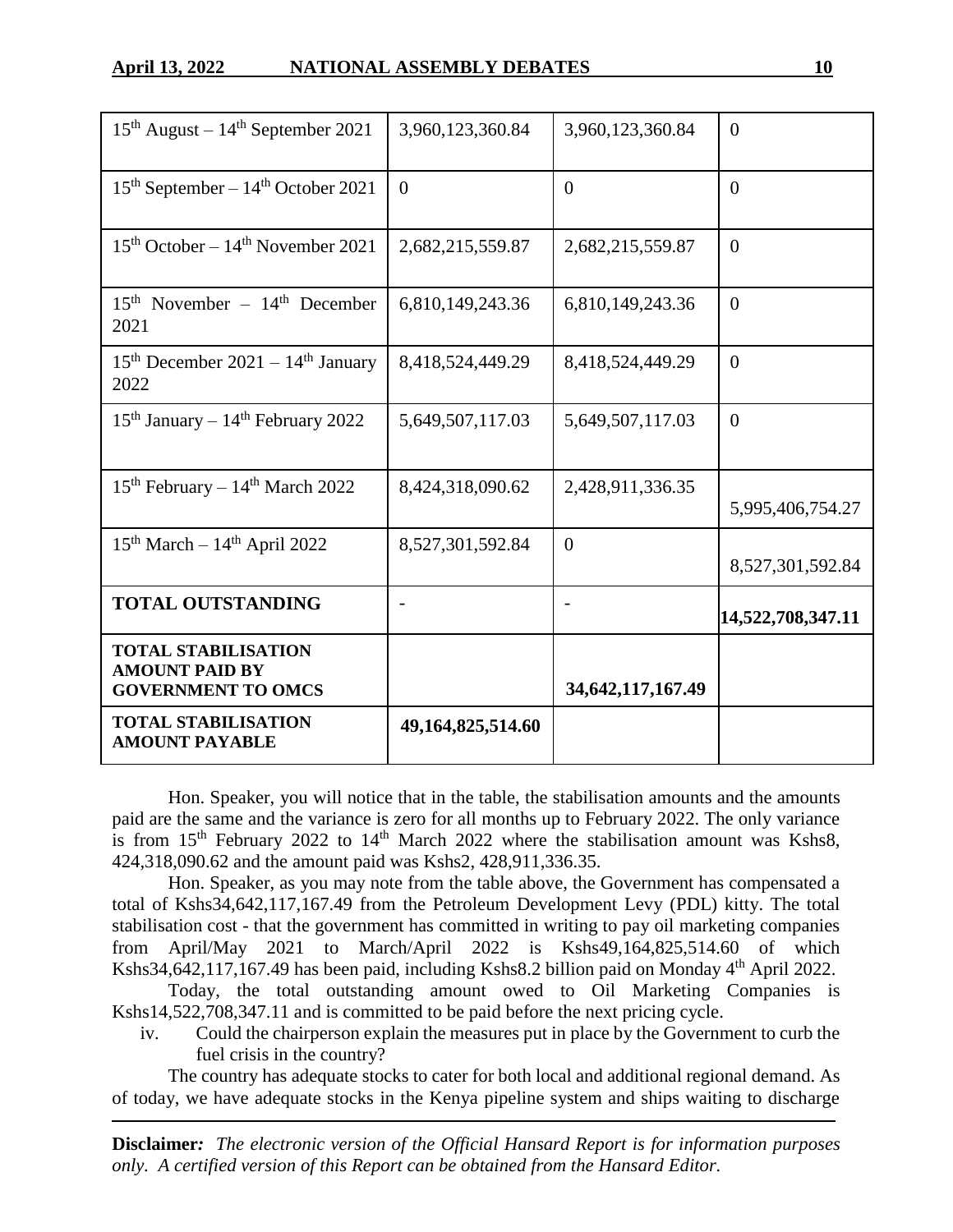additional products. The tables below show the stock holding in all the Kenya Pipeline Company (KPC) depots and the ships that are waiting to discharge in the next two weeks:

| PHYSICAL STOCK POSITION AT KPC DEPOTS ON 06/04/2022 @0000HRS |                   |            |             |            |            |
|--------------------------------------------------------------|-------------------|------------|-------------|------------|------------|
| <b>STATION</b>                                               |                   | <b>MSP</b> | <b>KERO</b> | <b>AGO</b> | <b>JET</b> |
| <b>JKIA</b>                                                  | Volume (M3)       |            |             |            | 14,056     |
|                                                              | <b>Stock Days</b> |            |             |            |            |
| <b>NAIROBI</b>                                               | Volume (M3)       | 52,604     | 3,491       | 24,708     |            |
|                                                              | <b>Stock Days</b> | 17         | 18          | 6          |            |
| <b>NAKURU</b>                                                | Volume (M3)       | 3,095      | 1,861       | 10,114     |            |
|                                                              | <b>Stock Days</b> | 2          | 48          | 8          |            |
| <b>ELDORET</b>                                               | Volume (M3)       | 8,944      | 1,260       | 8,566      | 141        |
|                                                              | <b>Stock Days</b> | 3          | 9           | 4          | 0          |
| <b>KISUMU</b>                                                | Volume (M3)       | 7,279      | 1,094       | 4,410      | 405        |
|                                                              | <b>Stock Days</b> | 4          | 6           |            |            |
| MIA PS12                                                     | Volume (M3)       |            |             |            | 2,051      |
|                                                              | <b>Stock Days</b> |            |             |            | 16         |
| <b>KOSF</b>                                                  | Volume (M3)       | 57,842     |             | 14,193     | 13,335     |
|                                                              | <b>Stock Days</b> | 6          |             |            |            |
| <b>KPRL</b>                                                  | Volume (M3)       | 46,415     |             | 30,480     | 4,461      |
|                                                              | <b>Stock Days</b> | 5          |             | 3          |            |
| <b>GLOBAL</b>                                                | Volume (M3)       | 176,179    | 7,706       | 92,471     | 34,450     |
| <b>KPC</b>                                                   | <b>Stock Days</b> | 18         | 14          | 9          | 12         |

Physical Stock Position at Kenya Pipeline Company Depots on 06/04/2022 at 0000hrs

Hon. Speaker, these cubic meters were shown on  $6<sup>th</sup>$  April 2022 and noting that today is  $13<sup>th</sup>$ , this does not show what could be happening today.

Vessels scheduled to berth in the next two weeks:

| <b>Grade</b> | <b>Nominated</b> | <b>Vessel Name</b> | <b>Import Type</b> | <b>Remarks</b>         |
|--------------|------------------|--------------------|--------------------|------------------------|
|              | Volume (M3)      |                    |                    |                        |
| <b>PMS</b>   | 61,277           | Mt. Sloan Square   | PMS K05/2022-      | <b>DISCHARGING</b>     |
|              |                  |                    | Asharami           |                        |
| <b>AGO</b>   | 108,527          | Mt. Front Cheetah  | AGO S08/2022       | <b>TO BERTH ON</b>     |
|              |                  |                    | Oryx               | <b>7TH APRIL 2022</b>  |
| JET A-1      | 107,843          | Mt. Swarna Jayanti | JETA-1 K05/2022-   | <b>TO BERTH ON</b>     |
|              |                  |                    | Oryx               | <b>10TH APRIL 2022</b> |
| <b>PMS</b>   | 120,934          | Mt. Rong Lin Wan   | PMS K06/2022-      | TO BERTH ON            |
|              |                  |                    | Asharami           | <b>15TH APRIL 2022</b> |

As with regard to compensation, we are working with the National Treasury to fasttrack payment of the Oil Marketing Companies within the stipulated timelines without delays.

(v) Could the chairperson explain plans put in place by the government to ensure that petroleum dealers make the current situation as short and unrestrictive as possible?

We have engaged both Kenya Revenue Authority, Kenya Pipeline Company and Oil Marketing Companies to load extra hours including truck loadings over the weekend to ensure that all the stations are stocked.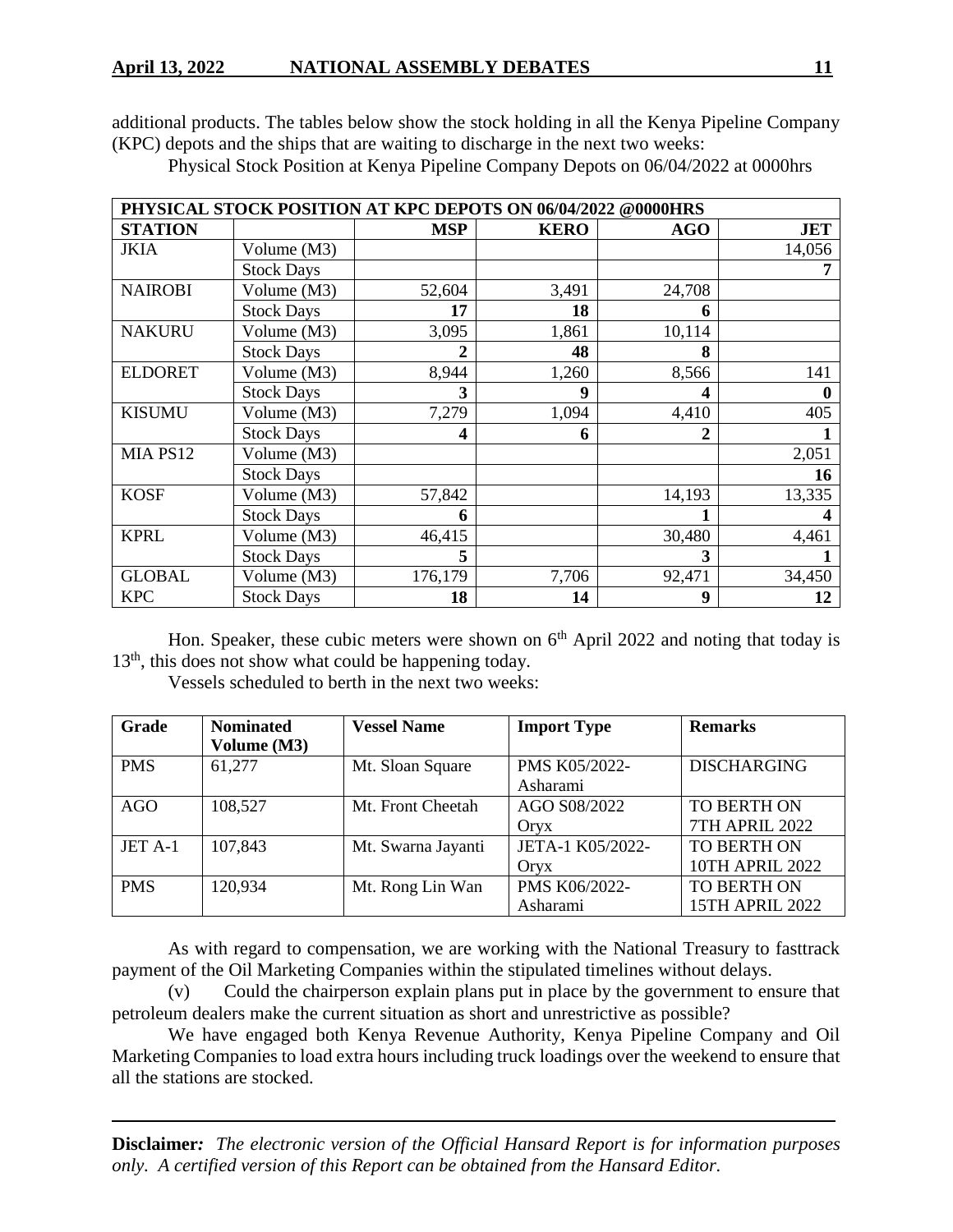We have engaged with Kenya Revenue Authority (KRA), Kenya Pipeline Company (KPC) and Oil Marketing Companies (OMCs) to load extra hours, including truck loadings, over the weekend to ensure that all stations are stocked.

(vi) Could the Chairperson explain why the National Treasury had stalled the processing of Petroleum Products (Taxes and Levies) (Amendment) Bill, 2021?

The answer given by the Cabinet Secretary is:

We are not aware of the Petroleum Products (Taxes and Levies) (Amendment) Bill, 2021 and the National Treasury would be in a better position to explain.

(vii) Could the Chairperson explain the position of the government on the inadequacy of fuel in the country and the contingent measures put in place in case of a prolonged Russia-Ukraine crisis?

As you are aware, Kenya Ports Authority (KPA) has constructed a new jetty referred to as Kipevu Oil Terminal (KOT) II. Completion of the jetty requires connection to existing tanks at the Kipevu Oil Storage Facility (KOSF). The requirement necessitated decommissioning of the tanks at KOSF and were, therefore, not in use. In this regard, it was therefore inevitable to discharge a ship in one go, making it difficult for KPC to distribute products in line with demand requirements. It is, however, worth noting that both KPC and KPA are in the final stages of commissioning the new jetty.

Actions by the Ministry of Petroleum and Mining:

- 1. Enforcing selling of petroleum products to wholesalers to ensure that independent oil dealers access products and sell at the prevailing pump prices.
- 2. Reallocating capacities of OMCs who sell to local markets by removing the capacity from those that declared them as transit.
- 3. Working with OMCs to ensure that we schedule additional imports to cater for the shortfall due to increased demand.

With regard to the petition raised by the secretary-general of the Consumer Federation of Kenya, Mr. Stephen Mutoro, attached herewith please find our response as shared with the Clerk of the National Assembly.

On behalf of the Chairman of the Departmental Committee on Energy, I would like to say that we have received this written statement, but we have not met with the Cabinet Secretary to interrogate the statement. We look forward to scheduling a meeting with her. Based on this report, we may not be in a good position to defend some of the answers she has given. It is prudent that Members know that we have not sat with the Cabinet Secretary to be able to comb the report and come up with the right answers to the crisis.

Thank you, Hon. Speaker.

**Hon. Speaker:** Hon. Members, in view of some Members, like Hon. Nyagaka Tong'i, walking away, I want to rearrange business, so that we will come back to this matter. Allow me to clear some businesses which require quorum. We have quorum, even with the absence of Hon. Nyagaka Tong'i. Let us clear with these businesses before we come back to this matter of the fuel crisis, because I know we will spend some more time on it. I can see a number of Members who are going to walk out very soon. When you see me looking at you, I am just trying to identify those who are about to walk out, especially those who sit at the door. I do not know why they do not like coming to the front, with the exception of Hon. Dennitah and Hon. Tim Wanyonyi.

Allow me to rearrange the Order Paper so that we can conclude Order Nos. 8 and 9. Proceed, Deputy Clerk.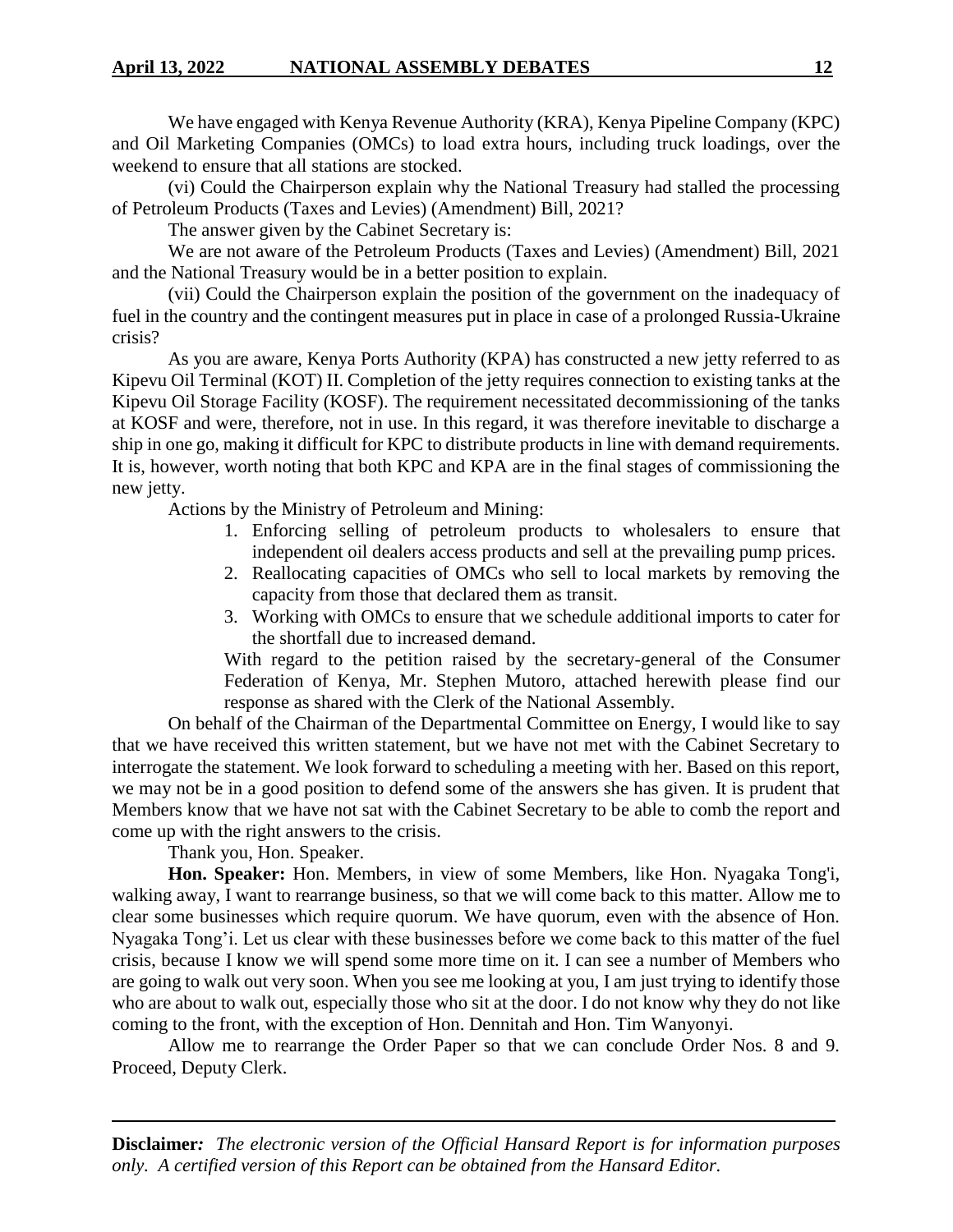#### **MOTION**

# CONSIDERATION OF REPORT OF THE WHOLE HOUSE ON THE COFFEE BILL

THAT, this House do agree with the Report of the Committee of the whole House on its consideration of the Coffee Bill (Senate Bill No. 22 of 2020).

**Hon. Speaker:** Can the Serjeant-at-Arms confirm the numbers? Let us wait for the Member walking in. Is it the Member for Narok South or the Member for Gatanga? Oh, that is the Member for Lafey.

Hon. Members, you completed consideration of this business in the Committee of the whole House. Therefore, I put the question.

#### *(Question put and agreed to)*

**Hon. Speaker:** Mover.

**Hon. Silas Tiren** (Moiben, JP): Thank you, Hon. Speaker. I beg to move that the Coffee Bill (Senate Bill No. 22 of 2020) be now read a Third Time. I request Hon. Abdikhaim Osman to second.

**Hon. Speaker:** Member for Fafi.

**Hon. Mohamed Abdikhaim** (Fafi, KANU): Thank you, Hon. Speaker. I second.

*(Question put and agreed to)*

*(The Bill was accordingly read the Third Time and passed)*

#### **BILL**

# *Second Reading*

#### THE HUDUMA BILL

*(Hon. Amos Kimunya on 6.4.2022)* 

*(Debate concluded on 13.4.2022-Morning Sitting)*

**Hon. Speaker**: Hon. Members, the record shows that the debate on this Bill was concluded this morning. What remained is for the Question to be put.

*(Question put and agreed to)*

*(The Bill was read a Second Time and committed to a Committee of the whole House today by leave of the House) (Applause)*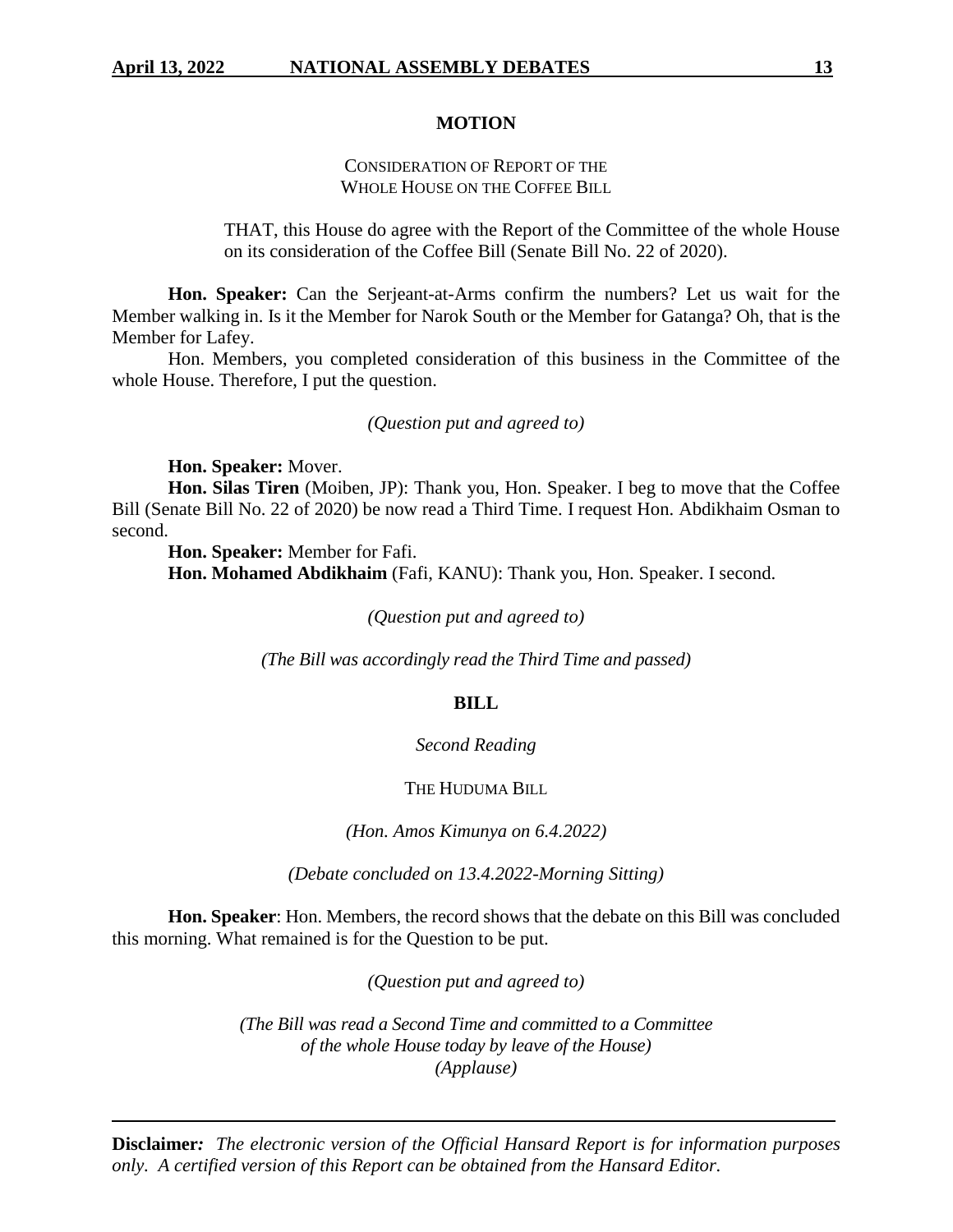**Hon. Kimani Ichung'wah** (Kikuyu, JP): On a point of order, Hon. Speaker. **Hon. Speaker**: Hon. Ichung'wah, what is your point of order?

# *(Hon. Amos Kimunya spoke off-record)*

**Hon. Kimani Ichung'wah** (Kikuyu, JP): Thank you, Hon. Speaker. I rise on Standing Order No. 124 in relation to Business listed on the Order Paper as Order No. 9, which we have just concluded; and Order No. 10 (ii). We have just finished with the Second Reading of the Huduma Bill.

# *(Hon. Amos Kimunya spoke off-record)*

Hon. Speaker, protect me from the loud noise from the Leader of the Majority Party. He has this habit of shouting at Members while they are addressing you.

According to Standing Order No. 124, we cannot consider more than one stage of a Bill within the same Sitting except with the leave of the House, as it has been rightly put on page 603 of the Order Paper. I beg your indulgence because we have now changed the order of Business. We object to have leave of the House. I believe that many Members have amendments to this particular Bill. The debate on this Bill was concluded at 1.00 p.m. The Question has just been put. It is not fair to Kenyans and us, as legislators, to rush and there is nothing to rush on this Huduma Bill, unless there is something sinister. I beg the Leader of the Majority Party to withdraw the Bill, now that we are already there. According to Standing Order No. 124 as read together with Standing Order No.2, we can get the support of, at least, five Members to object to getting the leave of the House on that particular Bill, so that we can have time to look into all the issues that we want to amend.

In line with Standing Order No. 131, there may be many amendments that need to go back to the Committee for consideration. It is not fair and proper legislation to rush some of these things.

**Hon. Aden Duale** (Garissa Township, JP): You have more than enough Members.

**Hon. Kimani Ichung'wah** (Kikuyu, JP): Hon. Speaker, I have more than enough Members to support me.

#### *(Several Members stood up in their places)*

**Hon. Speaker**: Hon. Members, I imagine that the Members who are standing up are the ones who support Hon. Kimani Ichung'wah that we do not consider the Huduma Bill in Order No.10. It is clearly indicated on the Order Paper that it is with the leave of the House.

Does being upstanding indicate that you are refusing to consider the Bill?

**Hon. Kimani Ichung'wah** (Kikuyu, JP): Yes.

**Hon. Speaker**: Do you, therefore, deny that leave?

**Hon. Kimani Ichung'wah** (Kikuyu, JP): Yes.

**Hon. Speaker**: Automatically then, that business will not be considered.

**Hon. Kimani Ichung'wah** (Kikuyu, JP): Thank you, Hon. Speaker.

# *(Applause)*

**Hon. Speaker**: Let us also be fair. The debate on this Bill ended this morning. It is fair that you allow those Members who have amendments sufficient time to look at them. I have received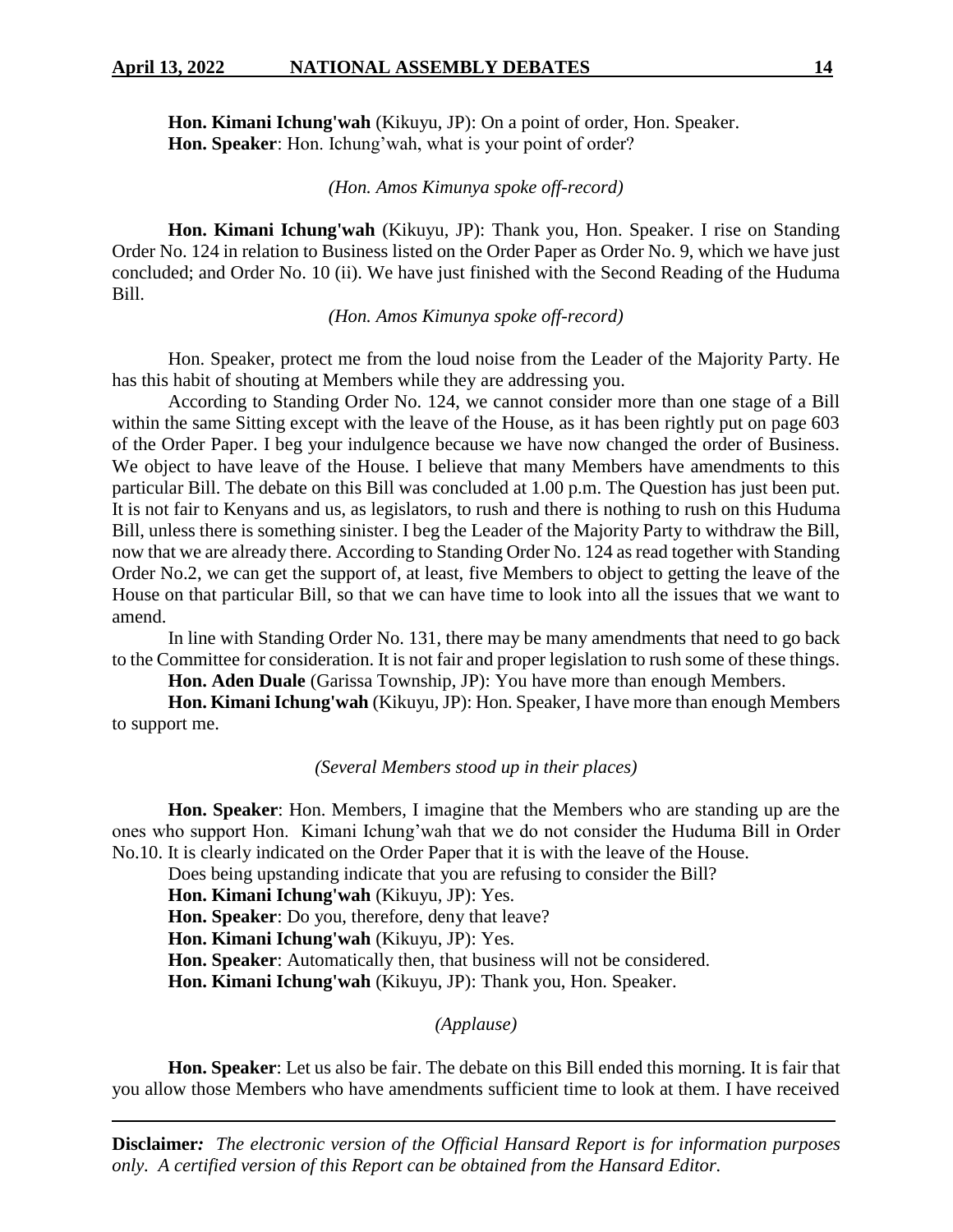written representations. If we do not rush, it is neat that way so that all points of views are canvassed. I have received letters which are addressed to me. I cannot respond to them because I am not the one who is responsible. The Committee will have an opportunity to also consider some of them. It was reported to me that very few of you contributed to this Bill, even in the morning.

*(Hon. Members spoke off-record)*

Are they four?

**Hon. Aden Duale** (Garissa Township, JP): On a point of order, Hon. Speaker. **Hon. Speaker**: Yes, Hon. Duale?

**Hon. Aden Duale** (Garissa Township, JP): Hon. Speaker, this Bill is very important. I stand under Standing Order No. 133(2), which allows Members to give notice of amendments 24 hours before the Committee of the whole House. When a Bill is read a Second Time and then it proceeds to the Committee of the whole House on the same day, it violates Standing Order No.124 and limits the right of Members to propose amendments to a Bill.

Even if we are at the tail-end of this  $12<sup>th</sup>$  Parliament, do not allow our rights to be curtailed. This Bill is so important. We can rush it the way we rushed the Building Bridges Initiative, which we know its fate. I speak from experience. We went to court many times. Our Litigation Department really faced the issue of due process. This Bill should be given due consideration. It should go through Standing Order No. 131 on winnowing, so that we get a complete Bill that befits. Members do not know that this Bill will do away with the State Department of Immigration Services.

#### *(An Hon. Member spoke off-record)*

We cannot talk about amendments. We have not reached the Committee of the whole House. This Bill will completely change the registration of citizens. Some of us come from areas that border other countries. Our people are victims. If this Bill passes the way it is, the State Department of Immigration Services in Nyayo House will be a different institution. I really want to indulge you that you give us time to come up with amendments. When we resume after three weeks, we will deal with the Committee of the whole House. Why are we in a hurry? We are dealing with election laws. There are better issues that this House can deal with, like the fuel crisis, the Budget and the Finance Bill.

Hon. Speaker, Members sitting here come from those constituencies. We have Hon. Abdikhaim and Hon. Fatuma Gedi who was the Vice-Chair. I have just told her that when the rubber meets the road, Hon. Fatuma Gedi, my good sister, you stand with the people of Wajir. Forget about being the Vice-Chair of the Departmental Committee on Administration and National Security. Forget about the Vice-Chair of that Department or the Government that you purport to support. Stand with your people. This Bill is bad for our people; it is bad for those who come from the border. It is bad for the Immigration Department, which is run very well.

Thank you, Hon. Speaker.

#### *(Loud consultations)*

**Hon. Speaker:** Order, Hon. Members! I know it is towards the tail-end of the 12<sup>th</sup> Parliament, but let us not just allow all manner of things to happen. If you do not like something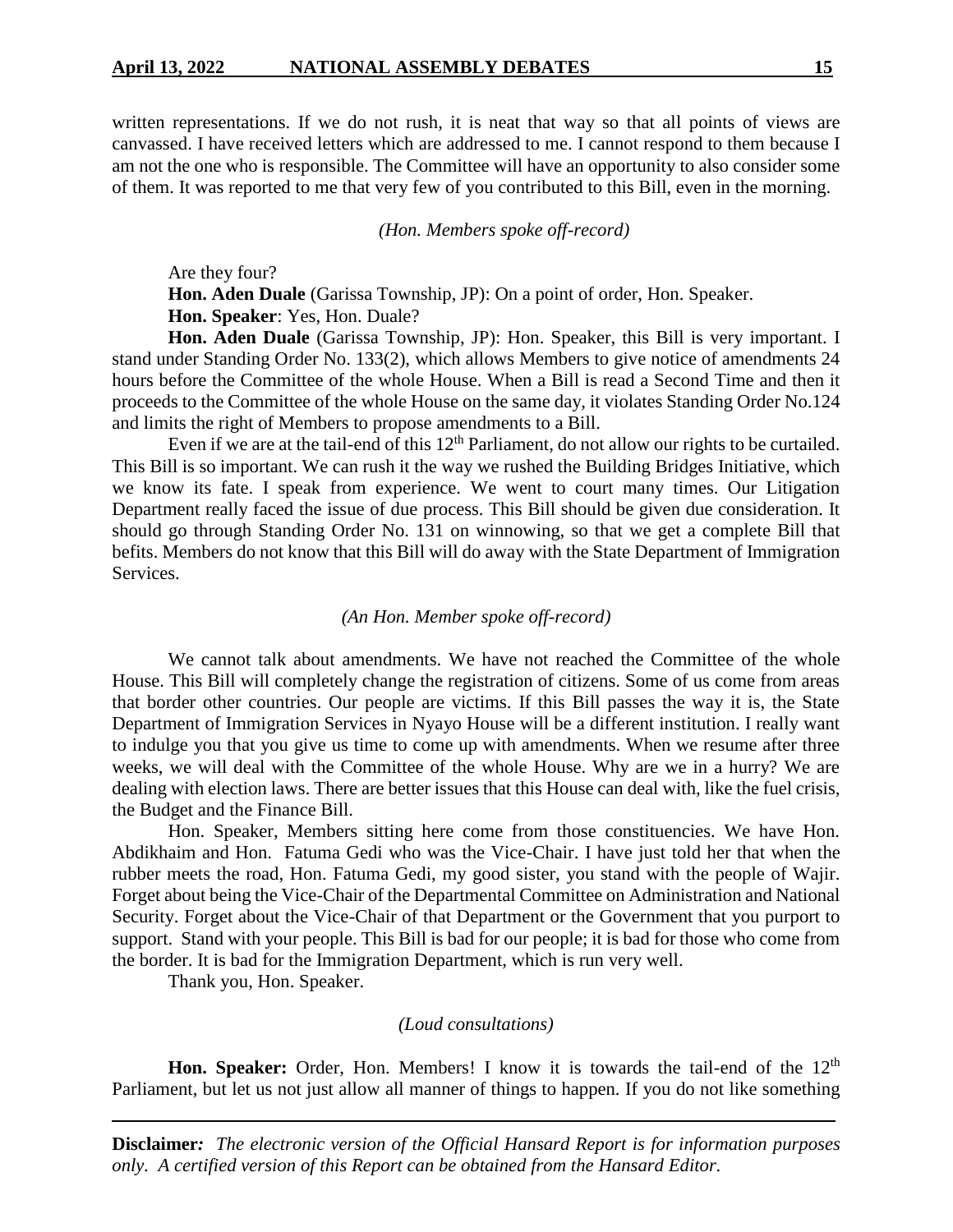that somebody is saying, just press your intervention button so that I can give you a chance to say what you want to say.

Hon. Owen Baya.

**Hon. Owen Baya** (Kilifi North, ODM): On the same Standing Order espoused by Hon. Duale, this Bill, if passed, locks out all the stateless people in this country. They will never belong to the Kenyan State. For that purpose, we need time so that we are able to bring the amendments to include the stateless people. They are very many. There are over ten stateless communities in this country. If this Bill is passed the way it is, it will lock out the Pemba community, the Shona, the Makonde, the Wata, the Malakote, and everybody who is stateless and who can never belong to this State. These people will never achieve or be given services, as this Bill portends to say, as this Bill tries to withdraw their Identity Card and bring in the Huduma Number. We would, at that level, prefer that even the Stateless people in this country be included and be part of the citizenship of this country.

I thank you, Hon. Speaker.

**Hon. Speaker:** Let me just find out, because I am surprised that the Chairman of the Committee that dealt with the Bill is just relaxing. He is on his phone. I do not know whether he is reading messages from some admirers out there in the village, or is it about the messages that are being said about the Bill. I expected the Chairman of the Committee to be the one telling us that we have done this and this, so that through the information you give, Hon. Mwathi, you could allay the fears that anybody may be having. Let me just give you the chance. I am sure you know everything about the Bill.

Let us allow him. Maybe, what he is likely to tell us could actually allay any fears that anybody may be having.

**Hon. Peter Mwathi** (Limuru, JP): Thank you, Hon. Speaker. You know, I am listening to those who are asking for the leave of the House. Honestly, that we can accept. In terms of what the Bill seeks to do, the Committee has done thorough work. It has done a Report. It has even recommended some amendments which are in line with what I am listening to. The Report was tabled a long time ago. So, if Members wanted to add some more amendments from that Report, they should have done so. The point is that the amendments are there. The Bill was published a long time ago; it has been in existence, and it has appeared in the Order Paper for a long time. It is just a matter of wasting time.

This House is duty bound to do its work without having to wait for three weeks. People are asking for three weeks. The Bill has been in the Order Paper for more than three weeks. It behooves you to give direction to this House, especially regarding whether we should stop business because some people have not read the Bill. If they have not, let those who have read deal with the matter. I laid a Report here. The Bill has been there. The amendments by the Committee are even speaking to the matters, especially of statelessness. It is us who picked the issue of statelessness. I dealt with his stateless people. I have a report and a recommendation, which he was very happy about. We have put it in the Report of the Committee, and now he wants to bring amendments. I do not know whether he even knows what the Committee has put as amendments for stateless people.

Let them read the Report tonight, and we can process the Bill as soon as possible. You cannot ask for three weeks for people who have not read. If people have been in the campaign trail, let them know that I have been sitting here. Every time I am required to be here, I am here so that I can deal with business. I also have politics to deal with. So, I take this business here seriously. I take the business of this House as first priority, and then I do the rest of the things. What I am doing here is to ensure that the people of Limuru and, indeed, the people of Kenya get services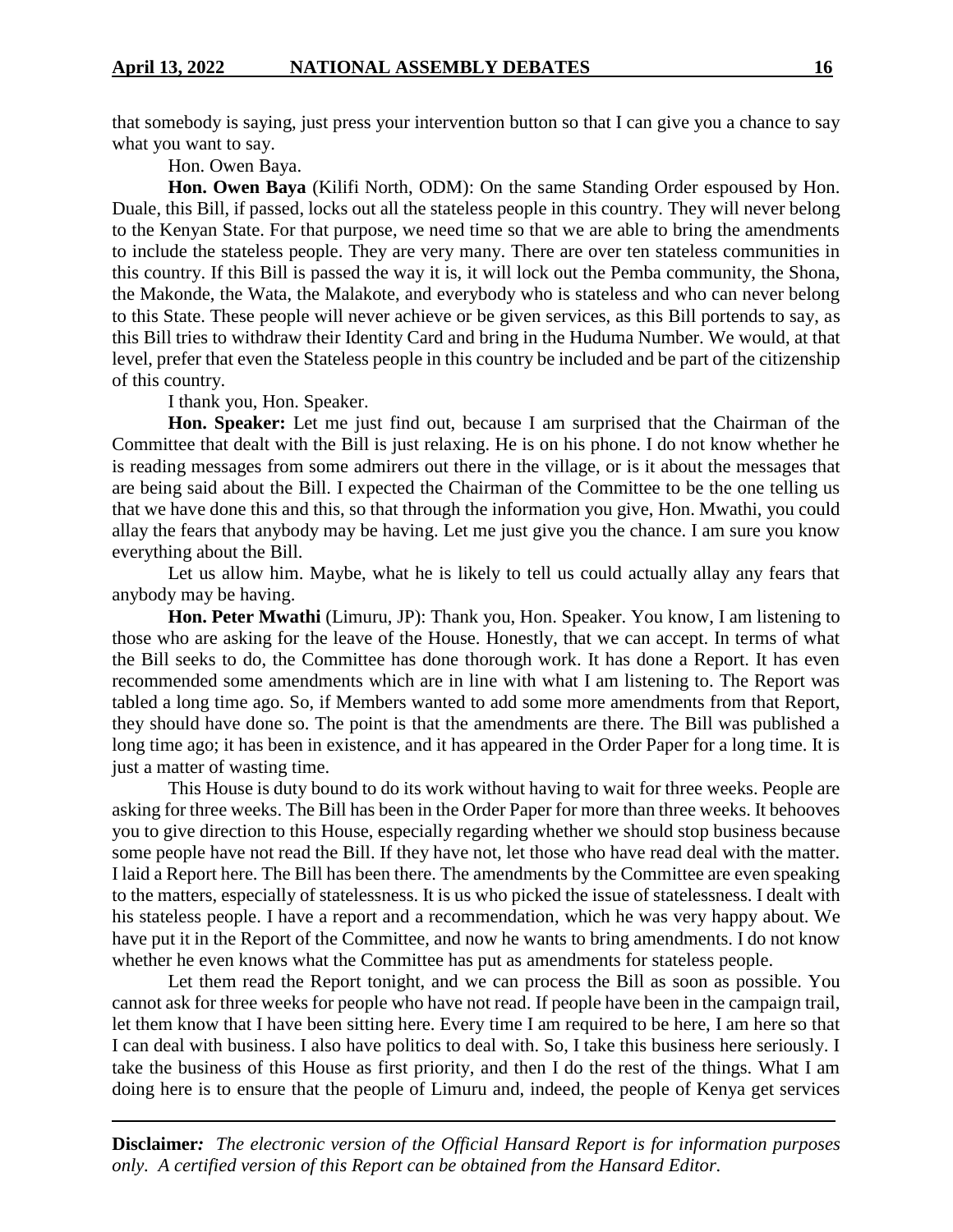smoothly. That is why this Bill is going to help Kenyans. If you want to curtail the passage of the Bill, you are actually curtailing what the people of Kenya should get. You should be persuaded.

**Hon. Speaker:** Very well. Hon. Members, that is why I needed to hear the Chair of the Committee. It is only fair that since I am the Chairman of the House Business Committee (HBC), I also have a duty to tell the House the truth. We put this Bill on the Order Paper to force the Committee to know that we need this Bill here. You are next to the Leader of the Majority Party and the Majority Whip. I am the Chairman, and Hon. Osotsi is a member of the Committee. It is good that when you open your mouth, especially when I am on the Chair, please, be careful because, fortunately for me, I have my facts on my fingertips. We have been putting this Bill on the Order Paper so as to force you, the Committee, to move with speed. I am happy that you did that. What we set out to achieve as the HBC has been achieved. We set out to make sure that we force you to move with speed, which you did. So, we succeeded as the HBC.

However, Hon. Mwathi, it is not right to now move with lightning speed. I do not know how it happened that it was being proposed that you proceed to the Committee of the whole House. It is not fair. If debate concluded at 1.00 p.m. of the Morning Sitting, how have we put the Bill in the Order Paper for Committee of the whole House? Obviously, what was going to happen is that several Members would not have had the opportunity to propose amendments, including amendments that would easily agree with the ones you have proposed. You have proposed amendments, but this Supplementary Order Paper was prepared this afternoon. Debate ended in the Morning Sitting. Obviously, we were going to take several Members by surprise. It may well be as you said, that you captured the issues raised by the Hon. Owen Baya and several other issues that other Members are raising. But nobody has had the time to go through them, perhaps, to agree or disagree with your proposed amendments.

**Hon. Peter Mwathi** (Limuru, JP): Hon. Speaker, for avoidance of doubt, let me be clear. I said that if the leave of the House is denied to deal with the Committee of the whole House, I have no problem.

**Hon. Speaker:** It was denied.

**Hon. Peter Mwathi** (Limuru, JP): I have no problem. The only thing I have a problem with is saying that they need to go through what people are debating; or to read the Report, which I laid last week. It has been there, not just today. The Bill has been there, the Report was done, that Report in itself contains the amendments which are speaking to some of the issues which are being raised.

What time do we require, if I laid the Report on the Table of the House last week? What time do we require for Members to read a report of that size?

*(Hon. Peter Mwathi gestured with his fingers)*

*(An Hon. Members spoke off-record)*

Yes. They are contained therein. The amendments of the Committee are contained in that Report, which I tabled. The Bill itself, like you have rightly said, has been on the Order Paper for a long time; meaning that they have read the principal Bill and the Report together with our amendments. I am sure Members should have started suggesting amendments to make.

*(Hon. Kimani Ichung'wah spoke off-record)*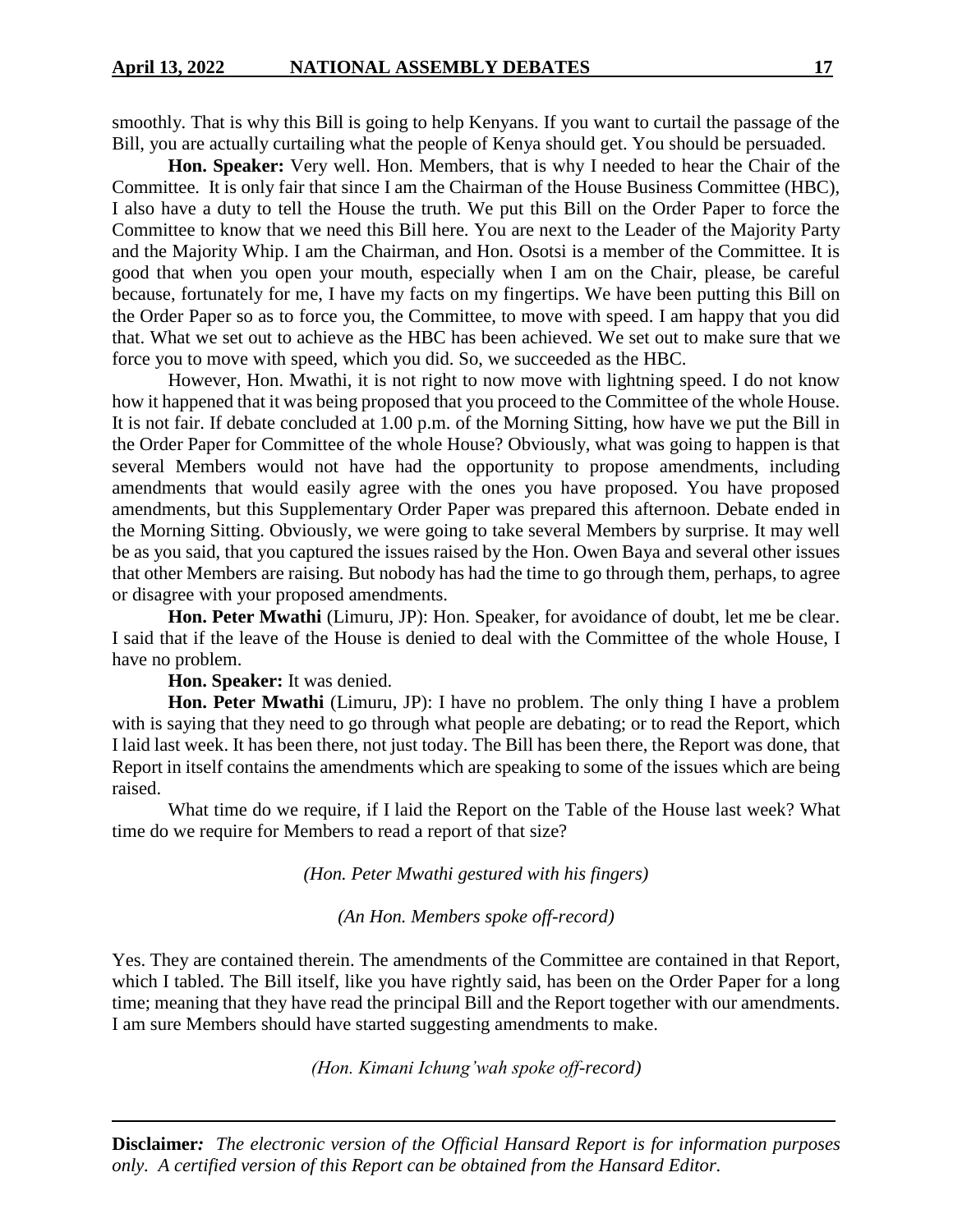Hon. Speaker, can you protect me from the shouting Member for Kikuyu? He keeps shouting and heckling. I do not know why he must heckle. I do not know why you give him so much latitude. He should let me discuss the issue. If he is not happy, he can take his space.

Hon. Speaker, I am asking this: If I laid the Report last week, what further time do we require? It has been a week already and I repeat, the Report has the amendments that are proposed by the Committee. So, is it that Members have not read the Report? You need to give direction without having to listen to people who just want to delay the process.

**Hon. (Dr.) Otiende Amollo** (Rarieda, ODM): On a point of order, Hon. Speaker.

**Hon. Speaker:** The Hon. Otiende Amollo has a point of order.

Hon. (Dr.) Otiende Amollo: (Rarieda, ODM): Thank you. Hon. Speaker, my point, first, is that – and I was here this morning when we had the debate on the Bill – and there were Members shouting the loudest, like Hon. Sankok, who supported the Bill wholeheartedly and praised it.

# *(An Hon. Member spoke off-record)*

Hon. Baya, please. They are the ones now shouting in the presence of others who were not here as if debate was curtailed. Debate was not curtailed.

So, the first point, Hon. Speaker, is for you to give your direction on whether we kill the processes merely because there are Members who were absent, and who feel that they were not heard. Everything I am hearing is not so much about process; it is about the content. But they were not here.

Secondly, Hon. Speaker, give your direction in terms of how to determine the leave of the House. Where something needs to be done with the leave of the House, is it determined by the majority or the minority? Only seven people I saw stand to support that idea. Because the rules have been, of course--- Is it to be determined that leave of the House means unanimity of everyone, so that if it is objected to by one person, it can move? Unless that is the---

### *(An Hon. Member spoke off-record)*

The Hon. Ichung'wah is really behaving as if he is in a market place. We were all quiet when he was speaking. He is a ranking Member. He should surely allow others to speak. If he is right, his point will sail through. He does have to shout. My point is that, do we determine leave of House by requiring that there must be a unanimous decision on it, or is it on the determination by the Speaker. It appears to me that the majority would have wanted to go that way.

Lastly, Hon. Speaker, I am happy with the guidance you have given in terms of what the HBC did. It is true that Bills should not stay in Committees forever, especially those that need to be fast-tracked. But when they have taken the move and brought it to the Floor of the House, I thought it is in keeping with that decision that it is moved fast, and not to stall it on the Floor of the House. So, I am getting confused in terms of what the HBC actually intended.

Thank you, Hon. Speaker.

**Hon. Kimani Ichung'wah** (Kikuyu, JP): On a point of order, Hon. Speaker.

**Hon. Speaker:** What is your point of order, Hon. Ichung'wah?

**Hon Kimani Ichung'wah** (Kikuyu, JP): Thank you, Hon. Speaker. To inform my good friend and colleague, Hon. Otiende Amollo, leave of the House… I just read for him Standing Order No.2: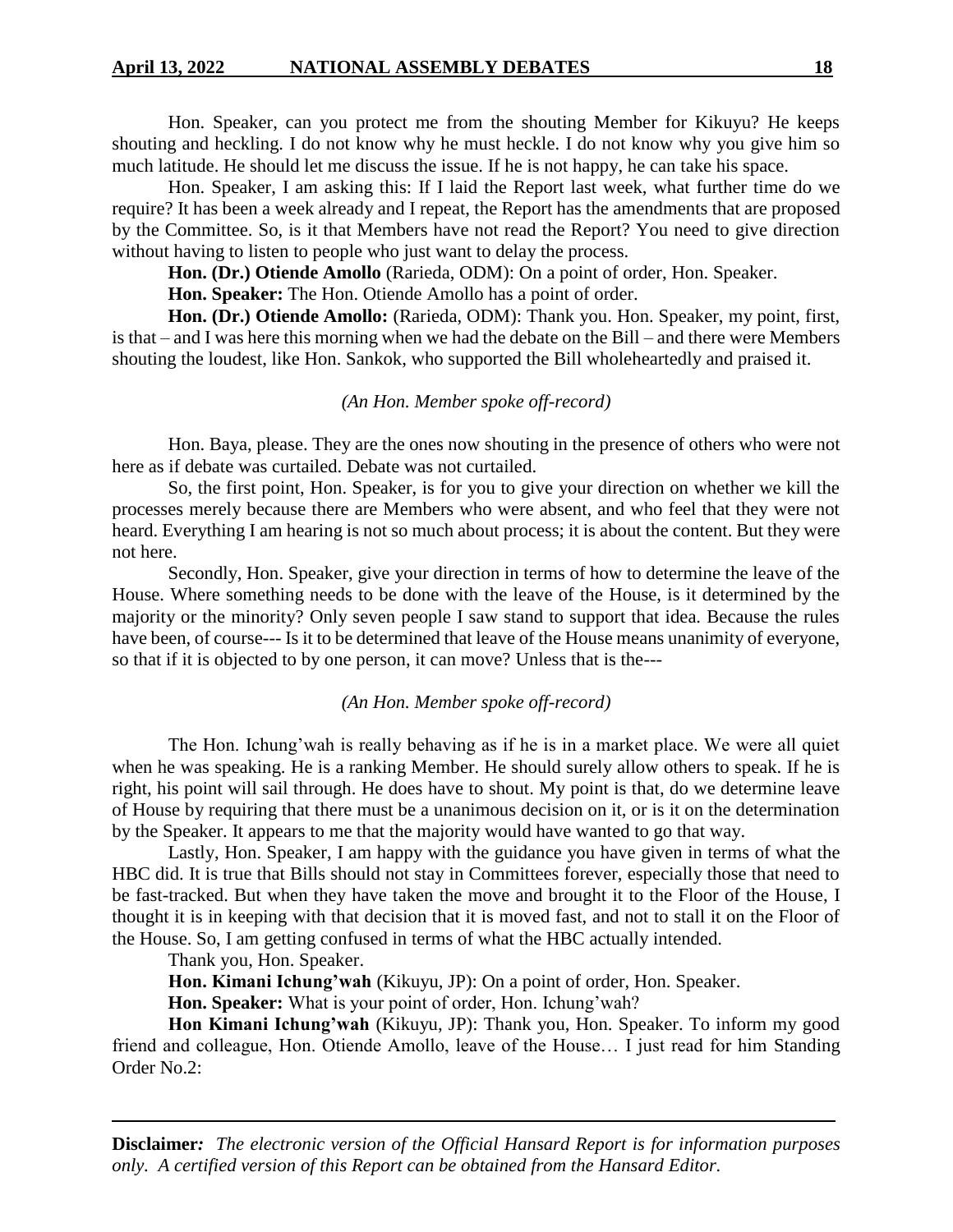"Leave of the House means there being no objection by any Member either with the sympathy of the Speaker or with the support of at least five other Members."

Being a good and accomplished lawyer, and considering that the Standing Orders are in very simple English, I thought it would be very easy for Hon. Otiende Amollo to understand that.

To the Chair of the Committee, it is completely out of order for the him to impute improper motive on any Member who has risen at his place, like the Hon. Owen Baya, to speak to some of the issues and amendments.

The Hon. Chair is misleading the House that, indeed, the amendments were in the Report. We know that amendments become amendments of the House once they are approved by the Office of the Speaker and published in the Order Paper. The amendments on this Order Paper were only published when this Order Paper was published last night. Therefore, it is completely wrong for the Chair to mislead the House and Kenyans out there who do not know that, maybe, Hon. Owen Baya or any other Member had not read that Report. We read, and that is why Members want time to propose amendments and even to offer the Committee an opportunity to winnow some of the amendments that probably could be similar to the amendments that are proposed here. Therefore, now that the leave of the House has been denied, it is only fair that the Chair of the Committee ceases being too emotional on this matter and allows the House… This legislation is to be done by the House, and not the by his Committee or by the Member for Limuru. It is for posterity and for the benefit of Kenyans. He may not be aware that even Members within his own Committee are proposing further amendments to the Committee's amendments. In fact, I was shocked when the Vice-Chair, Hon. Gedi behind here, told us that she never agreed and that she did not sign. I do not know whether she has signed the Report or not, or whether she was speaking in response to the issues that have been raised. But, indeed, there are issues that the Chair and the Leader of the Majority Party must desist from rushing us into a process that will not be beneficial to the people of Kenya. The issues of statelessness, as have been raised, do not just affect the people in Kilifi. I have constituents in Kabete, Muguga and some in Hon. Mwathi's Constituency, the Shona Community, that have now moved to Rironi in Kinoo, and here in Hurlingham. The Shona Community is there. As much as we have addressed some of their issues, there are issues on which we do not want to be rushed into, unless you have other ulterior motives that you are not telling the people of Kenya.

**Hon. Speaker:** Let me hear the Member for Saku.

**Hon. Ali Rasso** (Saku, JP): Thank you very much, Hon. Speaker. We have heard your guidance on this Bill. This is not an ordinary Bill. The contents of this Bill will have very serious ramifications on the Republic of Kenya and its citizenry. If we look at Clause 70 of the Bill, it talks about a raft of issues. It talks about registration of adoption, registration of marriages, public pension, registration of taxpayers, licensing of drivers, national health insurance, national social security, refugees and asylum seekers, public labour records, *et cetera*.

Hon. Speaker, I like the way you have stopped this thing. If you look at this House, it is not your doing. Most of the Members are in their constituencies campaigning. But when this law is passed and some of them will come back to be Members of this august House, they will have a raft of issues to deal with. For that reason, the Bill no longer belongs to the Departmental Committee on Administration and National Security. It belongs to the House. The House will decide on how to proceed.

Hon. Speaker, while you have rushed them to bring to Report, they should not rush us to pass the Bill. The Bill must be soberly debated and some of the issues must be canvassed. The issue of citizenry is so important. For those of us who come from border communities, to get an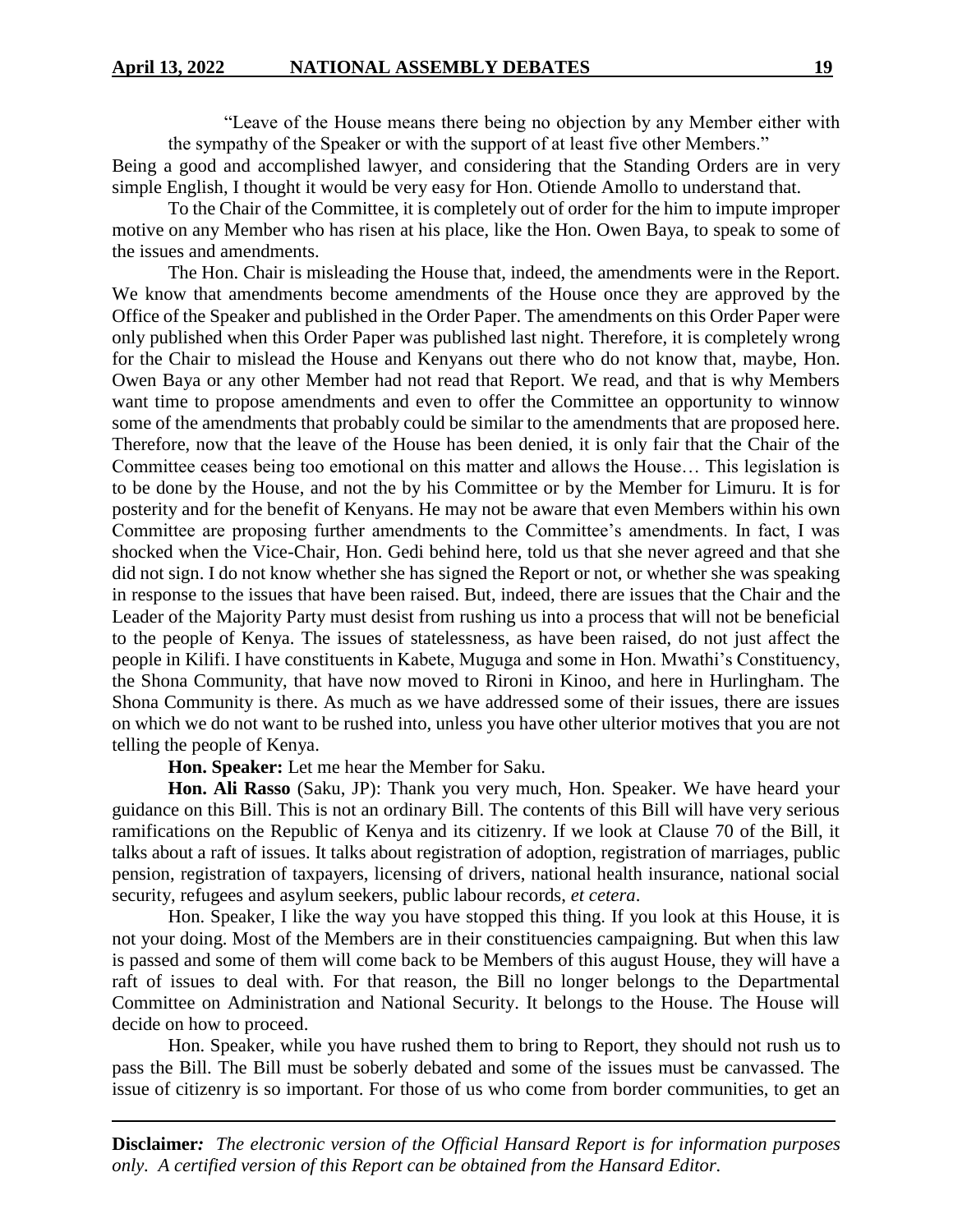identity card for even the son of Hon. Rasso, takes not less than six months. That is a lot of time. What about the ordinary citizen, John and Amina? It takes two years or three years. For that reason, this is not an ordinary Bill. This is about the Constitution. Under Chapter 6 of the Constitution on Bill of Rights, the people are going to challenge this Bill in a big way. This House must then proceed with caution.

I thank you, Hon. Speaker.

**Hon. Speaker**: Hon. Sankok, you claim to have been adversely mentioned, but you appear to be comfortable about it.

**Hon. David ole Sankok** (Nominated, JP): Yes, I was mentioned by the Hon. Otiende Amollo. From his argument, if these are the type of lawyers that were promoting the Building Bridges Initiative (BBI), no wonder it was declared null, void and unconstitutional. I sympathise with those who trusted him to represent them.

**Hon. Speaker**: Please, let us deal with the issue at hand.

**Hon. David ole Sankok** (Nominated, JP): Hon. Speaker, I was in this House when we were discussing this Bill. We are not saying that we will not support the Huduma Bill. We are saying that the Second Reading of the Bill was completed at 1.05 p.m. today. In fact, we went beyond the required time.

#### *(Hon. Amos Kimunya consulted loudly)*

Hon. Speaker, protect me from the Leader of Majority. I can only be guided by the Speaker of the House, but not any other hecklers around me. From today onwards, allow me to… You cannot just order me to step down or say something. He is telling me to *shush* as if I am his girlfriend.

**An. Hon. Member**: On a point of order.

**Hon. David ole Sankok** (Nominated, JP): Hon. Speaker, I was here in the morning, and we supported the Bill. The Second Reading stage enriches the outcomes of the Committee of the whole House. If we only have one hour of this, how will we have Members' contributions enriching the amendments? According to Standing Order No. 124, by leave of the House can be denied by one Member with sympathy from the Speaker; or one Member supported by other five Members. Why does Hon. Otiende want to amend our Standing Orders now?

Hon. Speaker, you have made a ruling. We like your ruling and thank you for that.

**Hon. Speaker**: Let me hear from the Member for Seme.

**Hon. (Dr.) James Nyikal** (Seme, ODM): Hon. Speaker, the issue here was simple and straight forward. A Standing Order was quoted, and a process providing for leave of the House went on. Now we are back to Second Reading of the Bill to discuss the content of the Bill. This is not the time to discuss the content of the Bill, but the time to go by the procedure of the House, as guided by the Standing Orders on the leave of the House. I am seeing a kind of institutional filibustering that is coming into this House, where people who are well aware of the procedures just want to buy time and stop important business from going on. It is within your powers to curtail that. You ruled on this matter nearly half an hour ago! Why are we still on it? Take charge of this and let us go on with other businesses of the House.

**Hon. Speaker**: Member for Kitui South.

**Hon. (Ms.) Racheal Nyamai** (Kitui South, JP): Thank you very much, Hon. Speaker, for giving me this opportunity. Based on Standing Order No. 124, you have guided us very well. We appreciate the guidance. However, is it in order for Hon. Sankok to call us 'hecklers?' He has said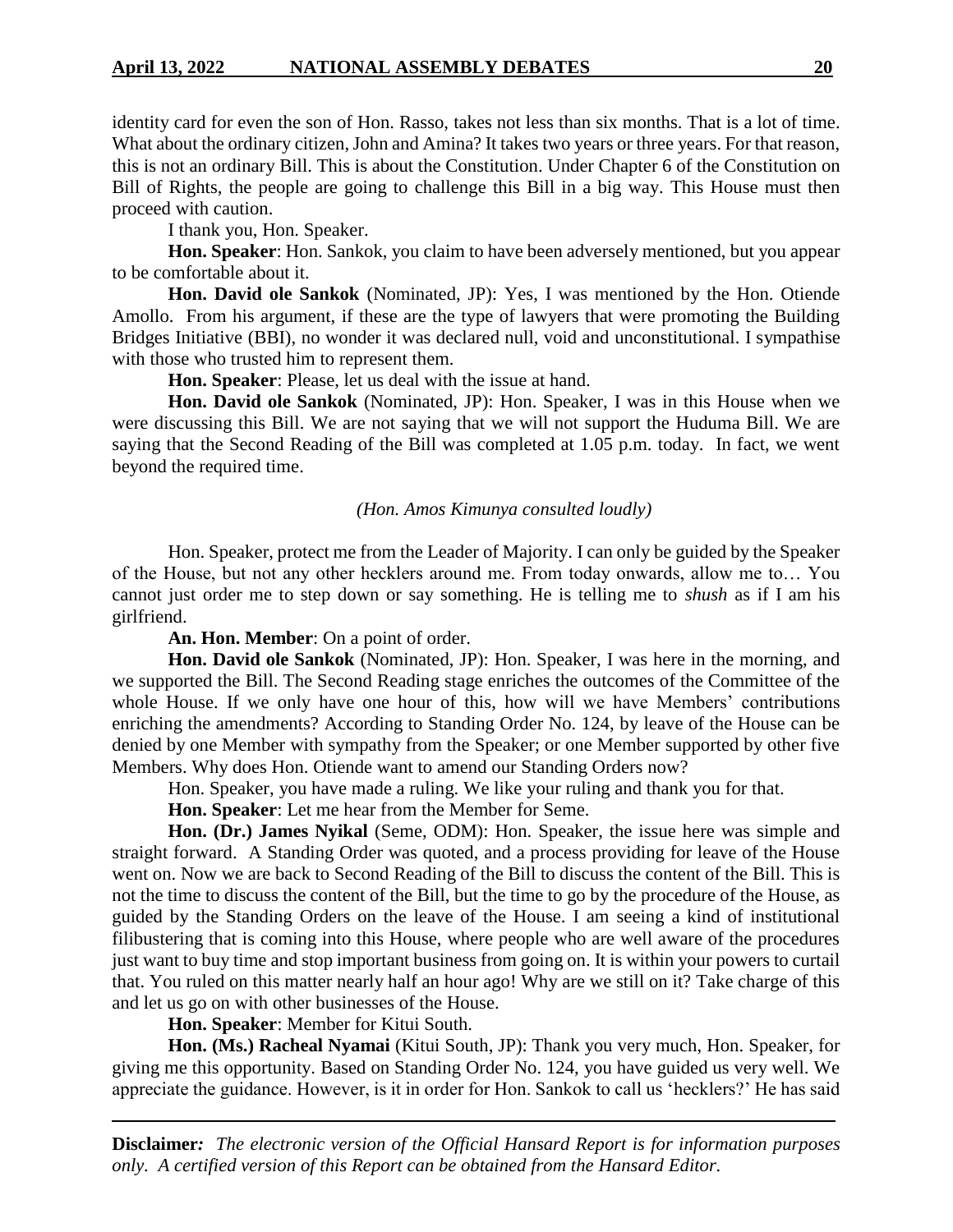that there are 'hecklers' around him. This afternoon, some of our colleagues seated next to the Leader of Majority have been shouting at him. They have been asking you to protect them from the Leader of Majority and yet, I have not seen him doing anything. He has been seated the entire time, and has not done anything. We are being mistreated. The Members around the Leader of Majority are really harassing him.

Hon. Speaker, I am objecting us being called hecklers. Hon. Ichung'wah is shouting at his highest that the Leader of Majority is harassing him even when he is quiet. First of all, we are not hecklers. You have been very kind. Please, also protect us from these Members, especially the ones seated next to the Leader of Majority and those around us. The area around me is the worst.

**Hon. Speaker**: Hon. Kaki Nyamai, you have spoken well. But I was waiting for you to go for the killer punch, which you did not. After all your explanation, I thought you were going to demand that someone be required to withdraw and apologise. You have already sat down and---

Let me have the Member for Wajir County.

**Hon. (Ms.) Fatuma Gedi** (Wajir CWR, PDR): Hon. Speaker, everyone heard Hon. Sankok refer to hecklers.

**Hon. Speaker**: Hon. Members, can I encourage you? Just a minute! I encourage you to adopt referring to each other as Hon. Members. That is where we begin acting with decorum. The Member for Wajir County is Hon. Fatuma Gedi. I religiously do that and so should you.

**Hon. (Ms.) Fatuma Gedi** (Wajir CWR, PDR): Thank you, Hon. Speaker. I am well guided. Is Hon. Sankok in order to call us hecklers, when he knows that we are Hon. Members of this House? Can he withdraw and apologise? We are not hecklers, but Hon. Members of this House.

**Hon. Speaker**: Hon. Sankok, can you withdraw? You referred to Members around you as hecklers.

**Hon. David ole Sankok** (Nominated, JP): Hon. Speaker, I never mentioned any Member. A heckler is someone who talks back at you when you are making your point. Hon. Kimunya has that habit of talking back at Members when they are contributing. When you gave me a chance to talk, he looked back and told me to *"shush!"* The last time we heard that sound is when people were calling their girlfriends. Ask him not to talk back on us.

**Hon. Speaker**: Hon. Sankok, when that happens, you should raise it as a point of order. Now, on the issue that you referred to Members around as hecklers, that is un-parliamentary, and you should withdraw and apologise.

**Hon. David ole Sankok** (Nominated, JP): Hon. Speaker because of the much respect I have for you---

# *(Laughter)*

#### *(Hon. (Ms.) Odhiambo-Mabona consulted loudly)*

**Hon. Speaker**: Hon. Millie Odhiambo, you cannot be shouting at Hon. Sankok. Hon. Millie, what is good for the goose is good for the gander.

**An Hon. Member**: I am protecting you.

**Hon. Speaker**: Do not protect me when you are seated.

*(Laughter)*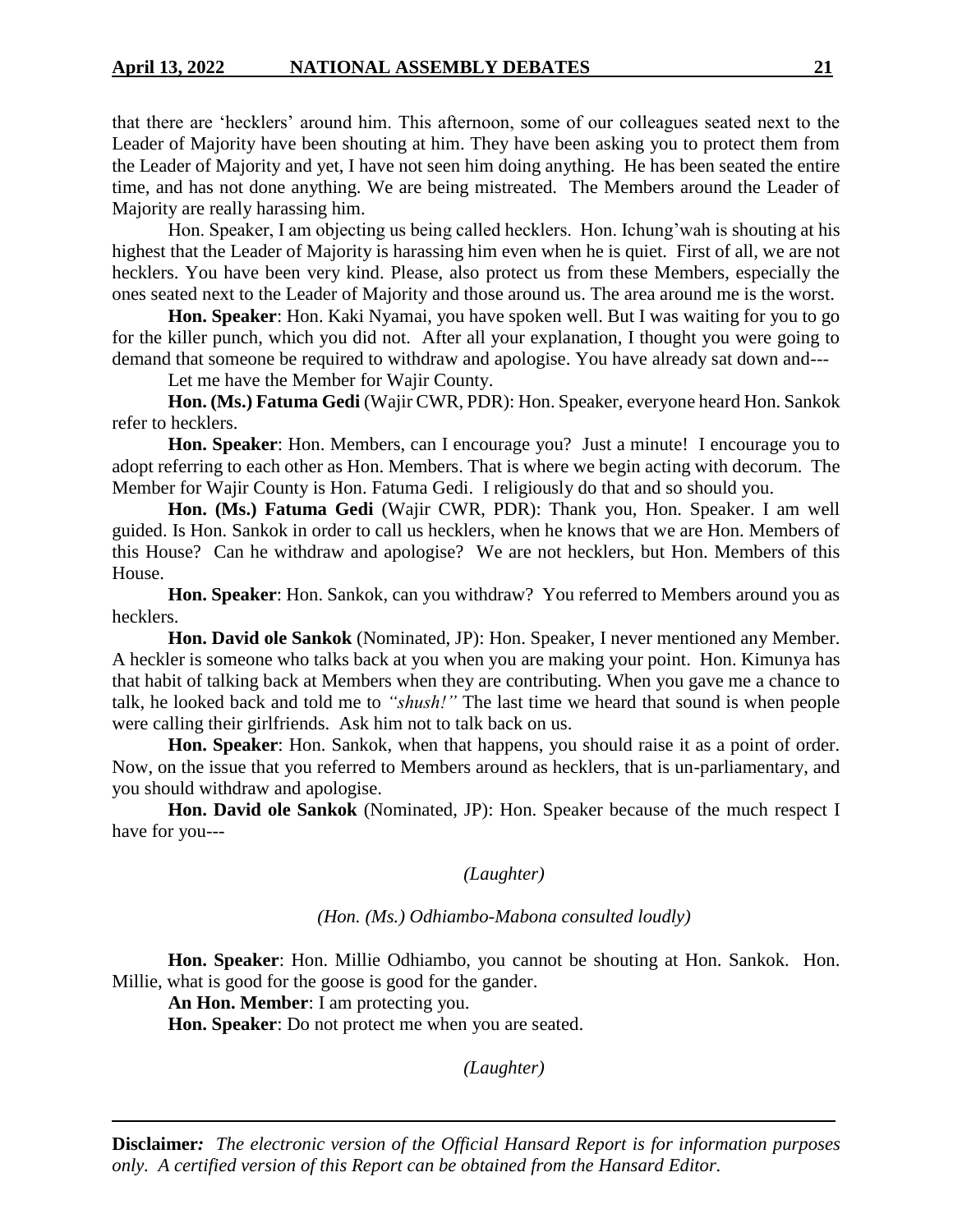Hon. Sankok, please, proceed.

**Hon. David ole Sankok** (Nominated, JP): For the respect I have for you, Hon. Speaker--- You have led us with a lot of passion, diligence and wisdom only equated to the biblical Solomon. Therefore, I withdraw and apologize. Facts are facts, but I am withdrawing them so that I can massage their egos.

**Hon. Speaker**: Can we proceed with the other business?

# *(An Hon. Member spoke off-record)*

Do not help him. Hon. Duale, what is your point of order.

**Hon. Aden Duale** (Garissa Township, JP): Yes, Hon. Speaker, Hon. Sankok has a lot of respect for you, and he has withdrawn based on that. However, he must also have respect for the Standing Orders and for the dignity of the House.

# *(Applause)*

Yes, we respect our Speaker, but the moment the Speaker tells you to withdraw, he represents the whole House.

Hon. Speaker, I want to humbly ask Hon. Sankok to say: "Yes, I did it for the Hon. Speaker but, again, based on the respect I have for the House and for my colleagues, I withdraw and apologise." That is better and decent.

**Hon. Speaker:** We are at the tail-end of the Session. If one person rises on a point of order, you cannot also say you have one.

**Hon. David ole Sankok** (Nominated, JP): I have respect for all Hon. Members. I withdraw and apologise.

**Hon. Speaker:** That matter should now come to rest. Hon. Mwathi, let us leave this one. This is my final instruction on this matter. You know, the way to speak is to press the intervention button, but with regard to this matter, leave of the House having been denied. I also order that…

Hon. Cheruiyot, if you want to talk to people on phone, go out! This is manner-less! I will direct that the Clerk will provide me with the proposed Committee amendments, which I had not seen myself, so that I see whether to approve them as they are or direct otherwise. It is true that they were just put in the Order Paper, but they have not passed through my office. I have not gone through them. It is not right for me to just have them put here. I will have to approve them; that is the procedure.

That Member on a point of order, you must have your card. I am looking here and I do not see your card.

**Hon. (Ms.) Rozaah Buyu** (Kisumu CWR, ODM): On a point of order.

**Hon. Speaker:** Yes, Hon. (Ms.) Rozaah Buyu .

**Hon. (Ms.) Rozaah Buyu** (Kisumu CWR, ODM): Thank you, Hon. Speaker. I would like to bring it to your attention that we do not have the requisite Quorum to continue with business. I thank you, Hon. Speaker.

**Hon. Speaker:** Oh, very well. Just count and check whether there is Quorum. If there is no quorum, ring the Quorum Bell. Hon. Rozaah, I believe you needed to say something on record today. Very well! Ring the Quorum Bell. You are less by eleven Members.

*(The Quorum Bell was rung)*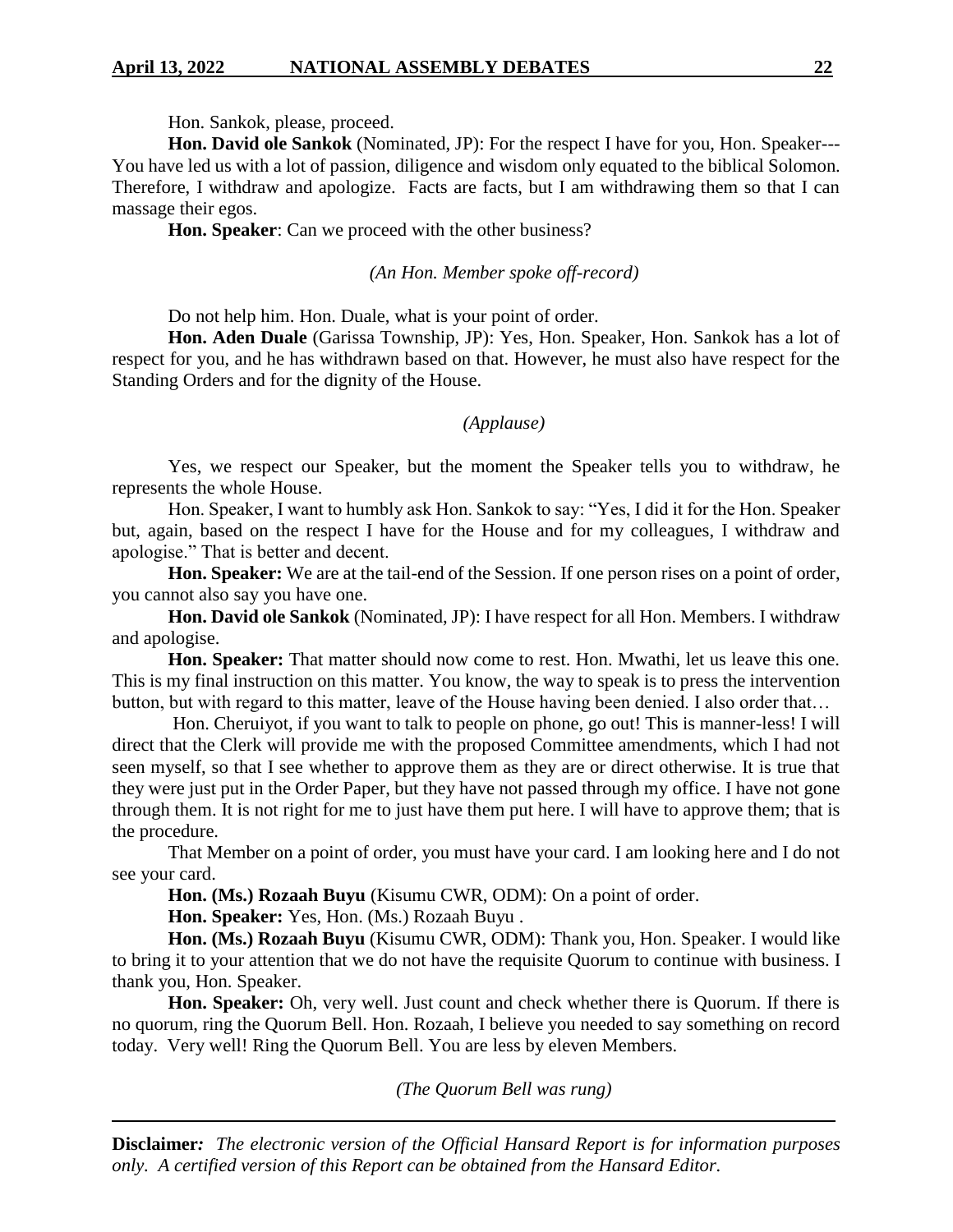### *(Hon. Shakeel Shabbir stood up in his place)*

Hon. Shakeel, do not go out.

Very well! Hon. Members, we now have Quorum. We will proceed with business. There was a Statement read by the Vice-Chairperson of the Departmental Committee on Energy. We will go back to the Statement read by the Vice-Chairperson of the Departmental Committee on Energy. Yes, Hon. Duale; you are the one who sought the Statement.

**Hon. Aden Duale** (Garissa Township, JP): Hon. Speaker, I really want to thank the Vice-Chairperson. Before I even go further, this is a House of records. The document given to me by the Vice-Chairperson does not have any Government logo and the Coat of Arms. It has not been signed by any Cabinet Secretary or Principal Secretary. I will give it to you to see whether this document is admissible, and then I can interrogate it. I do not think I can interrogate it the way it is.

### *(Hon. Aden Duale handed the document to Hon. Speaker)*

**Hon. Speaker:** Sorry. Hon. Members, I think the House cannot begin to engage on this document. Hon. Cheruiyot, where did this one come from? It has no signature and nobody owns it. We do not know whether it is from the Government. It is on a plain sheet of paper, and nobody has signed it. Where is this information from? The House cannot begin to debate this! This document is inadmissible. Please, do not give us this kind of thing. Sorry, Hon. Cheruiyot, you can send it back to sender. Next time anybody is giving you a document, be it from the Government, please, make sure it is signed. No one can take ownership of this.

**Hon. (Ms.) Gladwell Cheruiyot** (Baringo CWR, KANU): Thank you, Hon. Speaker. I will make sure when it is coming back next, it is admissible in this House.

**Hon. Speaker**: Yes, it needs to be on an official---

**Hon. (Ms.) Gladwell Cheruiyot** (Baringo CWR, KANU): Official document?

**Hon. Speaker**: No.

**Hon. (Ms.) Gladwell Cheruiyot** (Baringo CWR, KANU): Letter head?

**Hon. Speaker**: Yes, and must be signed by somebody. In Parliament, we say following the Constitution by either a Cabinet Secretary or a Principal Secretary.

**Hon. (Ms.) Gladwell Cheruiyot** (Baringo CWR, KANU): Yes, Hon. Speaker.

**Hon. Speaker**: Not those other amorphous bodies. They should be within our constitutional arrangements. When are you able to bring it?

**Hon. (Ms.) Gladwell Cheruiyot** (Baringo CWR, KANU): Hon. Speaker, because it is only the authenticity, signing and the letter head, it can be done as early as tomorrow.

**Hon. Speaker**: Very well. I think you have made reasonable effort; we need to thank you. Hon. Members, we now move to the next Order.

#### **COMMITTEE OF THE WHOLE HOUSE**

**Hon. Speaker**: Honorable Members, even as we go to the Committee of the whole House, you will only consider what appears in (i), the National Electronic Single Window System Bill, and then we move to (iii), which is the Children's Bill.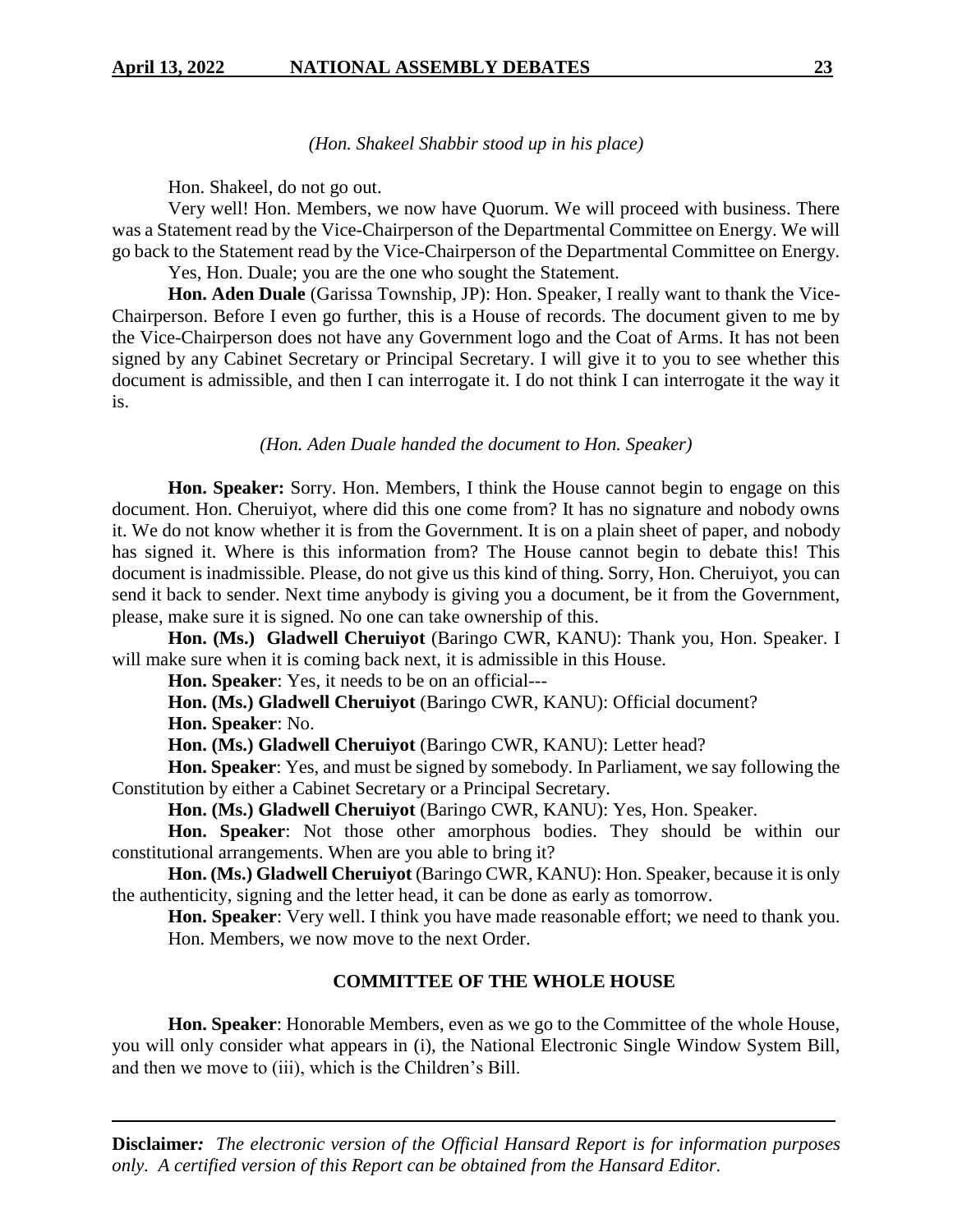*(Hon. (Ms.) Odhiambo-Mabona stood up on a point of order)*

**Hon. Speaker**: Hon. Millie, which one? Is it on Children's Bill?

*(Loud consultations)*

# **Hon. (Ms.) Odhiambo-Mabona** (Suba North, ODM): Yes.

**Hon. Speaker**: Okay. It is only fair we listen to Hon. Millie. I know you have been very passionate about these nature of Bills. Give her the microphone.

### *(Loud consultations)*

It is fair that I direct from the Chair that the Clerk… As the house proceeds on the short recess, that these problems be sorted out.

Hon. Osotsi has always raised this issue of the quality of Information Communication and Technology in the Chamber! It is very clear that there are some microphones that are not functional here.

Proceed, Hon. Millie

**Hon. (Ms.) Odhiambo-Mabona** (Suba North, ODM): Thank you, Hon. Speaker for indulging me after you had actually risen. I really appreciate.

I want to raise an issue based on an earlier decision you had made in relation to the Huduma Bill, which may also impact on this. Yesterday, we had an informal discussion based on a decision that had been made by the Hon. Speaker, and we agreed that I bring amendments. I was sending my amendments at midnight yesterday; and I do not know if they would be affected because perhaps you may not have looked at them. But I have very many amendments in relation to the Order (iii). I do not know how you would help us deal with that.

Thank you.

**Hon. Speaker**: Your amendments have not been factored in.

*(An Hon. Member spoke off-record)*

The information that I have is that they are still at the Clerk's Office. I was informed that you sent many amendments last night; and they are still being processed in the Office of the Clerk.

*(Hon. Josphat Kabinga stood up in his place)*

Yes, Hon. Kabinga?

**Hon. Josphat Kabinga** (Mwea, JP): Thank you, Hon. Speaker. The Bill we are talking about involves the children of this country, and any amendment that may add value needs to be considered. I would wish that we deal with this Bill tomorrow so that we can accommodate her amendments.

**Hon. Speaker**: Leader of Majority Party, the Bill is in your name, but the Chair is…What Hon. Millie Odhiambo has done is actually very good for the House. The Clerk has reported that she, indeed, forwarded very many drafts of amendments.

*(Hon. Millie Odhiambo spoke off-record)*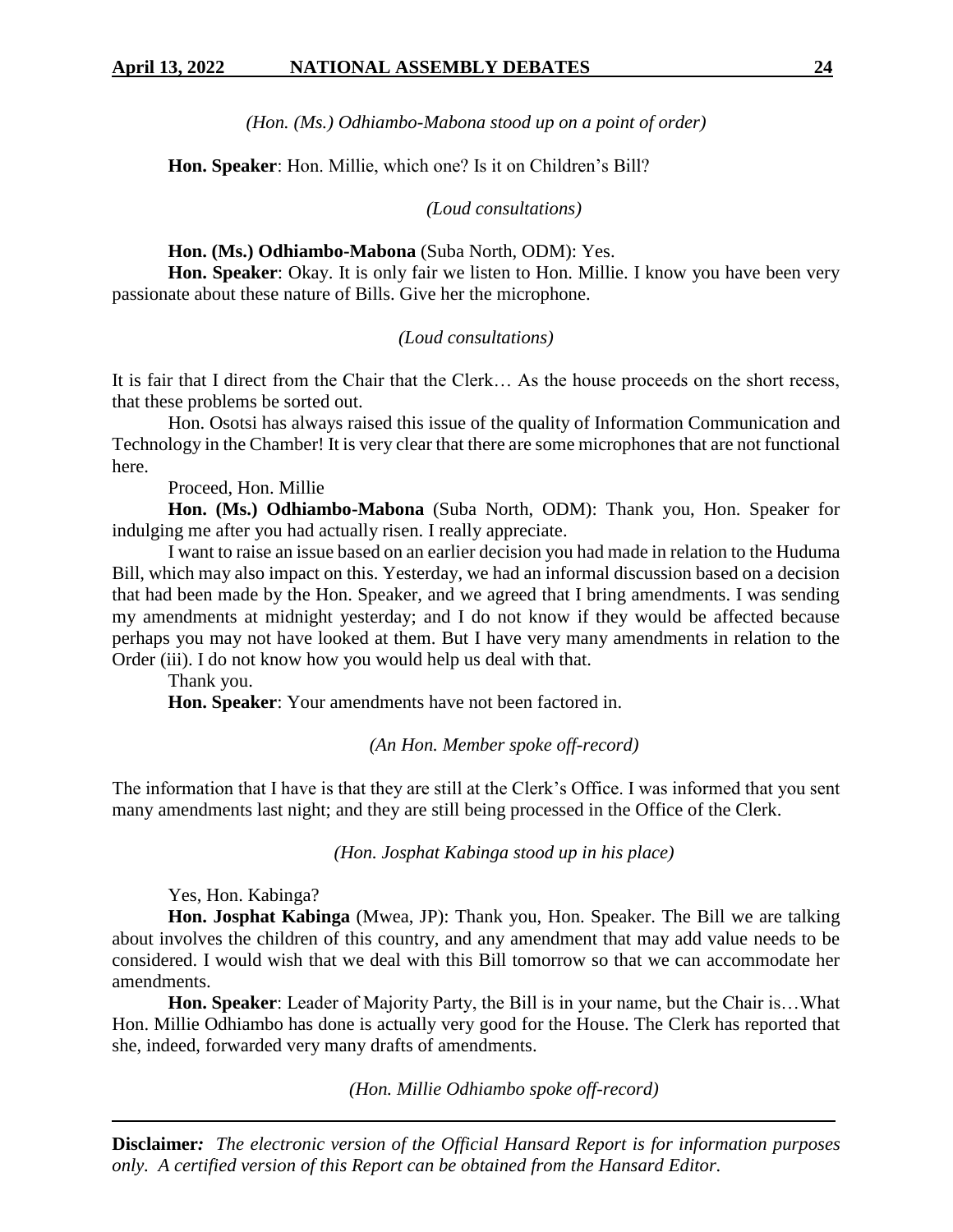**Hon. Amos Kimunya** (Kipipiri, JP): Hon. Speaker, for the record, yesterday we had a discussion with the Chair and Hon. Millie Odhiambo; and we agreed that all those amendments be processed yesterday so that we could discuss the Bill today.

Hon. Speaker, this is a Bill which has taken 21 years to develop. I published this Bill in October last year. It has gone through all manner of delays until this time. This Bill needs to go to the Senate. I am not even sure if we would be able to finish it tomorrow. Realistically, we would be talking of May. Even if we finish it in May and then take it to the Senate and they publish and take it for public participation, we will end this House before this Bill has seen the light of the day. I have been asking for that. We agreed to have minimum changes so that we save this Bill. Given the circumstances, I am not even sure whether there is any need to waste the time of the House tomorrow or even in May, knowing that this Bill will end up not even being considered in the Senate with the time that is left. So, perhaps, we need to also have that in mind. That is why I had said let us do what we can today so we have time tomorrow. This is because even if we finish it tomorrow with these kinds of numbers, we would not be able to put the Question. So, we put the Question in May then take it to the Senate; and we know the story of the Bills in the Senate. So, it is one of those unfortunate situations. I know the Chairman may not have said it, but I have looked at some of the amendments. They are the same amendments that were brought by organizations during the public participation. The Committee has rejected some of them. It is the most frustrating Bill that I have had to process in this House. It is so unfortunate that this Bill has had to suffer the fate it is going to suffer; and the children of Kenya would be denied a Bill that was going to help them, and which has been worked on since the last review in 2001.

The Constitution has come into place and matters have never been harmonized with the new Constitution; children's rights and all those things. It is a very comprehensive Bill but, unfortunately, I am not seeing this Bill seeing the light of day, given the circumstances and given the season we are getting into in May, and the fact that it has to go to Senate.

I had asked the Committee to fast-track it. I had also asked Hon. Millie Odhiambo to bring her amendments earlier, but they are only coming in today, and more are coming. So, if we can do it tomorrow, the better. If we cannot, then I am washing my hands off this Bill.

**Hon. Speaker:** Hon. Millie Odhiambo, you want to say something?

**Hon. (Ms.) Odhiambo-Mabona** (Suba North, ODM): Thank you, Hon. Speaker. I just want to encourage the Leader of the Majority Party to relax. There is no person who is more passionate about children issues than me.

Indeed, I have followed these Bills from before I came to Parliament up to now. The delay has not been Parliament's. He only said it was brought last year and I brought a sister Bill, which is the Child Justice Bill, even way before then. It has just come to the House for First Reading. I do not even think it has come for First Reading, but it has been published. Sometimes it is not our fault as a House when things delay. The Bill delayed more outside Parliament than within Parliament.

The concerns he is raising are the reason we must look at the amendments. Part of what this Bill seeks to do is to ensure that the Children Act is harmonised with the Constitution. For example, Article 53 of the Constitution outlaws discrimination against children born out of wedlock, yet there are almost eight provisions in the Children Bill that discriminates against children born out of wedlock. I am a person who should be more worried because I do not have a child. I do not know what my husband does while I am here. He may bring me many children born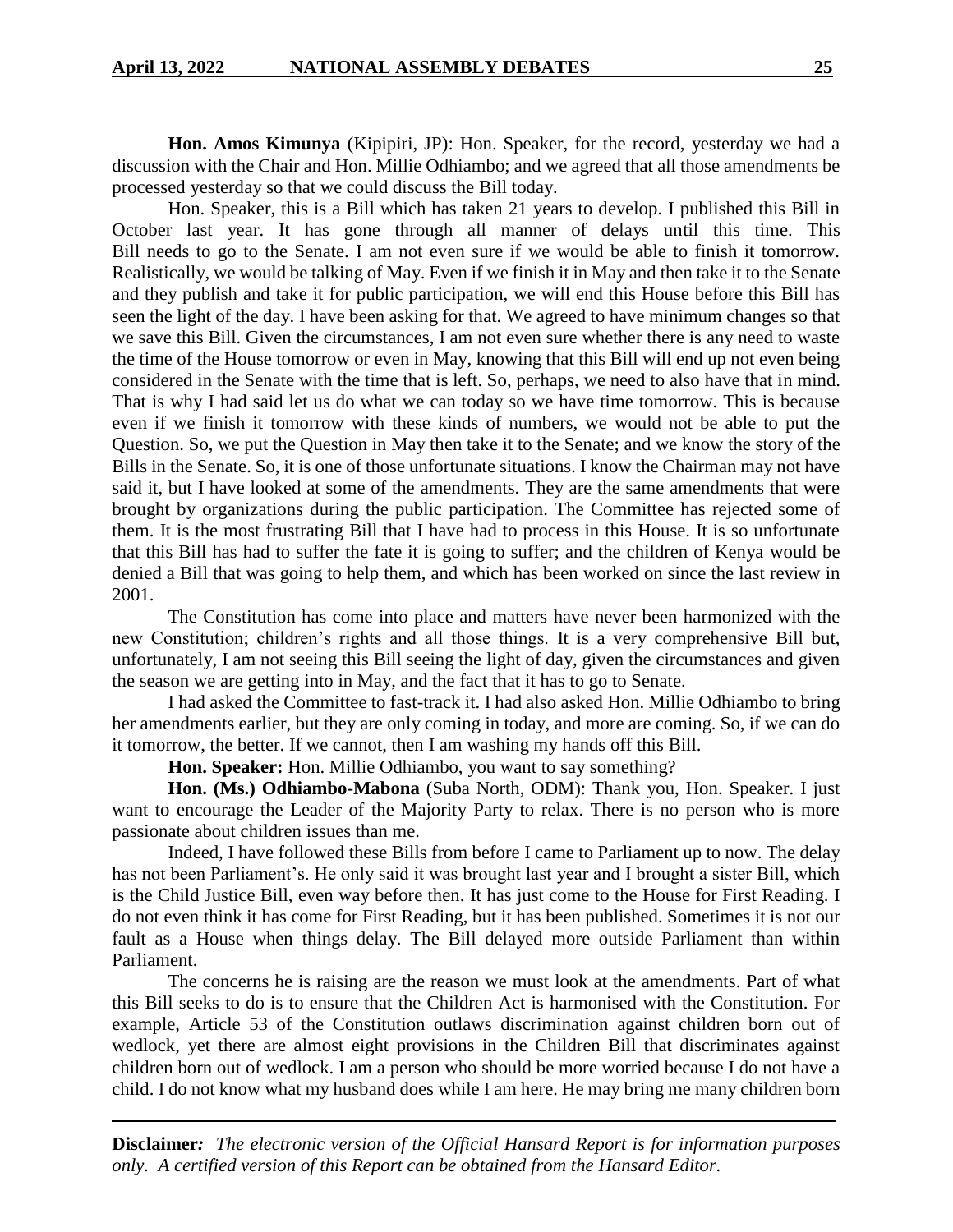out of wedlock. Because we are dealing with issues of principle, we must protect children born out of wedlock. If we are in a rush, because we want to pass a Bill that is comprehensive in terms of size, but not comprehensive in terms of principle, then we are cheating the children of this country. Let us look at the Bill carefully. We are even confusing terminology. Differential treatment is taken as discriminatory treatment. There is a lot of confusion. The issues I am raising, I suspect, are not the same issues the civil society is raising. I have not looked at the issues raised by the civil society. I brought my proposals as Millie Odhiambo, Member of Parliament for Suba North and Chairperson of the Parliamentary Caucus on Children. I am very passionate about these issues.

I had suggested to the Leader of the Majority Party to request that we sit until midnight tomorrow. That is okay. I will be here. As a matter of fact, I am not well, but I have been coming to Parliament because of this Bill. Let us sit until midnight and deal with the Bill. So long as Hon. Sankok will not rise on a point of order on quorum, I am happy to be here tomorrow until midnight, or to even sit up to Friday. Hon. Sankok has agreed, we can sit until Friday to deal with this Bill. All the Leader of the Majority Party needs to do is to sweet-talk the Office of the Speaker, and the Senate, so that they can prioritise the Bill when it gets there. They should not sit on it the way they sit on other Bills like my Assisted Reproductive Technology Bill.

Thank you.

**Hon. Speaker:** Hon. Millie Odhiambo is a victim of bicameralism. Hon. Kabinga Wachira.

**Hon. Josphat Kabinga** (Mwea, JP): Thank you, again, Hon. Speaker. I just want to remove the notion that this Bill may have delayed in the hands of the Committee. If there is any Bill on which we have put in time, it is this one. I received the draft of the Committee's amendments at 1.00 a.m., and I had to sit with the Legal Counsel till the time I came to the House. I have not even had lunch. We went through all the clauses. This has been the trend. Our Legal Counsel and Clerk Assistants feel a little overwhelmed by the many proposed amendments we have received. When I tabled the Committee's Report, people were wondering what I was holding. There were two volumes of amendments, which we had to go through, because of the interest this Bill has elicited from the public. There are many things we had to do as a Committee. We even had to make physical visits to children homes to confirm some of the things we were told during public participation. We also had to sit and understand the functions of various stakeholders in matters children. We spent a lot of time. Therefore, I would want to ask the Leader of the Majority Party to appreciate that the Committee has been committed to this Bill.

I also want to request, like Hon. Millie Odhiambo has done, that we do not let the time we have put on this Bill go to waste. I request you, Hon. Speaker, to see if we can manage our time tomorrow and ensure that preliminary matters are quickly handled, so that this Bill is put in motion and we stay until we conclude the Committee of the whole House on it. Otherwise, it would be really sad if the 12<sup>th</sup> Parliament completed its term without passing this Bill, given the time we have invested in the same.

Thank you, Hon. Speaker.

**Hon. Speaker:** Very well. What we can do is to organise tomorrow's Order Paper in such a way that by about 3.00 p.m., we are through with preliminaries. We can take out petitions, questions and statements off the Order Paper, so that we can go straight into Committee of the whole House and begin consideration of the Bill. That will do justice to it. Therefore, in the Committee of the whole House today, the House will consider only the National Electronic Single Window System Bill.

Next Order.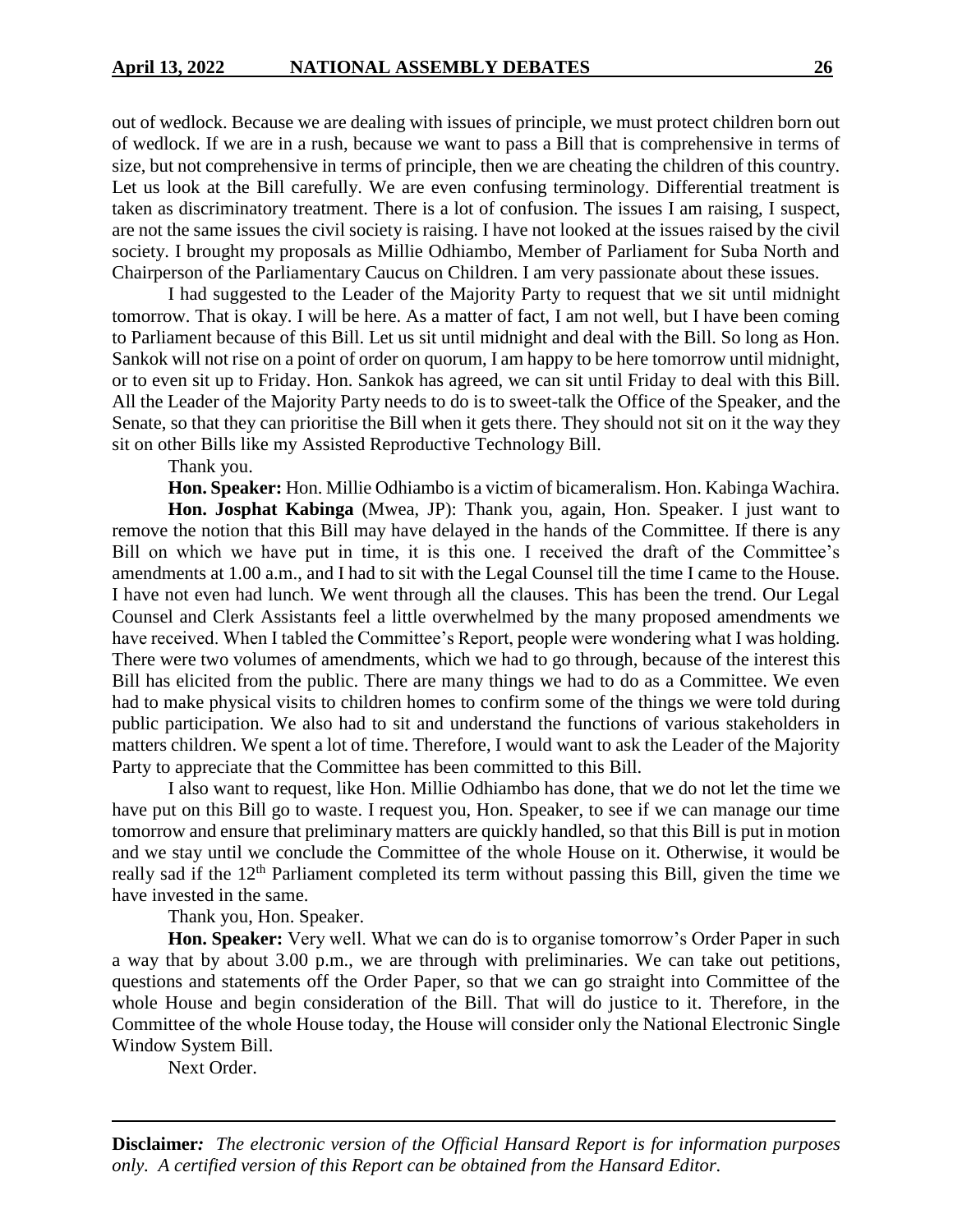# **COMMITTEE OF THE WHOLE HOUSE**

*(Order for Committee read)*

*[The Speaker (Hon. Justin Muturi) left the Chair]*

### IN THE COMMITTEE

*[The Temporary Deputy Chairlady (Hon. Soipan Tuya) in the Chair]*

# THE NATIONAL ELECTRONIC SINGLE WINDOW SYSTEM

**The Temporary Deputy Chairlady** (Hon. Soipan Tuya): Order Members. We are now in the Committee of the whole House to consider the National Electronic Single Window System Bill (National Assembly Bill No.15 of 2021).

# *(Clause 3 agreed to)*

*Clause 4*

**The Temporary Deputy Chairlady** (Hon. Soipan Tuya): I call upon the Chairperson of the Departmental Committee on Trade, Industry and Cooperatives to move the proposed amendment.

**Hon. (Ms.) Wangari Mwaniki** (Kigumo, JP): Hon. Temporary Deputy Chairlady, I beg to move:

THAT, Clause 4 of the Bill be amended by-

(a) deleting paragraph (c);

(b) deleting the word "department" appearing in paragraph (e) and substituting therefor the words "Government entity";

(c) deleting paragraph (f).

The justification is to facilitate coordination and partnership with Government entities responsible for customs, other relevant Government ministries, departments and agencies (MDAs) or industry players dealing in trade or trade facilitation.

*(Question of the amendment proposed)*

*(Question, that the words to be left out be left out, put and agreed to)*

*(Question, that the words to be inserted in place thereof be inserted, put and agreed to)*

*(Clause 4 as amended agreed to)*

*Clause 5*

**The Temporary Deputy Chairlady** (Hon. Soipan Tuya): I call upon the Chairperson to move the amendment.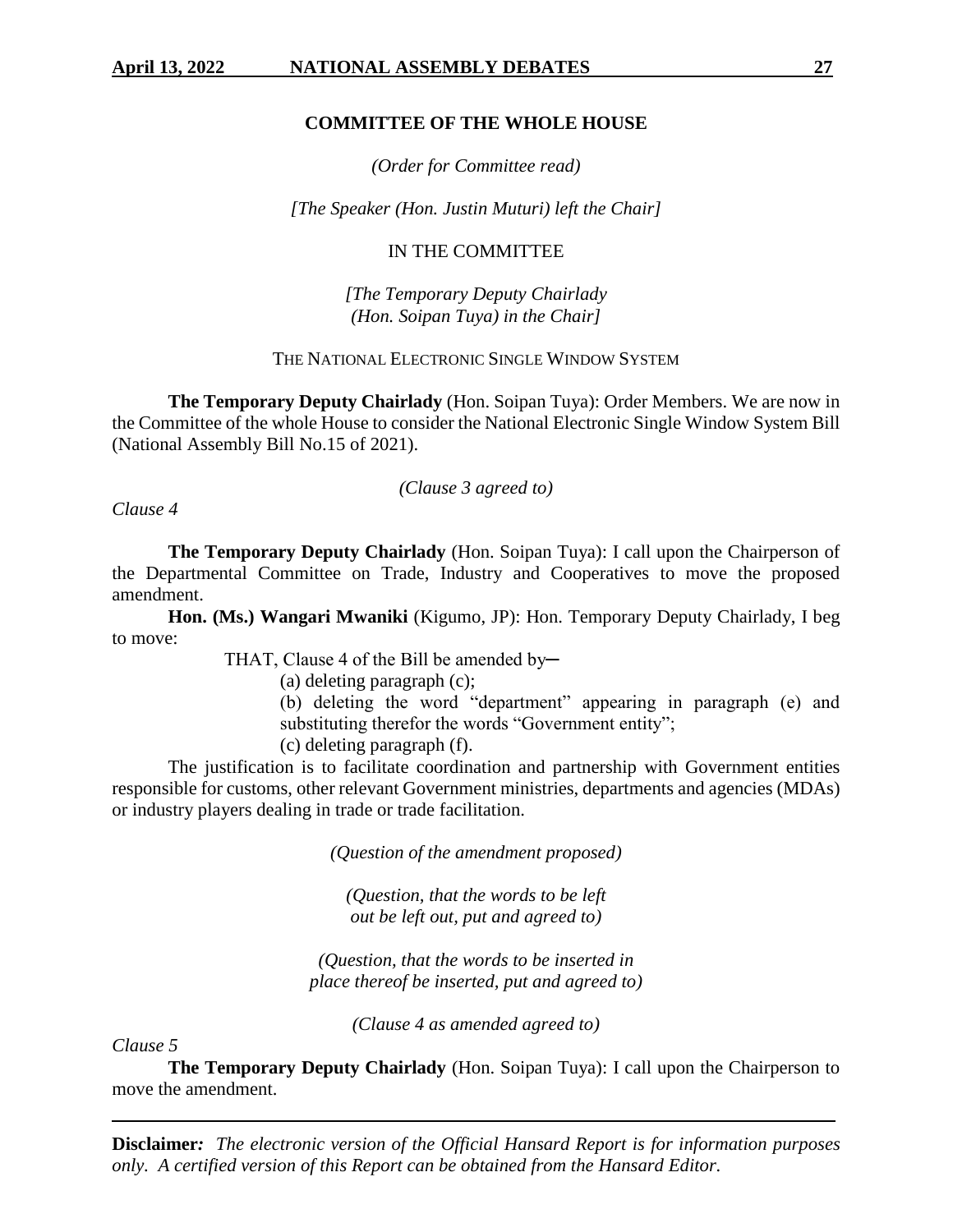**Hon. (Ms.) Wangari Mwaniki** (Kigumo, JP): Hon. Temporary Deputy Chairlady, I beg to move:

THAT, Clause 5 of the Bill be amended by-

(a) renumbering the existing clause as sub-clause (1);

(b) inserting the following new sub-clause after the renumbered sub-clause (1) as follows-

"(2) The Agency shall maintain the integrity and security of the System.

The Kenya Trade Network Agency needs to commit to maintain the integrity and security of the electronic system.

*(Question of the amendment proposed)*

*(Question, that the words to be inserted be inserted, put and agreed to)*

*(Clause 5 as amended agreed to)*

*(Clause 6 agreed to)*

*Clause 7*

**The Temporary Deputy Chairlady** (Hon. (Ms.) Soipan Tuya): I call upon the Chair to move the amendment.

**Hon. (Ms.) Wangari Mwaniki** (Kigumo, JP): Hon. Temporary Deputy Chairlady, I beg to move:

THAT, Clause 7 of the Bill be amended by deleting the words "conform to" appearing immediately after the words "system shall" in sub-clause 2 and substituting therefore the words "guided by".

The Clause is being re-drafted for clarity.

*(Question of the amendment proposed)*

*(Question, that the words to be left out be left out, put and agreed to)*

*(Question, that the words to be inserted in place thereof be inserted, put and agreed to)*

*(Clause 7 as amended agreed to)*

# *Clause 8*

**The Temporary Deputy Chairlady** (Hon. (Ms.) Soipan Tuya): Chair.

**Hon. (Ms.) Wangari Mwaniki** (Kigumo, JP): Hon. Temporary Deputy Chairlady, I beg to move:

THAT, Clause 8 of the Bill be amended by deleting paragraph (B) and substituting therefor the following new paragraph (b)-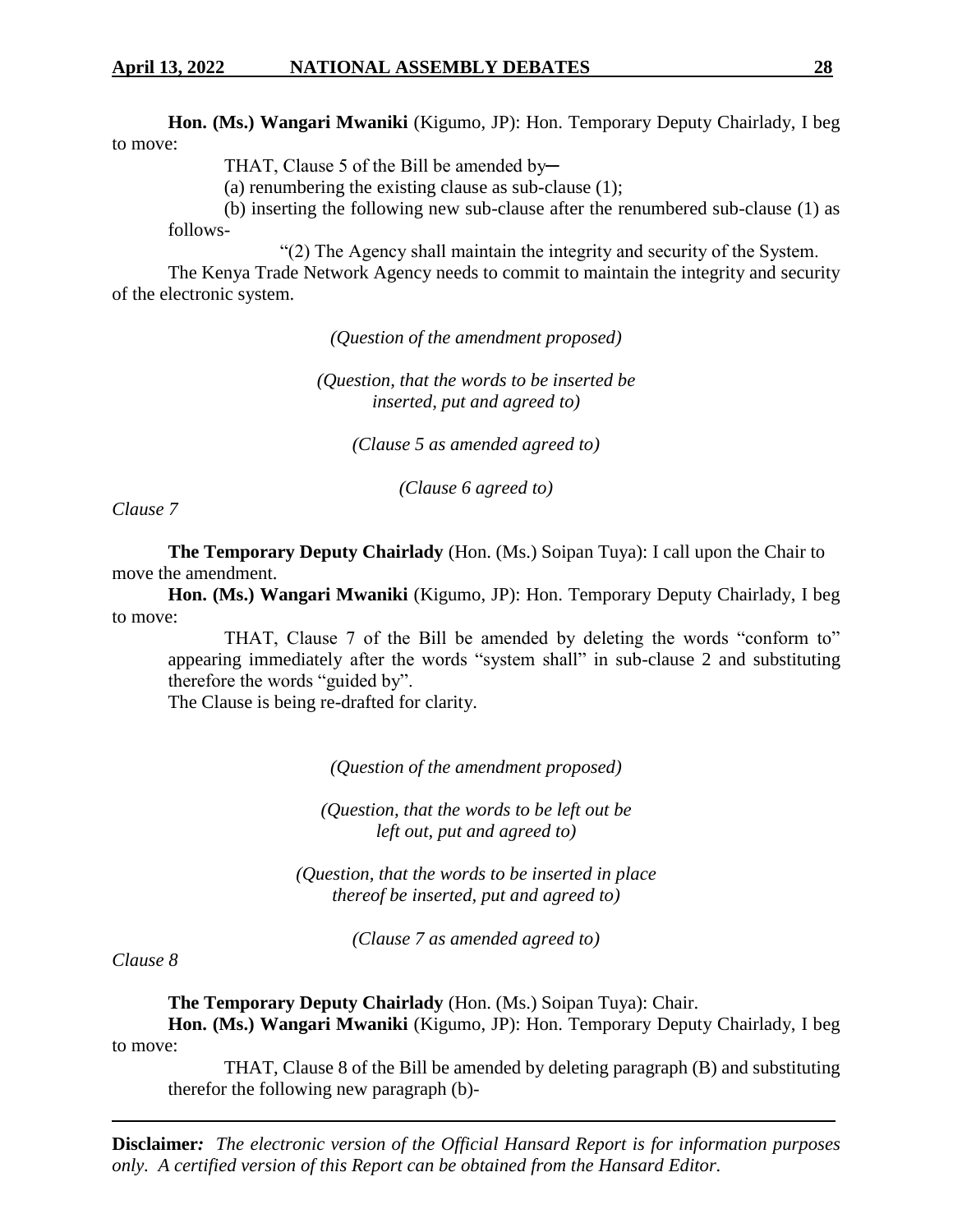"(b) Facilitate, through the System, the collection of any other dues as agreed by relevant Government Ministries, Departments and Agencies as provided for under any written law."

This clause is being re-drafted to make it clearer.

*(Question of the amendment proposed)*

*(Question, that the words to be left out be left out, put and agreed to)*

*(Question, that the words to be inserted in place thereof be inserted, put and agreed to)*

*(Clause 8 as amended agreed to)*

*(Clauses 9, 10, 11 and 12 agreed to)*

*Clause 13*

**The Temporary Deputy Chairlady** (Hon. (Ms.) Soipan Tuya): I call upon the Chair to move the proposed amendment.

**Hon. (Ms.) Wangari Mwaniki** (Kigumo, JP): Hon. Temporary Deputy Chairlady, I beg to move:

THAT, Clause 13 of the Bill be amended in sub-clause (3) by deleting the expression sub-clause (3) and substituting therefore the following new sub-clause (3)-

"(3) The System shall enable the users of the platform-."

The amendment seeks to make the clause more clear and to provide practicability in implementation.

*Question of the amendment proposed)*

*(Hon. Jared Okelo crossed the Floor without bowing)*

**The Temporary Deputy Chairlady** (Hon. (Ms.) Soipan Tuya): Hon. Okelo, what did you just do? Please, go back to the aisle and cross the Floor properly.

Hon. Okelo, you have confused me. When you see somebody jumping across the aisle, you become confused.

> *(Question, that the words to be left out be left out, put and agreed to)*

*(Question, that the words to be inserted in place thereof be inserted, put and agreed to)*

*(Clause 13 as amended agreed to)*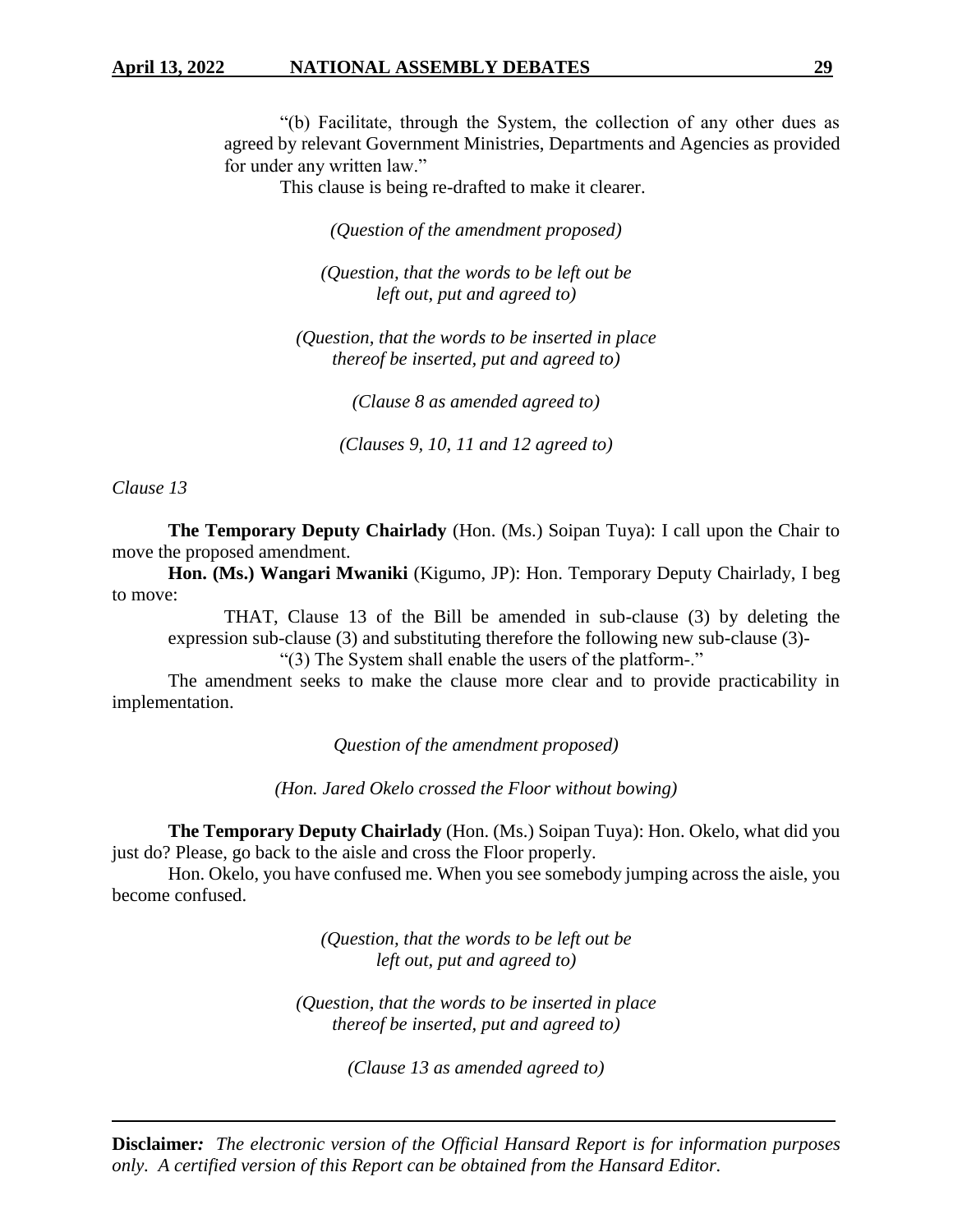# *Clause 14*

**The Temporary Deputy Chairlady** (Hon. (Ms.) Soipan Tuya): I call upon the Chair to move the amendment.

**Hon. (Ms.) Wangari Mwaniki** (Kigumo, JP): Hon. Temporary Deputy Chairlady, I beg to move:

THAT, Clause 14 of the Bill be amended-

(a) in clause sub-clause (1) by deleting the words "if an advanced or" and substituting therefor the expression "by a";

(b) by deleting sub-clause (3) and substituting therefor the following new subclause-

"(3) Where a person is required or permitted to provide a certified copy of a document and the document exists in paper or other physical form, that requirement shall be deemed to have been fulfilled if an electronic copy of the document is certified to be a true copy of the document and the certification is confirmed by the electronic signature of a person who is authorised to certify the document which is verified in advance in the System."

The amendment provides a legal framework for deregistering users who contravene the written laws.

*(Question of the amendment proposed)*

**Hon. David ole Sankok** (Nominated, JP): Hon. Temporary Deputy Chairlady.

**The Temporary Deputy Chairlady** (Hon. (Ms.) Soipan Tuya): Yes, Hon. Sankok.

**Hon. David ole Sankok** (Nominated, JP): Hon. Temporary Deputy Chairlady, I have a problem with Clause 14(b)3, which says:

"Where a person is required or permitted to provide a certified copy of a document and the document exists in paper or other physical form, that requirement shall be deemed to have been fulfilled if an electronic copy of the document is certified to be a true copy of the document and the certification is confirmed by the electronic signature of a person who is authorised to certify the document which is verified in advance in the system."

How do you certify that an electronic copy is a true copy? It is good to say that an electronic copy should be coded. Nowadays, documents have a code and then you just scan to see their authenticity. Is there a need to add something like, "…if the code is authentic?"

**The Temporary Deputy Chairlady** (Hon. (Ms.) Soipan Tuya): Hon. Okelo.

**Hon. Jared Okelo** (Nyando, ODM): I thank you, Hon. Temporary Deputy Chairlady. Besides what he has stated which is a code, there will also be a signature which will be superimposed onto that document. Together with other security features, it will pass as an authentic document.

**The Temporary Deputy Chairlady** (Hon. (Ms.) Soipan Tuya): Hon. Sankok looks dazed. I do not know whether he is satisfied.

**Hon. David ole Sankok** (Nominated, JP): Hon. Temporary Deputy Chairlady, I am not satisfied.

**The Temporary Deputy Chairlady** (Hon. (Ms.) Soipan Tuya): Maybe, the Chair will explain to you. Make your point.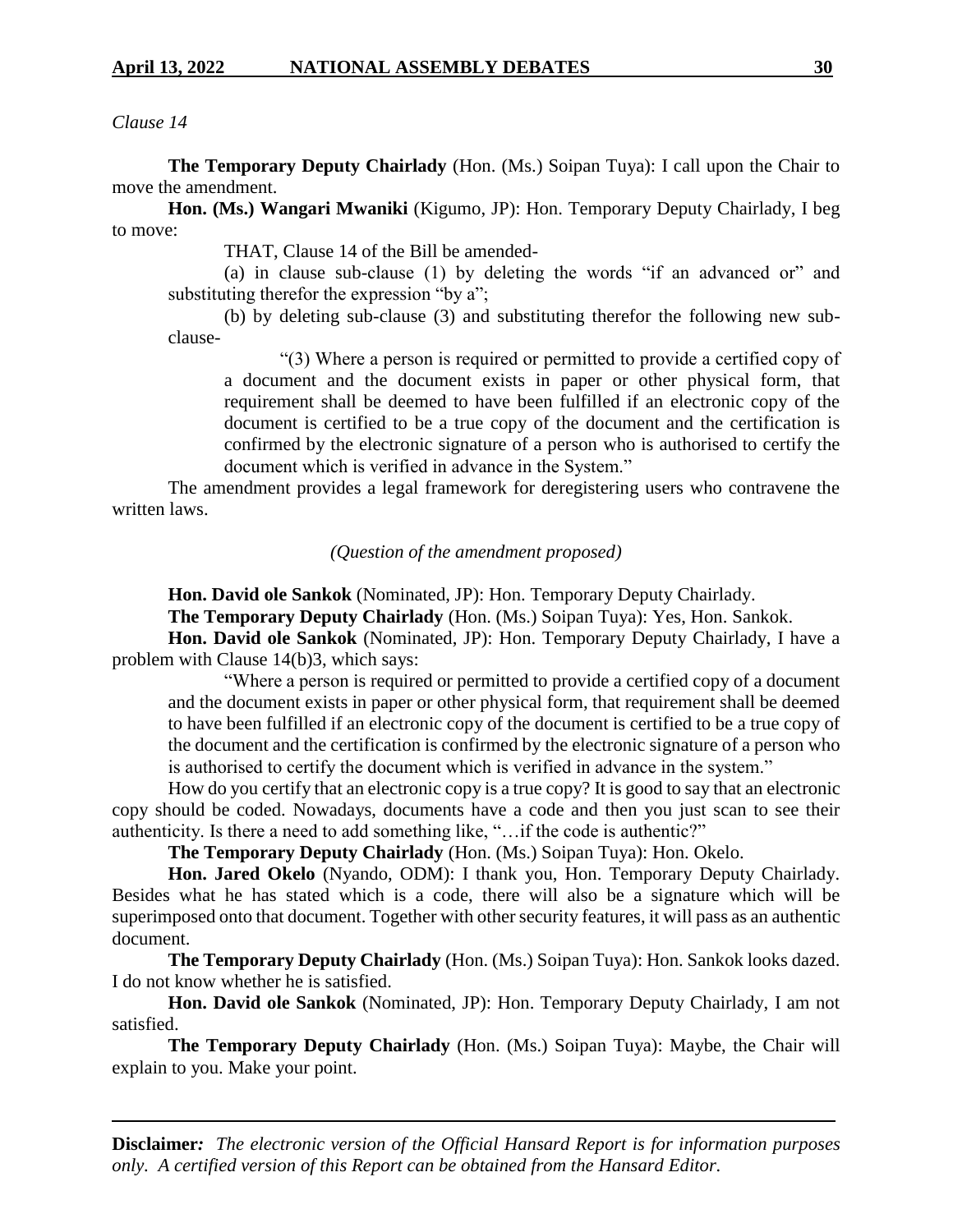**Hon. David ole Sankok** (Nominated, JP): Hon. Temporary Deputy Chairlady, why are we saying that the document should have a signature in a world where we are moving towards coding. We should just say: "…if the security features are authentic." If we say that the document will have an electronic signature, it means that somebody can even forge it. If we use the code, we will be on the safe side. We can also use safety features that are in that document which will encompass all of them.

**The Temporary Deputy Chairlady** (Hon. (Ms.) Soipan Tuya): Hon. Okelo, do you want to make clarifications?

**Hon. Jared Okelo** (Nyando, ODM): Yes, Hon. Temporary Deputy Chairlady. In areas where there is forgery, that is criminal. We have procedures of settling down criminal activities. The electronic signature is not a new phenomenon. It has been in existence since the advent of computer systems. It is recognised in law. Therefore, my brother, Hon. Sankok, needs to be enlightened that even the certificate that he may get in UDA tomorrow, it will also be having an electronic signature. That does not mean that that signature makes the document unauthentic. It is just recognised in law. It is as good as the actual signature which appears on our cheques.

**The Temporary Deputy Chairlady** (Hon. (Ms.) Soipan Tuya): Once again, Hon. Sankok, you may oppose if you want to.

**Hon. David ole Sankok** (Nominated, JP): I am okay. Now that he has referred to UDA, I am okay.

> *(Question, that the words to be left out be left out, put and agreed to)*

*(Question, that the words to be inserted in place thereof be inserted, put and agreed to)*

*(Clause 14 as amended agreed to)*

*Clause 15*

**Hon. (Ms.) Wangari Mwaniki** (Kigumo, JP): Hon. Temporary Deputy Chair, this will bring clarity to the issues that Hon. Sankok was raising.

Hon. Temporary Deputy Chairlady, I beg to move:

THAT, Clause 15 be amended by deleting sub-clause (3) and substituting therefor the following new sub-clause-

> "(3) For the purposes of subsection (2), a document is sealed if the document includes the electronic signature of the person authorized to seal the document".

These are issues that are supposed to give clarity to the Bill. Remember, this will be an electronic document and some of them will be coming from oversees. My brother may not have appreciated that.

*(Question of the amendment proposed)*

*(Question, that the words to be left out be left out, put and agreed to)*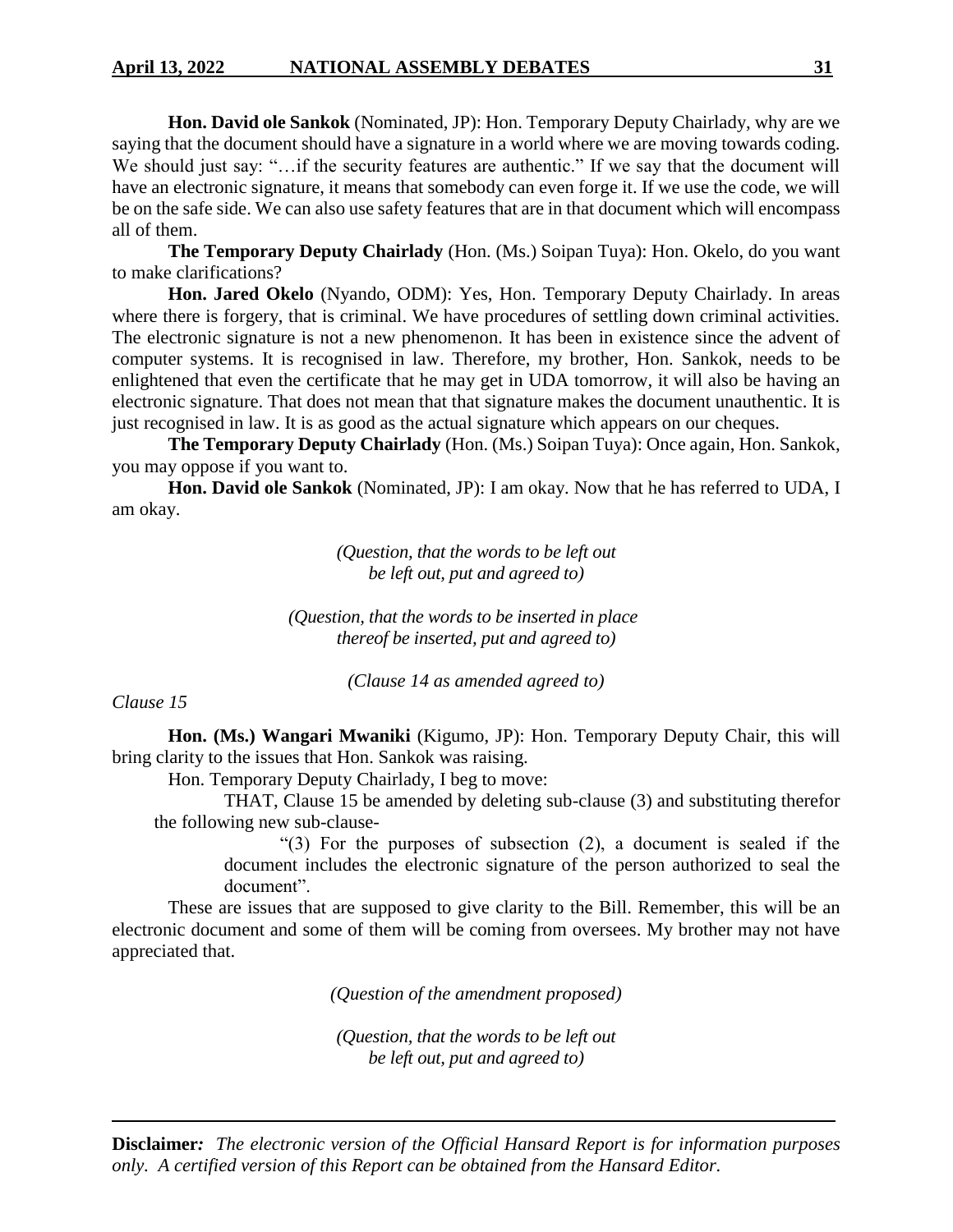*(Question, that the words to be inserted in place thereof be inserted, put and agreed to)*

*(Clause 15 as amended agreed to)*

*(Clause 16, 17,18,19,20,21 and 22 agreed to)*

*Clause 23*

**Hon. (Ms.) Wangari Mwaniki** (Kigumo, JP): Hon. Temporary Deputy Chairlady, I beg to move:

THAT, Clause 23 be amended in sub-clause (2) by deleting the word 'taking" appearing immediately before the words "purchasing or" in paragraph (b). This amendment is meant to give clarity on the drafting of the Bill.

*(Question of the amendment proposed)*

*(Question, that the word to be left out be left out, put and agreed to)*

*(Clause 23 as amended agreed to)*

*(Clause 24 agreed to)*

*Clause 25*

**Hon. (Ms.) Wangari Mwaniki** (Kigumo, JP): Hon. Temporary Deputy Chairlady, I beg to move:

THAT, Clause 25 of the Bill be amended by-

- (a) inserting the words "competitively recruited and" immediately after the words "of the Agency" appearing in paragraph (b) of sub-clause (1);
- (b) inserting the words "competitively recruited and" immediately after the words "public officers" appearing in paragraph (g) of sub-clause (1); and
- (c) inserting the word "Board" immediately after the words "members of the" appearing in sub-clause (2).

The justification is that this is a constitutional requirement and the courts have made constitutional interpretation to this effect where officers of organisations have to be competitively sourced. There is also a grammatical omission that is being corrected as well.

*(Question of the amendment proposed)* 

**Hon. David ole Sankok** (Nominated, JP): Hon. Temporary Deputy Chairlady, the other Chair, who is looking very beautiful in green, is actually becoming so brief to an extent that we are not even understanding what the import of the amendment is. If it is competitive recruitment, it should not be an amendment. It should have been in the original Bill. So, what made it to be left out?

**The Temporary Deputy Chairlady** (Hon. (Ms.) Soipan Tuya): Chair.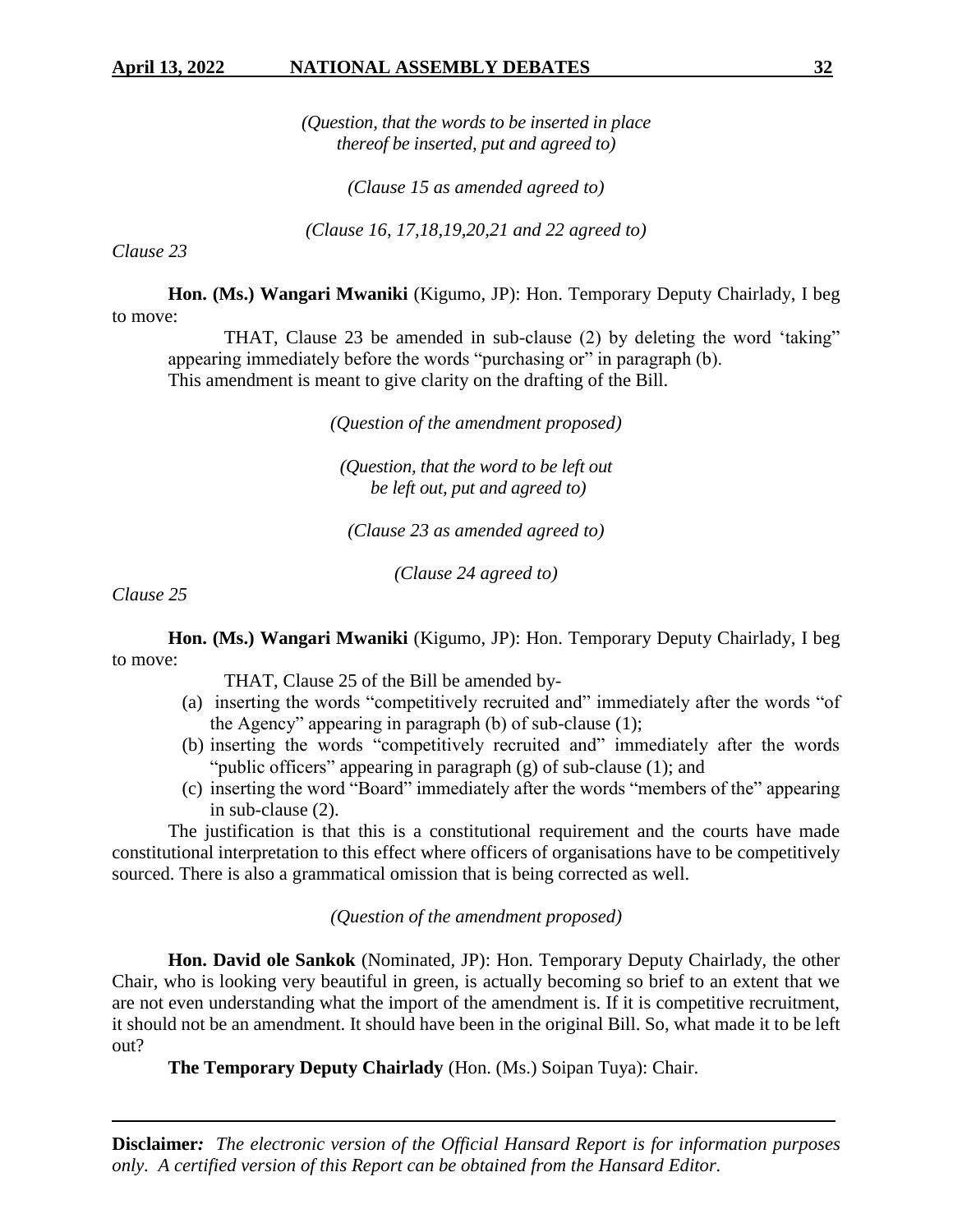# **April 13, 2022 NATIONAL ASSEMBLY DEBATES 33**

**Hon. (Ms.) Wangari Mwaniki** (Kigumo, JP): Hon. Temporary Deputy Chairlady, to answer my honourable colleague, Clause 25 provides for recruitment of the board members and the Chief Executive Officer. It had only omitted the issue of competitive sourcing. That is what we are seeking clarity on.

**Hon. Jared Okelo** (Nyando, ODM): Hon. Temporary Deputy Chairlady, on MDA's and other Government agencies, in terms of recruitment, there is a *Mwongoz*o, which is a document to be adopted by these agencies while doing recruitment. "Competitive" is a word that clearly appears there. It could have been an inadvertent omission which has since been corrected here.

> *(Question, that the words to be inserted be inserted, put and agreed to)*

> > *(Clause 25 as amended agreed to)*

*(Clauses 26 and 27 agreed to)*

*Clause 28*

**Hon. (Ms.) Wangari Mwaniki** (Kigumo, JP): Hon. Temporary Deputy Chairlady, I beg to move:

THAT, Clause 28 of the Bill be amended by-

- (a) inserting the words, "competitively recruited and" immediately after the word "agency" appearing in sub-clause (1); and,
- (b) deleting the words, "at least an advanced relevant degree" appearing in paragraph (a) of sub-clause (2), and substituting therefor the words "a relevant postgraduate degree".

Just like in Clause 25, this is specifically on the CEO, that he must be competitively recruited in line with the provisions of the Constitution. It has a further amendment to provide for the qualification of the CEO.

(*Question of the amendment proposed)*

**The Temporary Deputy Chairlady** (Hon. (Ms.) Soipan Tuya): Hon. Sankok

**Hon. David ole Sankok** (Nominated, JP): Surely, I do not know and I do not seem to understand the import of replacing the advance relevant degree with a relevant post graduate degree. Why should it be a post graduate degree? In most State corporations, according to *Mwongozo*, a degree is enough. Post graduate degrees are only an added advantage. If you are so much educated, you can as well go and lecture at the University. These guys can do what is done. Most State corporations are like that. I have been in one of the State corporations as a chairman and so, I know the qualifications of such officers.

**The Temporary Deputy Chairlady** (Hon. (Ms.) Soipan Tuya): Hon. Okelo.

**Hon. Jared Okelo** (Nyando, ODM): Hon. Temporary Deputy Speaker, it only buttresses the relevance of the same thing. It is semantics. When you talk about advanced relevant degree, it only means that it has been upped. It is the first degree yes, but on this particular case, to make it more competitive, we are asking for a post graduate degree. It is just about semantics. You can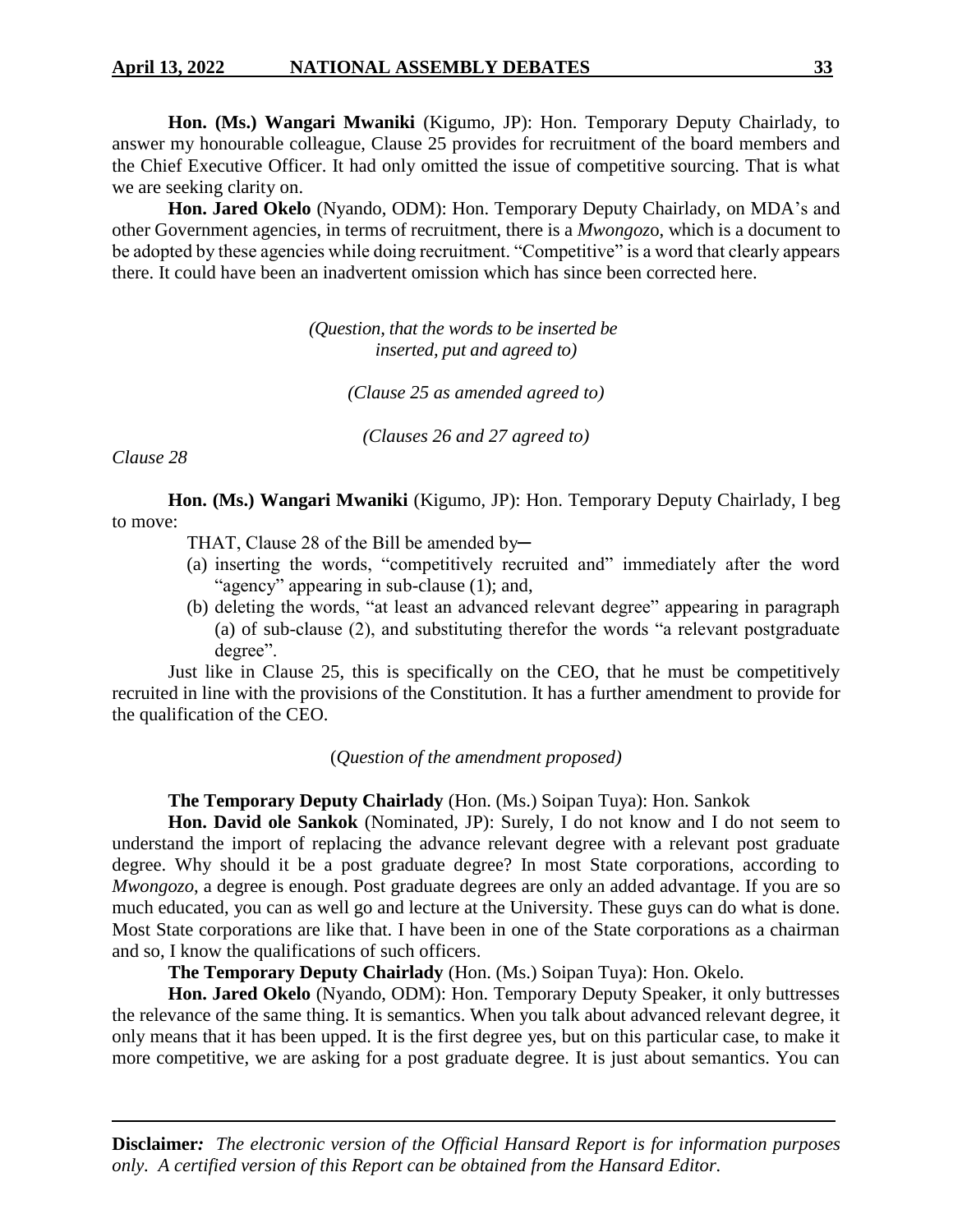choose to use the first word or adopt the second one. It simply means the same thing, but for purposes of a clearer understanding by the Kenyan populace, we are adopting the post graduate.

Thank you.

*(Question, that the words to be inserted be inserted, put and agreed to)*

*(Question, that the words to be left out be left out, put and agreed to)*

*(Question, that the words to be inserted in place thereof be inserted, put and agreed to)*

*(Clause 28 as amended agreed to)*

*(Clauses 29, 30, 31, 32, 33, 34, 35, 36, 37, 38, 39, 40, 41 and 42 agreed to)*

*New Clause 2A*

**The Temporary Deputy Chairlady** (Hon. (Ms.) Soipan Tuya): I call upon the Mover to move the Second Reading of the New Clause 2A.

**Hon. (Ms.) Wangari Mwaniki** (Kigumo, JP): Hon. Temporary Deputy Chairlady, I beg to move:

THAT, the Bill be amended by inserting the following new clause immediately after Clause 2─

Objective of the Act

> 2A. The objective of the Act is to provide a single platform for facilitation of trade through integration of systems of Government and private entities.

> > *(Question of the new clause proposed)*

*(New clause read the First Time)*

*(Question, that the new clause be read a Second Time, proposed)*

*Question, that the new clause be read a Second Time, put and agreed to) (The new clause was read a Second Time)*

*(Question, that the new clause be added to the Bill, put and agreed to)*

*New Clause 2B*

**The Temporary Deputy Chairlady** (Hon. (Ms.) Soipan Tuya): I call upon the Mover to move Second Reading of the New Clause 2B.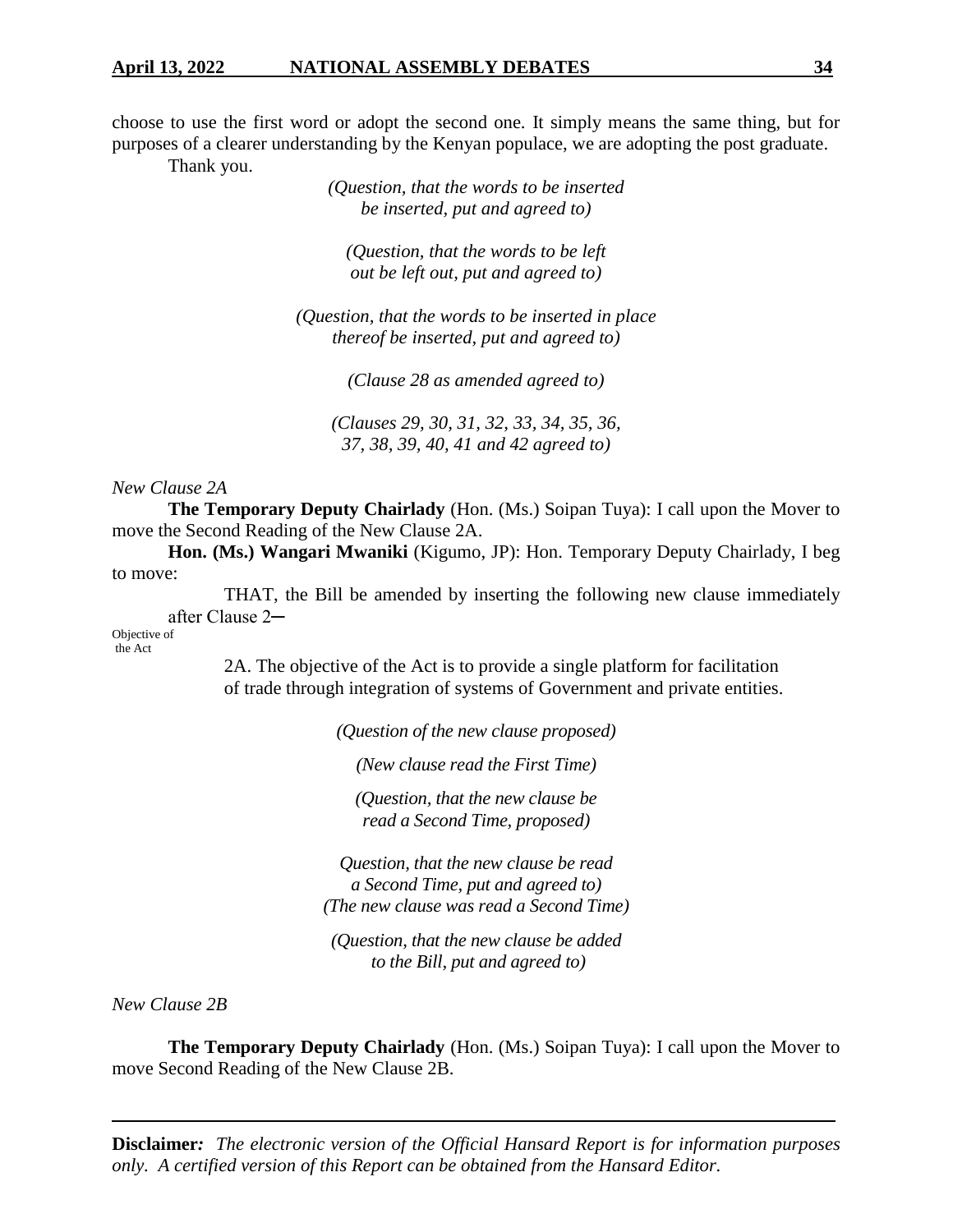**Hon. (Ms.) Wangari Mwaniki** (Kigumo, JP): Hon. Temporary Deputy Chairlady, I beg to move:

THAT, the Bill be amended by inserting the following new clause immediately after New Clause 2A-

Application

of the Act. 2B. The Act shall apply to Government entities, persons importing or exporting goods and to persons involved in domestic trade.

The original Bill did not provide for the scope of application of the Act in terms of the Government entities and the persons who will be involved in domestic trade, especially.

*(Question of the new clause proposed)*

*(New clause read the First Time)*

*(Question, that the new clause be read a Second Time, proposed)*

**The Temporary Deputy Chairlady** (Hon. (Ms.) Soipan Tuya): Yes, Hon. Sankok.

**Hon. David ole Sankok** (Nominated, JP): I support this amendment. It is very important for Government entities and even persons who import or export. As a country, we have a deficit in terms of what we export. We import almost everything. So, if we have the leeway of involving these persons, not only local businesses although they are in the counties, but also international businesses, we can breed traders from the local area.

I support.

*(Question, that the new clause be read a Second Time, put and agreed to)*

*(The new clause was read a Second Time)*

*(Question, that the new clause be added to the Bill, put and agreed to)*

*New Clause 2C*

**The Temporary Deputy Chairlady** (Hon. (Ms.) Soipan Tuya): I call upon the Mover to move Second Reading of the New Clause 2C.

**Hon. (Ms.) Wangari Mwaniki** (Kigumo, JP): Hon. Temporary Deputy Chairlady, I beg to move:

THAT, the Bill be amended by inserting the following new clause immediately after New Clause 2B-

Guiding

principles. 2C. The Agency and the users of the System shall be guided by the following principles-

- (a) simplicity and practicability;
- (b) cost effectiveness;
- (c) non-discrimination;
- (d) consistency and predictability;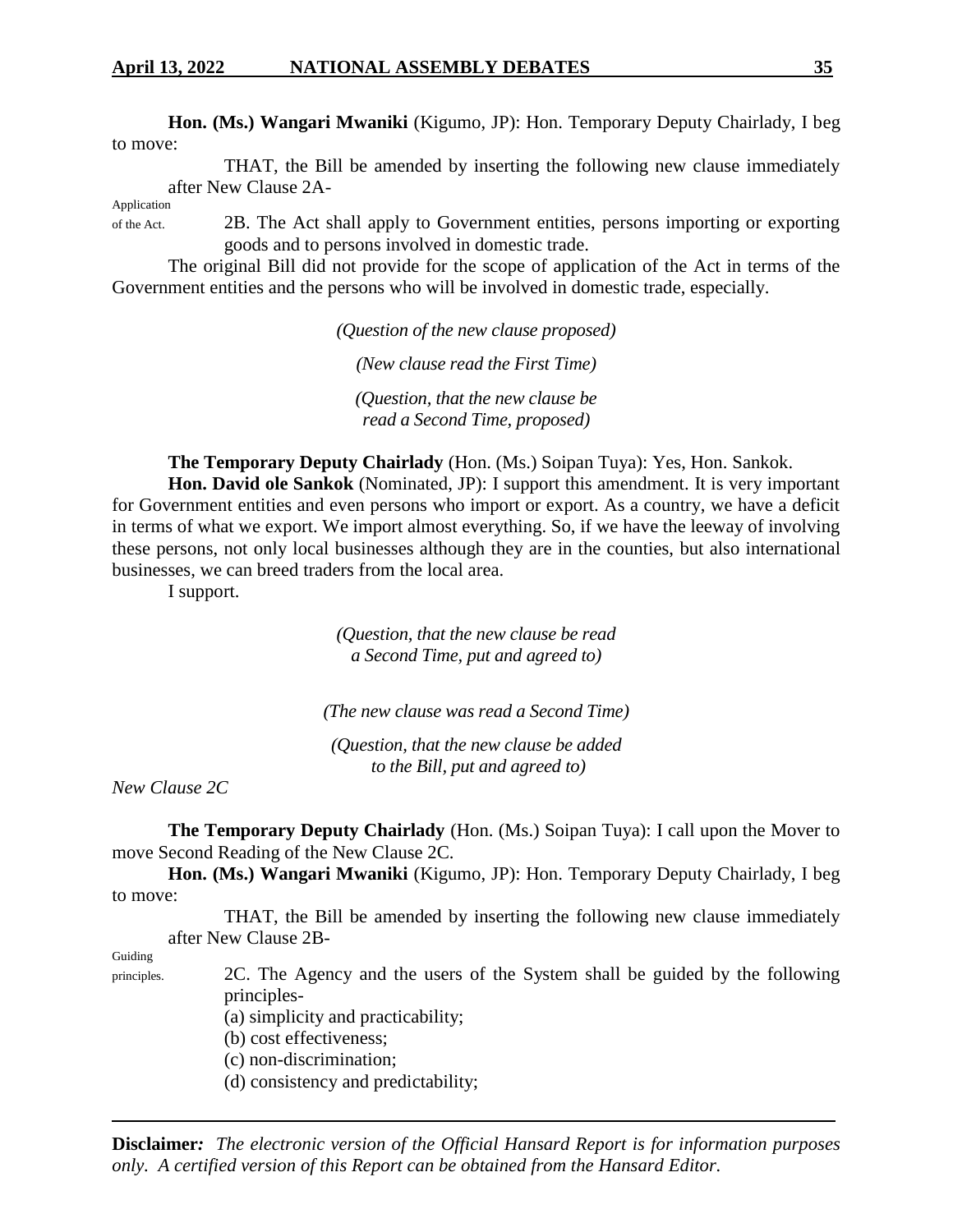(e) modernisation and use of new technology; and,

(f) due process; and cooperation.

New Clause 2C provides for the principles of the Bill. In trade, there is fair trade and governing principles relating to operations of trade. That is why the new clause is being inserted.

> *(Question of the new clause proposed) (New clause read the First Time)*

*(Question, that the new clause be read a Second Time, proposed)*

**The Temporary Deputy Chairlady** (Hon. (Ms.) Soipan Tuya): Yes, Hon. Okelo.

**Hon. Jared Okelo** (Nyando, ODM): Thank you, Hon. Temporary Deputy Chairlady. This is a very important aspect of this Bill because, firstly, it will be user-friendly and that is why we are putting emphasis on it. It will be simple to use so that even those who are not as endowed with computer skills are able to log in, put the necessary documents and a transaction occurs without necessarily bringing in a lot of confusion into issues of computer system that is generated for trade.

> *(Question, that the new clause be read a Second Time, put and agreed to)*

*(The new clause was read a Second Time)*

*(Question, that the new clause be added to the Bill, put and agreed to)*

*New Clause 25A*

**The Temporary Deputy Chairlady** (Hon. (Ms.) Soipan Tuya): I call upon he Mover to move Second Reading of the New Clause 25A.

**Hon. (Ms.) Wangari Mwaniki** (Kigumo, JP): Hon. Temporary Deputy Chairlady, I beg to move:

THAT, the Bill be amended by inserting the following new clause immediately after Clause 25─

Vacancy of

office. 25A. A member of the Board other than an ex-officio member shall cease to hold office if the member─

(a) resigns in writing to the Cabinet Secretary;

- (b) dies; or
- (c) is otherwise removed from office.

Hon. Temporary Deputy Chairlady, let us remember that we have the main Clause 25 of the Bill that provides for how board members will come into office; the CEO and the board members. This one is on how they can leave office through resignation, in case somebody is removed from office through legal means or if a person passes on.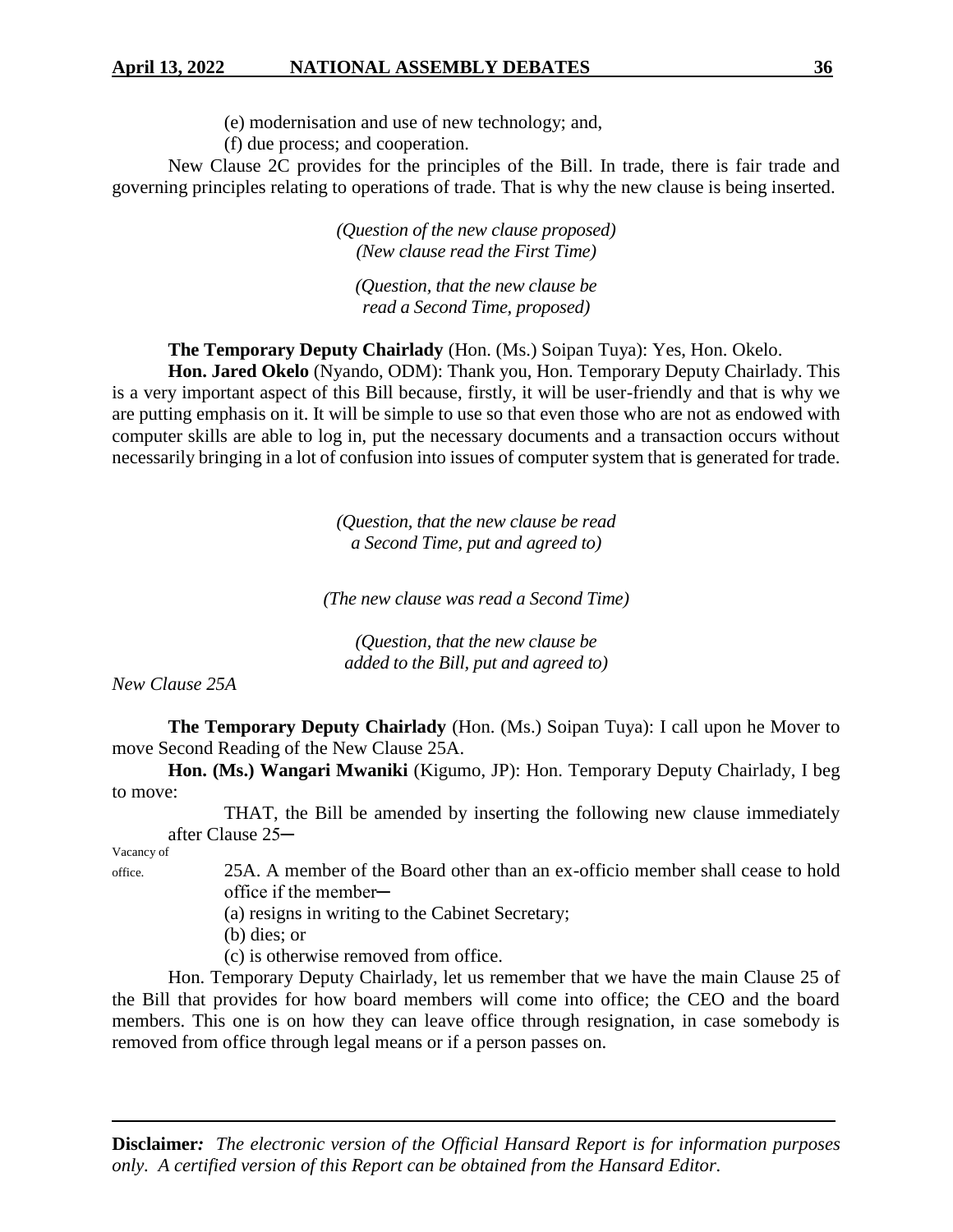*(Question of the new clause proposed)*

*(New clause read the First Time)*

*(Question, that the new clause be read a Second Time, proposed)*

**The Temporary Deputy Chairlady** (Hon. (Ms.) Soipan Tuya): Hon. Sankok.

**Hon. David ole Sankok** (Nominated, JP): Hon. Temporary Deputy Chairlady, even though I am not endowed with English like my brother, Jared Okelo, I will try. *Nitajikakamua.*

New Clause 25A(c) is a bit superficial. A member of the board can be removed from office when he resigns. Of course, when he dies, he naturally gets removed. I do not see a provision for when they are incapacitated. Paragraph (c) is so superficial when it talks of "is otherwise removed from office." Is this physical removal by carrying the person out of office or what is it? We are in a House of rules and we have to be specific. The Leader of the Majority Party is saying that it is a standard word, but the words: "If otherwise legally removed from office", can be used. What about in case of incapacitation? We left it out, but I think in most State corporations, they are always there.

**The Temporary Deputy Chairlady** (Hon. (Ms.) Soipan Tuya): Hon. Okelo.

**Hon. Jared Okelo** (Nyando, ODM): I thank you, Hon. Deputy Chairlady. My friend can sometimes be funny. Article 260 of our Constitution has delineated who qualifies to become a State Officer or a Public Officer. We are guided by Chapter Six of our Constitution on Leadership and Integrity. If the Leadership and Integrity Act is invoked, you can be removed from office any time. This includes being declared bankrupt. It is already clear. So, removal as it appears in subsection (c) emanates from Chapter Six of our Constitution.

> *(Question, that the new clause be read a Second Time, put and agreed to)*

*(The new clause was read a Second Time)*

*(Question, that the new clause be added to the Bill, put and agreed to)*

*(Schedule agreed to)*

*(Clause 2 agreed to)*

*(Title agreed to)*

*(Clause 1 agreed to)*

**The Temporary Deputy Chairlady** (Hon. (Ms.) Soipan Tuya): Hon. Mwaniki, for record purposes, you are the Vice-Chair of the Departmental Committee on Trade, Industry and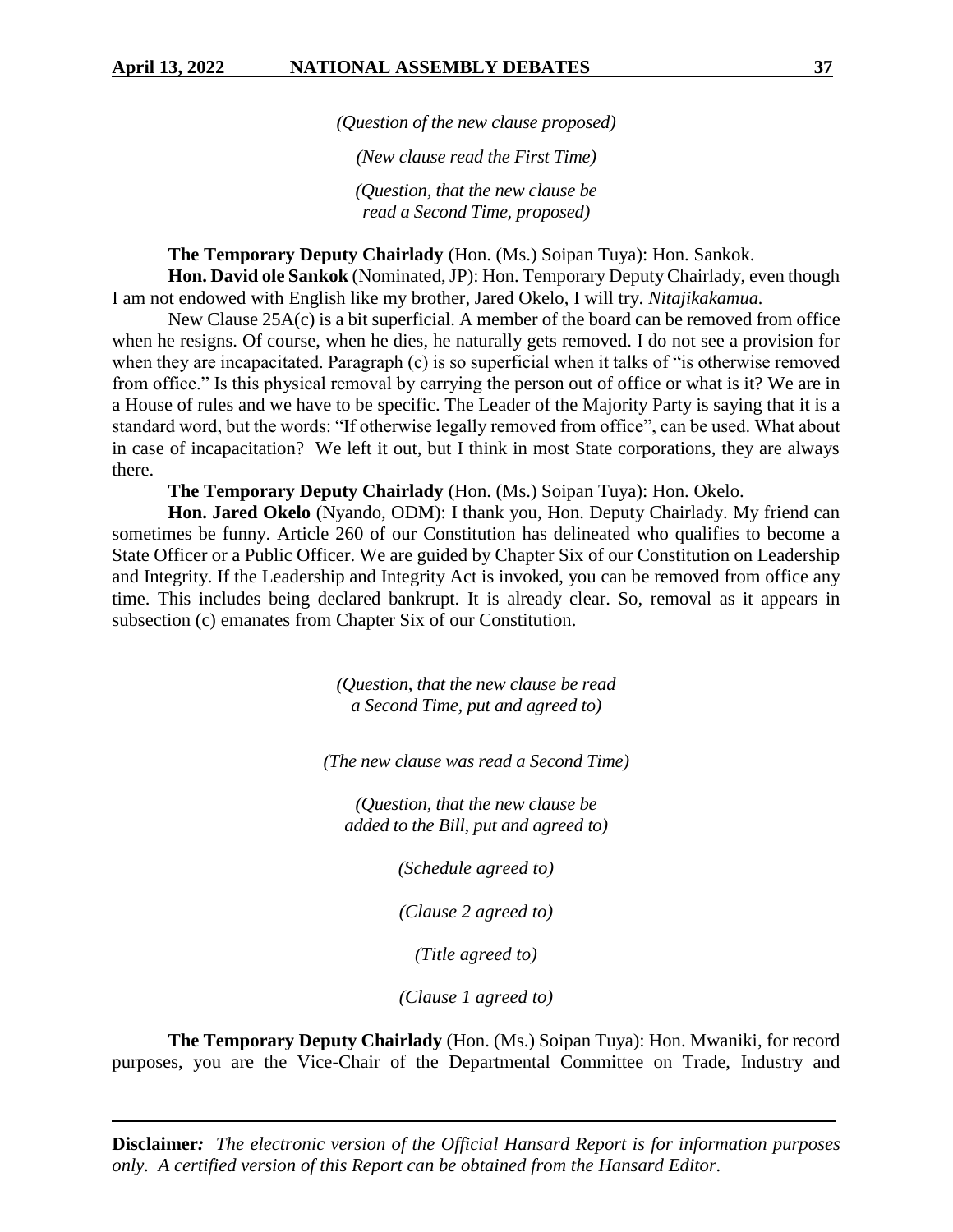Cooperatives. So, you are actually chairing the moving of the Bill. So, do not go and overthrow the Chair. It is just for purposes of the business of this afternoon.

I now call upon the Mover to move reporting.

**Hon. Amos Kimunya** (Kipipiri, JP): Hon. Deputy Chairlady, I beg to move that the Committee does report to the House its consideration of the National Electronic Single Window System Bill (National Assembly Bill No.15 of 2021) and its approval thereof with amendments.

May I also take this opportunity to thank the Members who stuck around, especially you, Hon. Deputy Chairlady. At some point, I did not expect that we will get there, but here we are. We owe it to ourselves to say "thank you" to one another for seeing this Bill through in the way we have done today.

**The Temporary Deputy Chairlady** (Hon. (Ms.) Soipan Tuya): At times like these, you also keep the faith that things will happen.

*(Question proposed)*

*(Question put and agreed to)*

*(The House resumed)*

*[The Temporary Deputy Speaker (Hon. (Ms.) Soipan Tuya) in the Chair]*

#### **REPORT**

THE NATIONAL ELECTRONIC SINGLE WINDOW SYSTEM BILL

**The Temporary Deputy Speaker** (Hon. (Ms.) Soipan Tuya): I now call upon the Chairperson to report to the House.

**Hon. Peter Mwathi** (Limuru, JP): Thank you, Hon. Temporary Deputy Speaker. I beg to report that the Committee of the whole House has considered the National Electronic Single Window System Bill (National Assembly Bill No.15 of 2021) and its approval thereof with amendments

**The Temporary Deputy Speaker** (Hon. (Ms.) Soipan Tuya): I call upon the Mover to move agreement with the report

**Hon. Amos Kimunya** (Kipipiri, JP): Hon. Temporary Deputy Speaker, I beg to move that the House do agree with the Committee in the said report.

I also request Hon. Ruth Mwaniki to second the Motion for agreement with the report of the Committee of the whole House.

**The Temporary Deputy Speaker** (Hon. (Ms.) Soipan Tuya): Hon. Mwaniki. **Hon. (Ms.) Wangari Mwaniki** (Kigumo, JP): Seconded

*(Question proposed)*

**The Temporary Deputy Speaker** (Hon. (Ms.) Soipan Tuya): Hon. Sankok.

**Hon. David ole Sankok** (Nominated, JP): Thank you, Hon. Temporary Deputy Speaker. This is a very important Bill and I thank the Committee, led by Vice-Chair, Hon. Ruth Mwaniki,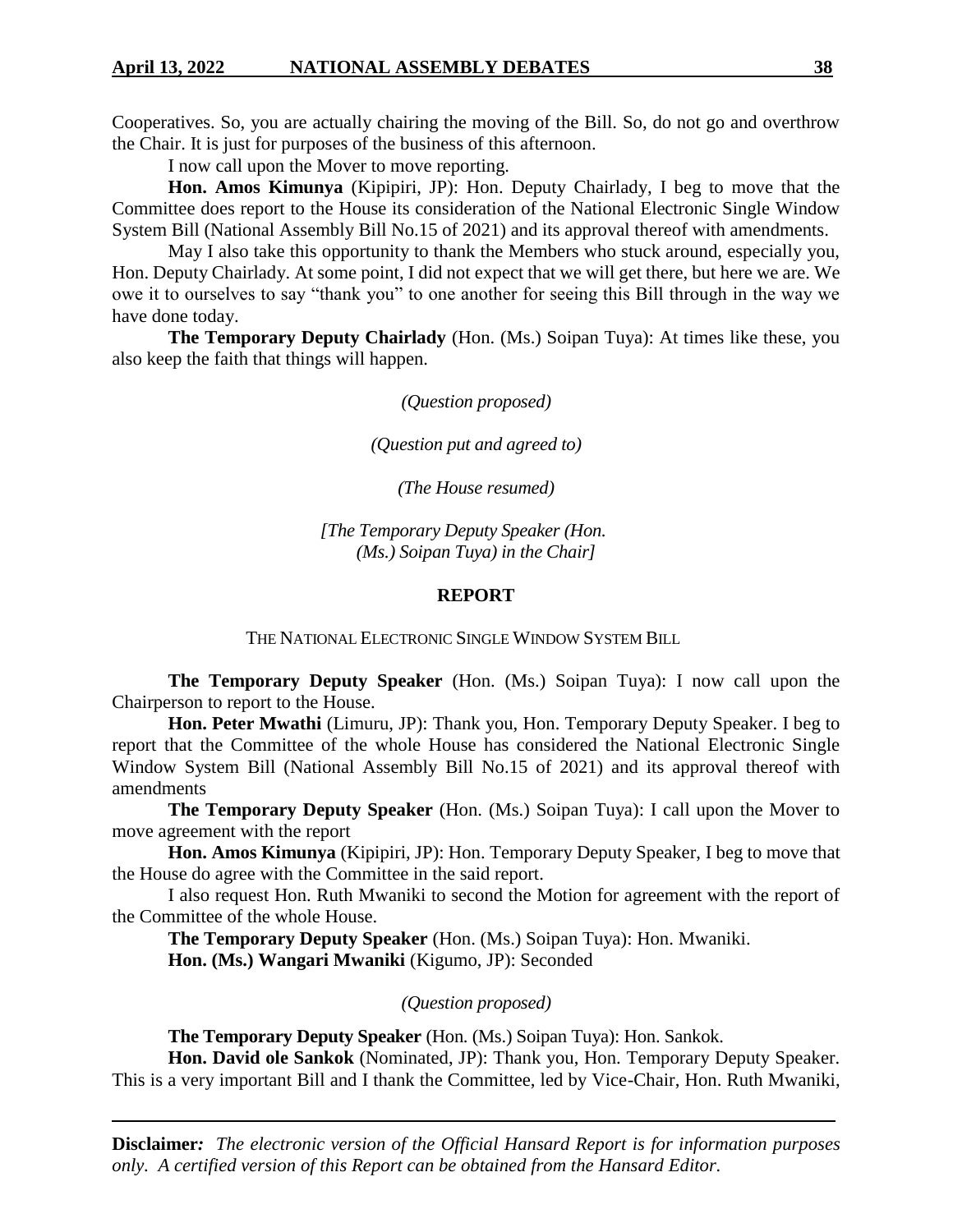who is an expert in trade. She has taken us through the Committee of the whole House and we have understood. The amendments are okay.

The enactment of the National Electronics Single Window System Bill will solve a lot of issues that we are facing as a country. As I speak, we had set aside some funds to subsidise fuel, but because of red tape, some people are still sleeping on their jobs. That is why Kenyans are still queuing for fuel. This one will reduce the red tape.

As we improve on the issue of single window system, we will attract a lot of investors. That means our economy will grow and we will get out of the quagmire we are in. Today, generally, because of the high cost of living, all liquid commodities are missing. Petroleum is not available in our pumps. Prices of cooking oil are so high. Milk is missing on supermarket shelves. Even clean drinking water is not available. The only liquid that is available in Kenya is alcohol and it is being served at the right price and temperature, for obvious reasons.

With the passage of this Bill, we will improve our services, do more business, attract more investors and improve the economy of our country.

I support.

**The Temporary Deputy Speaker** (Hon. (Ms.) Soipan Tuya): Hon. Okelo.

**Hon. Jared Okelo** (Nyando, ODM): I thank you very much for the opportunity, Hon. Temporary Deputy Speaker. I also thank my Committee together with its secretariat for burning the midnight oil. The leadership of this House, headed by the Leader of the Majority Party and the Leader of the Minority Party, has taken us through this.

If there is anything we have learned in the recent past, during the height of COVID-19, it is that we do not have to be physically present anywhere in order to transact any transaction. Therefore, this Bill is going to address the gaps that have existed for way too long so that transaction can be completed electronically without having to travel. Another good thing with this Bill is that it eliminates brokers who have perfected the art of reaping where they have never sowed. Once you log in, all the necessary documents with Ken-Trade and other partners, you will not have to know somebody for a business transaction to be completed.

This is an important milestone in the world of business. It makes things very easy. At the touch of a button, somebody will get what is needed in the market.

**The Temporary Deputy Speaker** (Hon. (Ms.) Soipan Tuya): Hon. Kabinga.

**Hon. Josphat Kabinga** (Mwea, JP): Thank you, Hon. Temporary Deputy Speaker. I would also like to support this Bill. It is the right direction for our country. It places our country on top of others that have advanced in technology. It ensures that we are first and not second when it comes to technology.

As my colleague has alluded, this is where the world is going. We do not need to be physically there to transact business. We can be here and transact business. That is what is important for us. I think it is a lesson learned, more so during the height of the COVID-19 Pandemic. I was really impressed during the discussions to realise that my colleague, Hon. Sankok, is really updating himself on technology. I hope he will use the same knowledge, which he seems to have acquired, to understand the reason why we have shortage of oil in the world, and not in Kenya alone. I also hope that he will use the same knowledge to understand why the economy cannot be as expected and why the prices of commodities will go up, as he updates himself with what is happening in the entire world today, especially on the war in Ukraine that affects major supplies in the world, so that he really explains to his colleagues when he goes out there.

I really support this Bill.

**The Temporary Deputy Speaker** (Hon. (Ms.) Soipan Tuya): Hon. Shaban Naomi.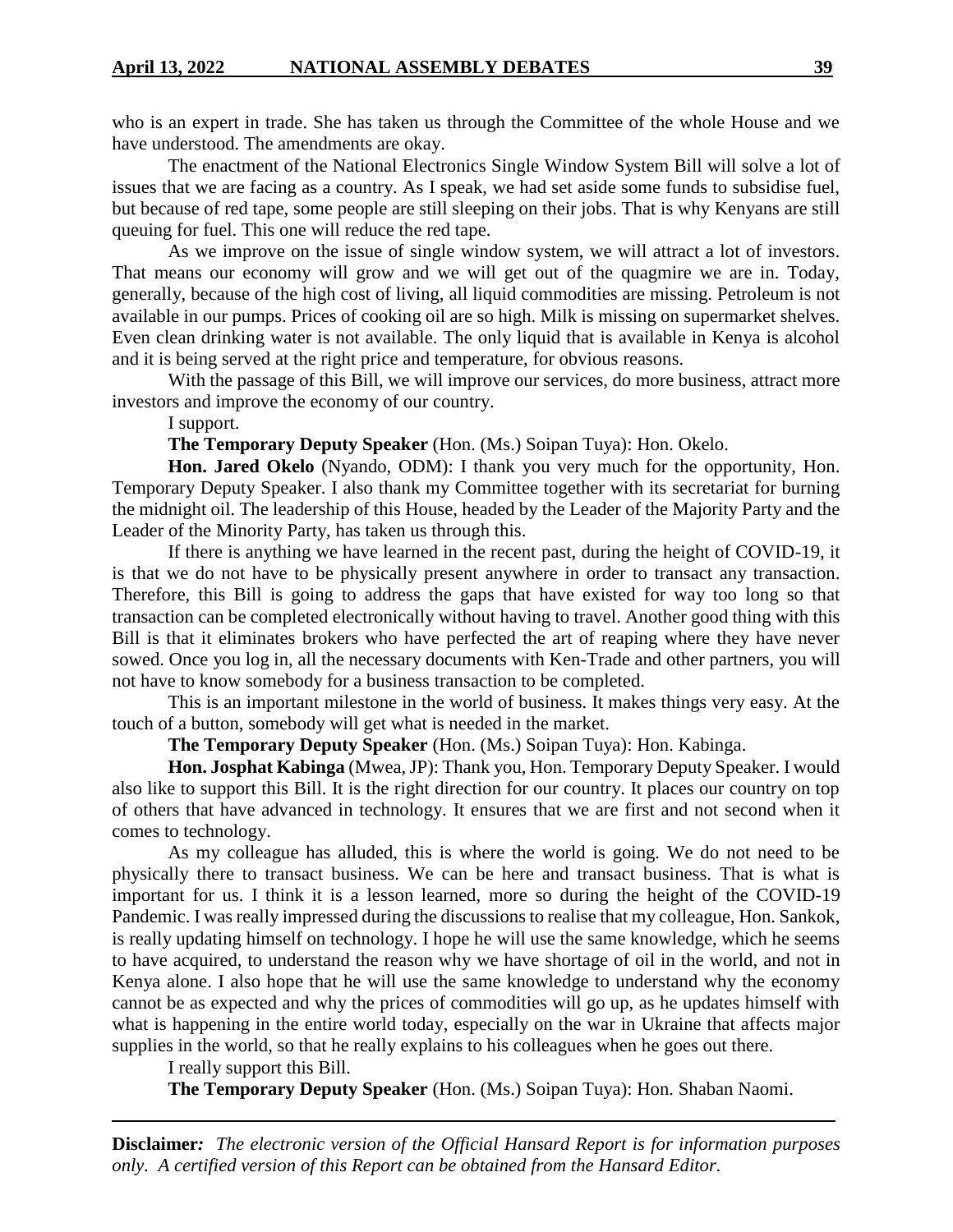**Hon. (Dr.) Naomi Shaban** (Taveta, JP): Asante sana, Mhe. Naibu Spika wa Muda. Naunga wenzangu mkono ya kwamba wakati huu kila kitu ulimwengu kwote kinafanywa kupitia mitandao ya teknolojia. Wakenya tunajiunga na wengine ulimwenguni ili kufanya mambo kwa mtindo wa kisasa.

Ni dhahiri kuwa ulimwengu mzima sasa umekuwa kijiji kimoja. Kwa vile umekuwa kijiji kimoja, pia sisi Wakenya tunajiunga na wenzetu ili tuwe kijijini mle na tuweze kufanya shughuli zetu tukipitia dirisha hili la teknoloji ili tuwe na mitindo ya kisasa.

Asante sana, Mhe. Naibu Spika wa Muda.

**The Temporary Deputy Speaker** (Hon. (Ms.) Soipan Tuya): Hon. Members, we will have to move on. Because the House is not fully constituted for business, we will skip putting of the Question and move to the next Order. We will put the Question on this Bill when it gets back on the Order Paper.

### *(Putting of the Question deferred)*

# **BILL**

### *Second Reading*

# THE NATIONAL DISASTER RISK MANAGEMENT BILL

**The Temporary Deputy Speaker** (Hon. (Ms.) Soipan Tuya): Leader of the Majority Party.

**Hon. Amos Kimunya** (Kipipiri, JP): Hon. Temporary Deputy Speaker, I beg to move that the National Disaster Risk Management Bill (National Assembly Bill No.28 of 2021) be read a Second Time.

As we all know, disaster management in Kenya has always been a challenge and remains quite a challenge. Every so often, we are faced with various disasters. Some are unpredictable, some unusual, some very unsettling, and some that we could have predicted, acted on or prevented, but we did not. The key question that lingers or should keep lingering in our minds as we debate this Bill is how we have handled disasters in the past. What lessons have we learned from those experiences? What can we do with those lessons so that we improve our responses in the future? That basically is the driving force behind this Bill. It is to draw on the experiences, lessons learned and prepare more adequately for the future.

This Bill aims to achieve a couple of objectives. The first one is to anchor within a legal framework policies and structures for disaster risk management. The second key objective is to establish and equip certain institutions that will be responsible for handling and responding to disasters to ensure that we have some effective and coordinated disaster preparedness, prevention, response, mitigation and most importantly, how we recover from those disasters. The third key objective of this Bill is to enhance resilience to the impacts of disaster risks and climate change both at the national as well as at county levels.

Hon. Temporary Deputy Speaker, against the merits of the foregoing objectives then, the major guiding principle for risk management under this Bill becomes the development and adoption of a comprehensive approach to disaster risk management, and the balancing between reduction of risk and enhancement of community resilience while ensuring effective response and recovery capabilities.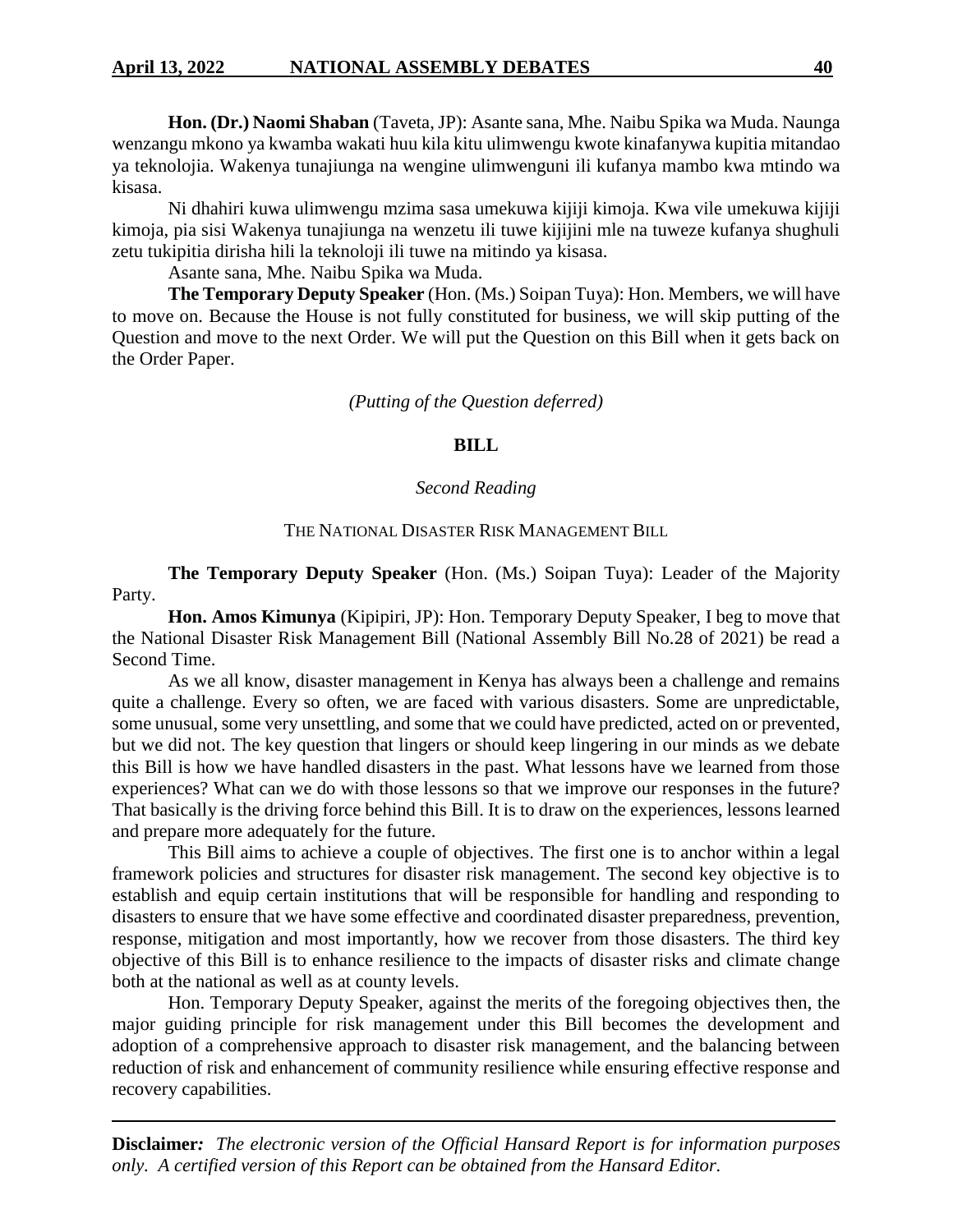As you are aware, we have in the past faced several disasters as I have said. We faced terror attacks starting from the US Embassy and the Cooperative House attack some years back. We have had national emergencies and droughts. We are still having challenges of famine in some of our regions in the country. There are different approaches being used to tackle those challenges. We are just about to receive the rains. You can be sure there will be flooding in some areas. This has been witnessed in areas that are close to where you come from, Hon. Temporary Deputy Speaker.

Last year, or last year but one, several bounds of locusts invaded our country. Worse of all, we have had the COVID-19 Pandemic that has grounded progress in many fronts not just in Kenya, but globally. In all these, the regular issue that keeps coming up is that we need to work within a constructed framework to put our efforts together in dealing with these disasters and emergencies.

One of the lessons we have learnt is that almost every report that has come as a result of the response has shown some poor coordination within the various teams that have been brought to respond to disasters, leading to loss of life and property that could have been saved if the coordination was improved.

This Bill has been with us since May, 2021 in as much as it came up for debate towards the tail-end of this Parliament. At least, it has found itself into the House. We hope we will process it in both Houses so that we can have a legal and an elaborate framework for dealing with national disasters because we have been called upon to do just that.

We have had to use both the Public Order Management Act and the Public Health Act as the two main legal frameworks for responding to COVID-19 related challenges. While these are in place, and helped in terms of the health related challenges and emergencies, these two pieces of legislation cannot help us in certain situations as they were not enacted in anticipation of the need to have these rather wider issues that tackle not just health related disasters, but all other disasters.

We believe this Bill will lay down the legal foundation not just for what to do, but also the coordination and collaborative partnerships that would be needed so that we have all the various institutions involved in disaster working in together. Again, this is both at the national and county levels because disasters happen everywhere.

The Ministry of Interior and Coordination of National Government, the Ministry of Devolution and the National Treasury have all in the past, jointly, individually or separately, formulated and published disaster management policies, but again, all these exist in the different policy papers, and regulations. This Bill attempts to bring all of them together within a statute so that the methods and approaches for disaster management can be anchored in law.

One of the policies already in place as a subsidiary legislation on disaster management recognises the fact that the Kenyan economy, and by extension its population, can be classified as highly vulnerable to both natural and man-made disasters. As I have mentioned, we are also prone to the vagaries of nature. If rains delay by even one week, there will be famine and livestock will be dying everywhere. If it rains beyond a certain level, there will be floods everywhere yet we do not have a comprehensive disaster management framework for mitigation against these situations. Fortunately, we have to manage each disaster. We have done well as a country despite the challenges we have had. We have not had a comprehensive system of dealing with such situations, but for some reasons, we are also resilient. We have learnt a few things by now. I believe we will not only be relying on the international community, but also on ourselves to deal with such issues.

In getting closer in terms of the Bill, first, we are creating an inter-governmental council which will comprise of the various cabinet secretaries and the Chair of the Council of Governors. It is a joint responsibility between the national and county governments. The Council shall provide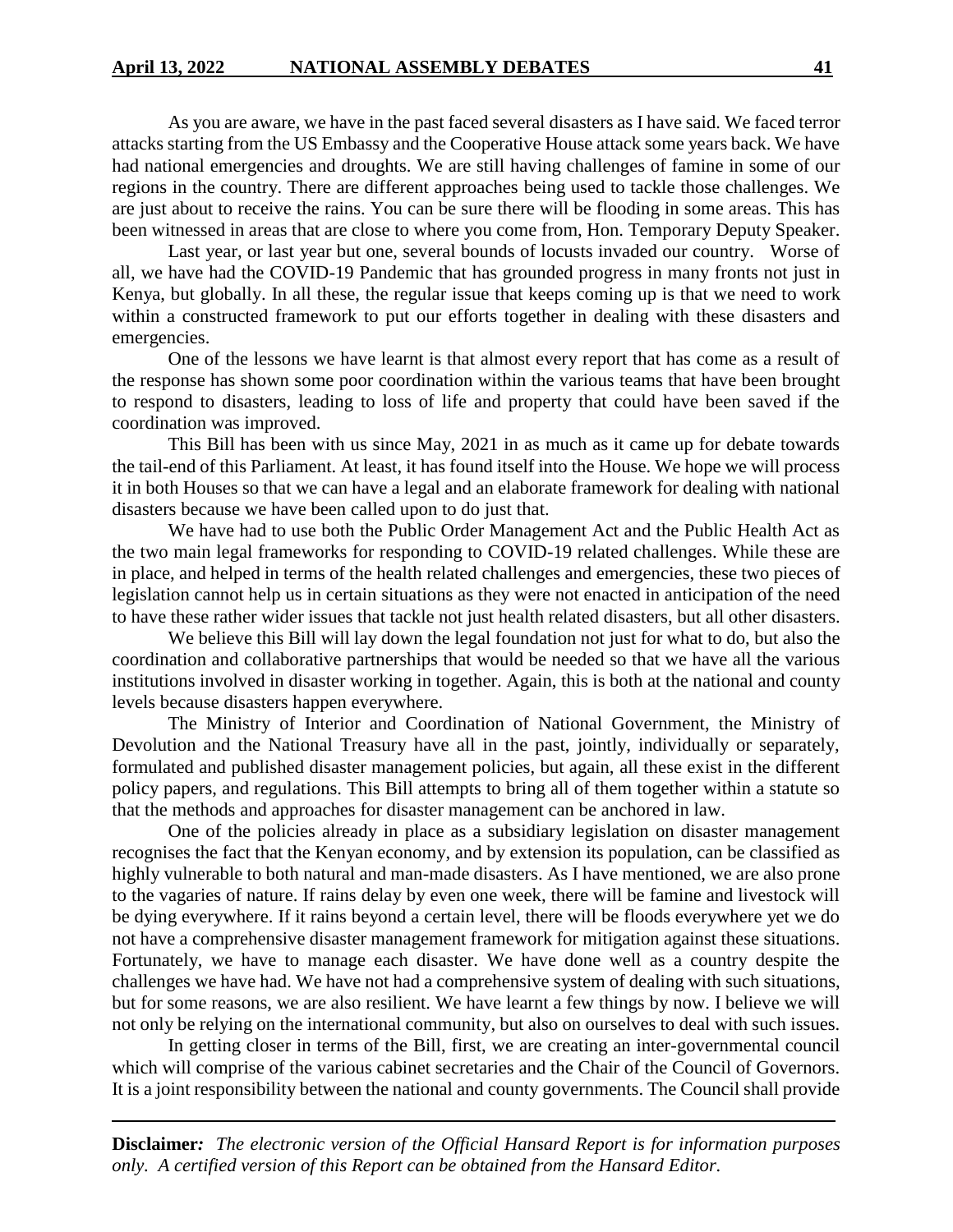both the policy and implementation direction to the Cabinet on matters relating to disaster and risk management among other functions, including coordination and monitoring of the intergovernmental multisector entities that are responsible for disaster risk management. Most importantly, it shall be obligated to provide a report to the Cabinet, the National Assembly, the Senate and the county assemblies.

The Bill also establishes the National Disaster Risk Management Authority which shall, again, be the implementing agency of the law and all the preparedness, mitigation, recovery plans adopted or proposed by the intergovernmental council.

The Bill itemises the various functions which is coordination and support of public awareness campaigns, and civic education programs on risk management. Most of the disasters could well be mitigated if people had all the information and the right level of awareness in terms of what they need to do to prevent them and what they need not to do when disaster strikes.

A second function is advisory on facilitation and capacity building for disaster management at the two levels of Government. It would also be charged with the responsibility of coordinating and collaboration with the relevant regional and international agencies and institutions in disaster risk management and promote linkages with key ministries, community service organisations, international organisations, county and sub-county and community-based disaster risk entities, among other functions.

The proposal to establish this centralised system of responding to manage disasters is long overdue. As I mentioned, we have had several disasters with lessons learnt from history. There has also been attempts in terms of responses and bringing it into law.

I am also aware that we have the National Disaster Management Authority Bill of 2019 that was sponsored by the Member for Kikuyu Constituency. I wish he was here so that he could contribute to this Bill. It was passed by this House not so long ago and is one of the Bills that have been forwarded to the Senate. We hope it will come out of the Senate before we close. I also know there are other attempts. I urge the Members that as we have done in the past, we recognise, support and improve on this Bill further since it is one of the steps that we need to put forward in order to get palatable solution to challenges of disaster management.

Hon. Temporary Deputy Speaker, let me also recognise the efforts of the Departmental Committee on Administration and National Security, which has spent quite a bit of time on this Bill and given us a Report. I hope the Members will read the Report and bring the amendments that are required so that before we close, this House can have, at least, pronounced itself on where it stands on matters to do with disaster and risk management.

With those remarks, I beg to move and ask the Chair of the Departmental Committee on National Security and Administration, Hon. Mwathi, to second the Bill.

**The Temporary Deputy Speaker** (Hon. (Ms.) Soipan Tuya): Hon. Mwathi.

**Hon. Peter Mwathi** (Limuru, JP): Thank you, Hon. Temporary Deputy Speaker. I rise to second this Bill. In seconding, I want to mention that this Bill was first read in the House on Wednesday, 1<sup>st</sup> September 2021 and subsequently committed to the Departmental Committee on Administration and National Security. We took the initiative under Article 118 of the Constitution and Standing Order 127(3) to place advertisement in all media forums inviting public participation on the same. We did this to comply with the Constitution and let the people of this nation be part and parcel of creating this law, which is quite overdue since we do not have a legal framework of engagement on disaster risk management.

This Bill seeks to establish the National Disaster Risk Management Authority and county disaster risk management committees. It also seeks to provide a legal framework for coordination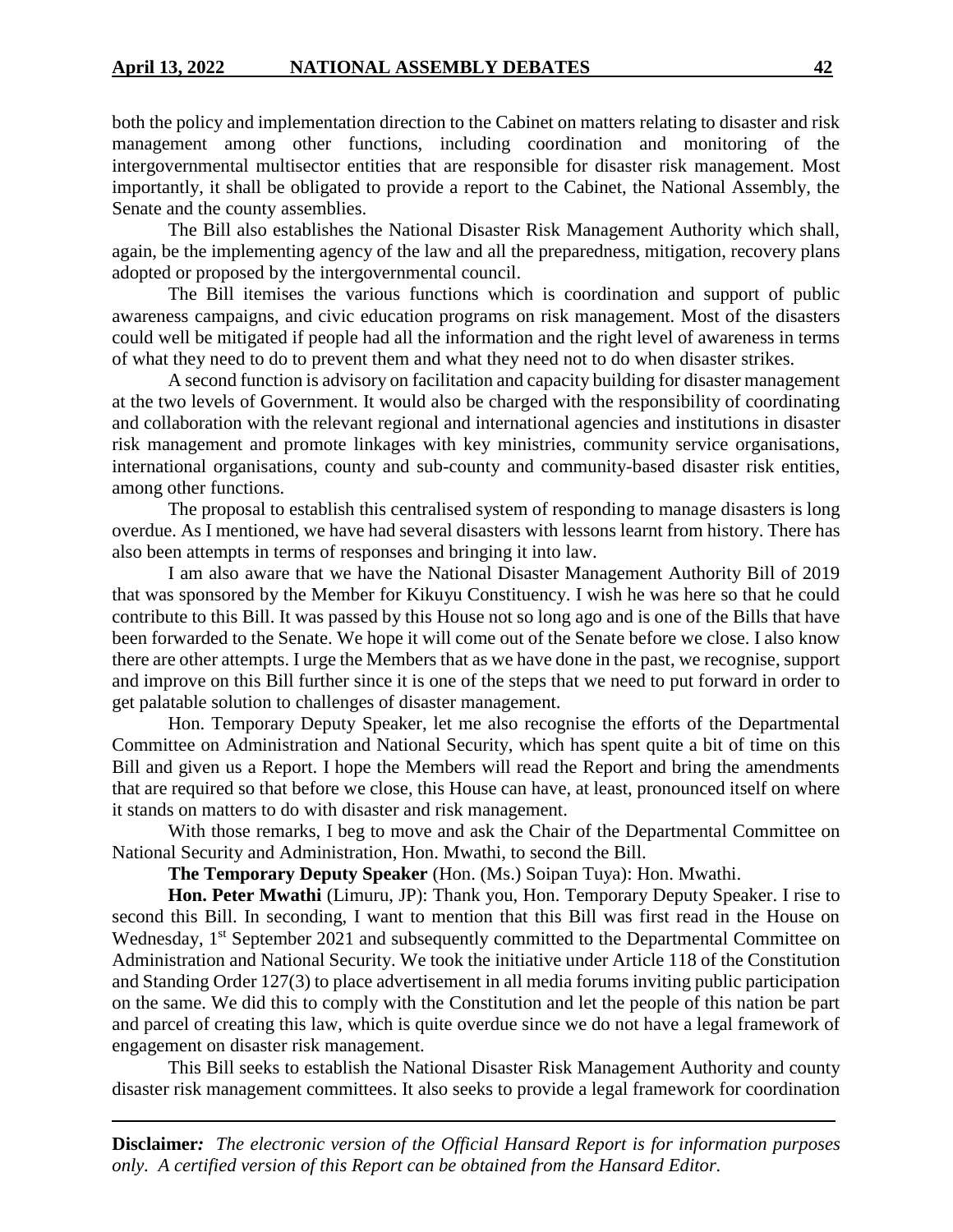of disaster risk management activities. Its main object, among others, is the provision of a legislative framework for disaster management and to enhance effective and coordinated disaster preparedness, prevention, response, mitigation and recovery. That has not been coordinated before, hence the need for a legal framework. It further seeks to establish an institutional framework on disaster risk management, which includes Intergovernmental Council on Disaster Risk management at the apex. The same will be cascaded down to counties so that we have units that coordinate with the Council.

The history of disaster management in this country shows that it is not viewed as an integral part of planning. If not so, then those who plan may have had oversight on the need to plan. Disasters can strike at any time. They have stricken before and they keep striking. Somehow we only use administrative procedures to address issues that arise out of a disaster. Let me cite two occasions. In 1999 to 2001, there was a severe drought across the country, which gave rise to various initiatives. The Kenya food security meetings were formulated to address the issue of food security.

It is important to note that Kenya's preparedness in terms of response to disasters has been challenged by lack of a harmonised policy, legislative and institutional framework, inadequate capacity and reactive rather than proactive approach to disaster management. The situation is further aggravated by the fact that there are various institutions dealing with disaster management and related activities in the name of Ministries, Departments, Agencies (MDAs) and some specialised Semi-Autonomous Government Agencies (SAGAs) and the county governments. Some of the agencies, for the benefit of Members, are the National Disaster Management Unit (NDMU), National Disaster Operations Centre (NDOC) and National Drought Management Authority (NDMA). All these efforts are not coordinated and it is very important to bring them under one legal framework and policy. That will be properly coordinated by agencies that will also have inter-linkages to address issues that arise therein.

In considering the Bill, the Committee noted that in recent years the frequency and magnitude of disasters that develop from natural and manmade hazards have continued to rise. Currently, we all know that we are experiencing drought, which is part of the disasters in this country. It needs a properly planned approach which can be done by such a body that is being proposed to be created by this legislation. The enactment of this law will immediately inform transformational change in disaster risk management in the country through, among others, the following:

- 1. Harmonisation of policy, legislative and institutional frameworks. The fact that there will be only one national institution charged with the responsibility of disaster risk management will create order and bring about concerted approaches towards disaster risk management. This will strengthen disaster risk governance for the effective management of disaster risks.
- 2. Recognising the importance of effective coordination and communication, which was lacking previously, at all levels and among all stakeholders. This will promote an understanding of disaster risks and encourage a multiagency approach to disaster risk management.
- 3. The Act will be the premise upon which the Government will inform investment in disaster risk reduction for resilience. We may ask ourselves: How much has the Government invested in disaster risk management? The amount has been given to so many institutions that you cannot even put a figure to it. Each of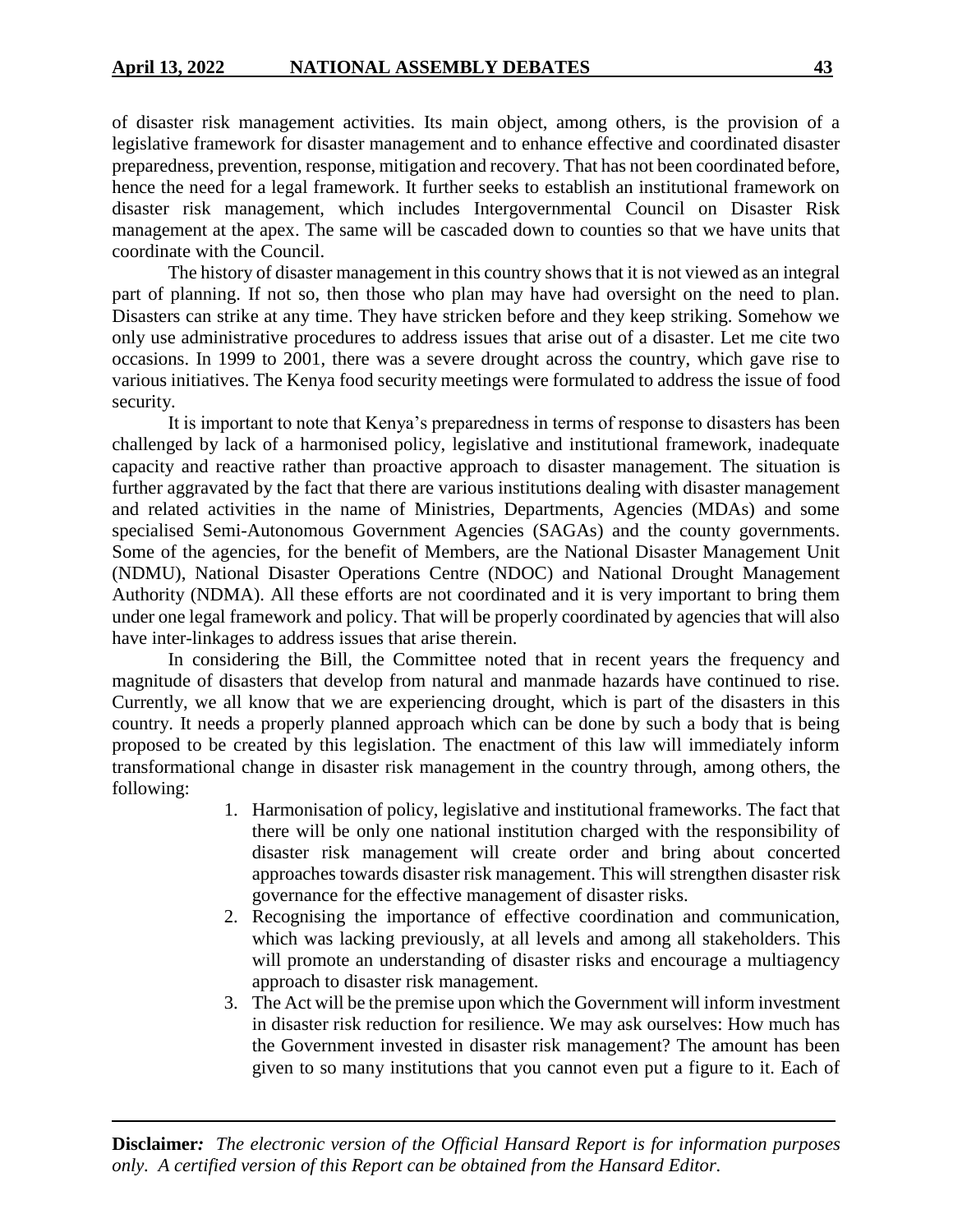those institutions has regulations and their way of carrying out disaster response.

- 4. Enhancement of disaster preparedness for effective response and building better recovery, rehabilitation and reconstruction.
- 5. Emphasising the need to build capacity to respond to disasters and establish an institutional framework that enhances coordination. Building capacity is the keyword. People will be trained on how to deal with disasters, and not to be reactive and pick any person to deal with disasters on which they may not even be aware of how to go about.

In considering the Bill, the Committee made the following observations:

- 1. The Bill gives us a legislative framework and we are happy with it as Committee.
- 2. The Bill establishes an institutional framework on disaster risk management, which includes the Council which I mentioned when I started seconding and the National Disaster Risk Management Authority to coordinate at the top and with the other bodies in the county levels.
- 3. The Bill proposes to bring together the staff of the National Disaster Operations Centre and the National Disaster Management Unit to undertake national disaster risk management under one roof. We will not have all these units undertaking uncoordinated activities.

Consequently, having considered the National Disaster Risk Management Bill 2021, in accordance with provisions of Article 118 of the Constitution and Standing Order 127(3) of the National Assembly, the Committee recommends that this House approves the Bill with amendments as proposed in the Schedule.

I fully concur with the Leader of the Majority Party that this is a legislation that requires the input of all of us, as Members of this august House. There is room and window to make it better. Different types of disasters have happened in almost every part of this nation. Therefore, we call upon all of us to look at the clauses in this Bill and even make them better, so that we wholesomely bring our efforts to make disaster response in this country better.

As I conclude, I thank my Committee Members who took time off during this very tough and nomination time to have quorum throughout the meetings that we had. They sat and deliberated on this matter which is very critical. They wrote a Report which was tabled in this House. I hope Members will have time to read it. It will inform any of the amendments or otherwise, that they may wish to bring to the House.

I also wish to thank the Speaker of the National Assembly together with the Clerk for providing leadership and direction. Finally, allow me to thank my Committee secretariat for their exemplary work in the provision of technical and logistical services. Further, the Committee in its entirety reiterates its gratitude to the stakeholders who made submissions on the Bill. So many of them came and gave us submissions that informed the contents and recommendations of our Report. Therefore, we fully submit that there was public participation to its fullest.

Hon. Temporary Deputy Speaker, with those many remarks, I beg to second.

*(Question proposed)*

**The Temporary Deputy Speaker** (Hon. (Ms.) Soipan Tuya): Is Hon. Baya Yaa here? Hon. Sankok.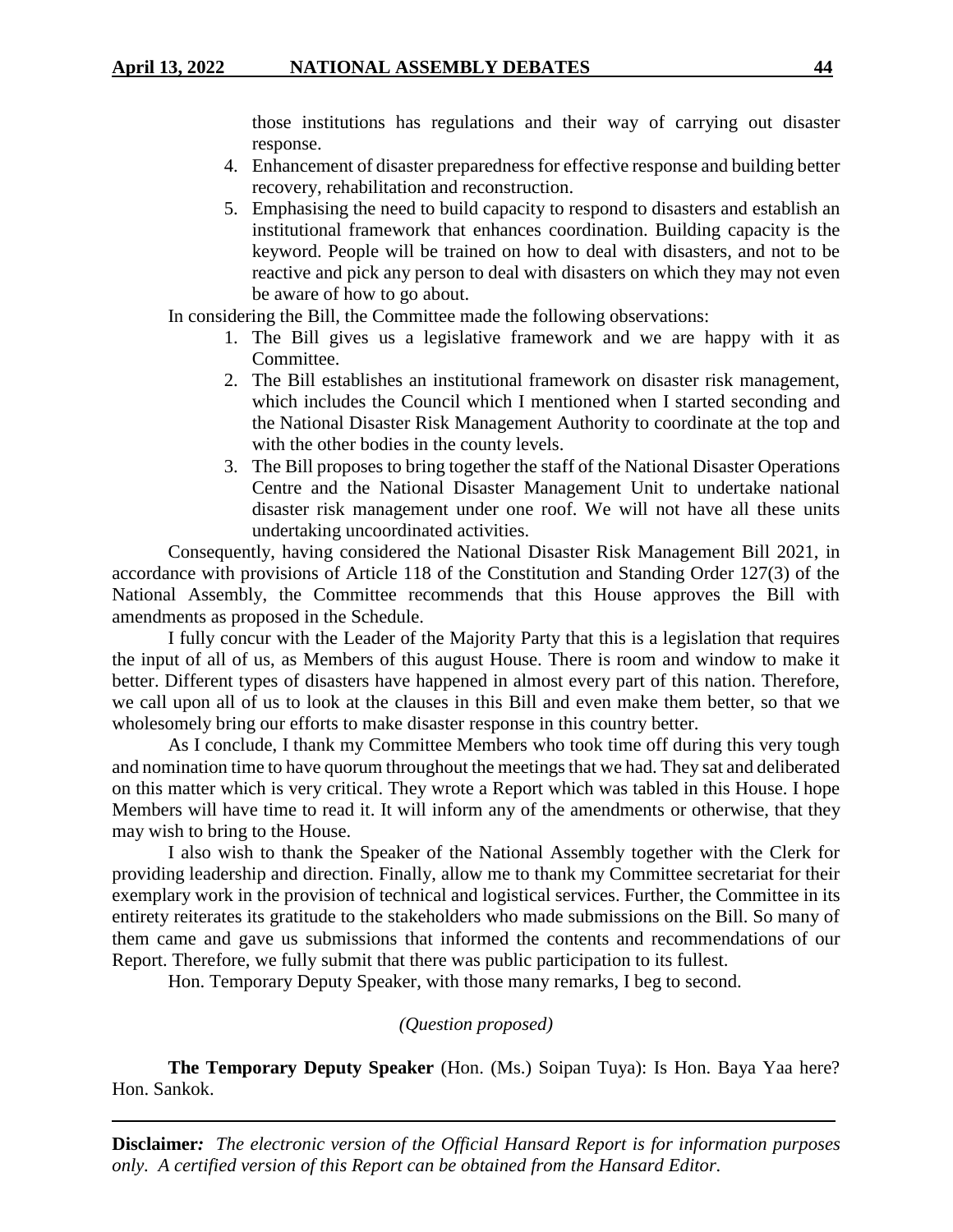**Hon. David ole Sankok** (Nominated, JP): Thank you very much, Hon. Temporary Deputy Speaker for giving me this opportunity to contribute. It is very important that we are discussing this Bill, when you are seated on that Chair.

The National Disaster Risk Management Bill (National Assembly Bill No. 28 of 2021) has come at the right time. Our response to disaster in this country has been a knee-jerk reaction that is not coordinated. When we had the 1998 bombing, anybody became a rescuer, even those who had no know-how. When we had *Al Shabaab* attack at a certain mall, everybody, including the Governor of Kajiado County—Hon. Ole Lenku— became a specialist of rescuing people. He ended up saying that mattresses were being burnt. He shamed himself and the whole Maa Community. This is because of our knee-jerk reaction. This Bill has come at the right time to coordinate disaster response. We will also train people to respond to disasters. When we have a mere car accident on our roads, sometimes, somebody gets a spinal injury. Rescuing him without any paramedical training or knowledge may end up causing more harm than good. You may disable him permanently.

Drought is a planned and predictable disaster. We are unable to respond to it. Everybody is aware that it will be there. It affects certain counties that we know which are in arid and semiarid areas. We are unable to respond to it because it is not coordinated. We do not have the legislative framework to deal with it. This Bill has come at the right time to address that.

Hon. Temporary Deputy Speaker, in the Committee of the whole House, I will talk to Hon. Mwathi who is the Chairperson of the Committee, so that we can bring amendments to discuss and incorporate issues of persons with disabilities. Whenever there is a disaster, they are more affected than others. When we respond to disasters, we do not take care of their needs. People transport food to the North Eastern Region. They go to a certain shopping centre and call people to come and carry sacks of beans, rice and maize. There are those who may not access those centres. Others do not have the physical strength to carry whatever has been donated to them. We need to incorporate the needs of persons with disabilities.

We should not respond to conventional disasters only. At the moment, we have a disaster in our country. The country is literally at standstill. Nothing is moving. There is no fuel. Vehicles are not moving. It is a disaster. The *boda boda* riders are now jobless. They are sleeping hungry because they cannot work. It is a disaster. We may not know how to respond to it because it is not coordinated. The National Disaster Risk Management Bill will address such.

I told you earlier that the cost of living is too high at the moment. We should include it as a disaster. Even during President Moi's era and when we had sanctions from International Monetary Fund (IMF), we did not reach where we are now. However, what do we expect from a concoction of *ulevi na uchawi*? The country is not moving at all. Petrol, milk, water and cooking oil are not available. The only liquid which is available currently in Kenya is alcohol which is served at the right temperature and price for obvious reasons.

These disasters can emanate from various quarters. We have been taking drought as a disaster. We may have taken other things that may not be real disasters as disasters. Think about the war in Ukraine. God forbid, if Kenya was under such an attack and we cannot handle six characters of *Al Shabaab* hiding in Dusit, what could happen? That is why Hon. Mwathi and his Committee have come up with the National Disaster Risk Management Bill that will have a legal framework.

There is the issue of training of personnel. I have gone through this Bill and it will be able to assist this country. It is by God's grace that we have never experienced a disaster of huge magnitude. I do not know how we can respond to a disaster like tsunamis that have affected other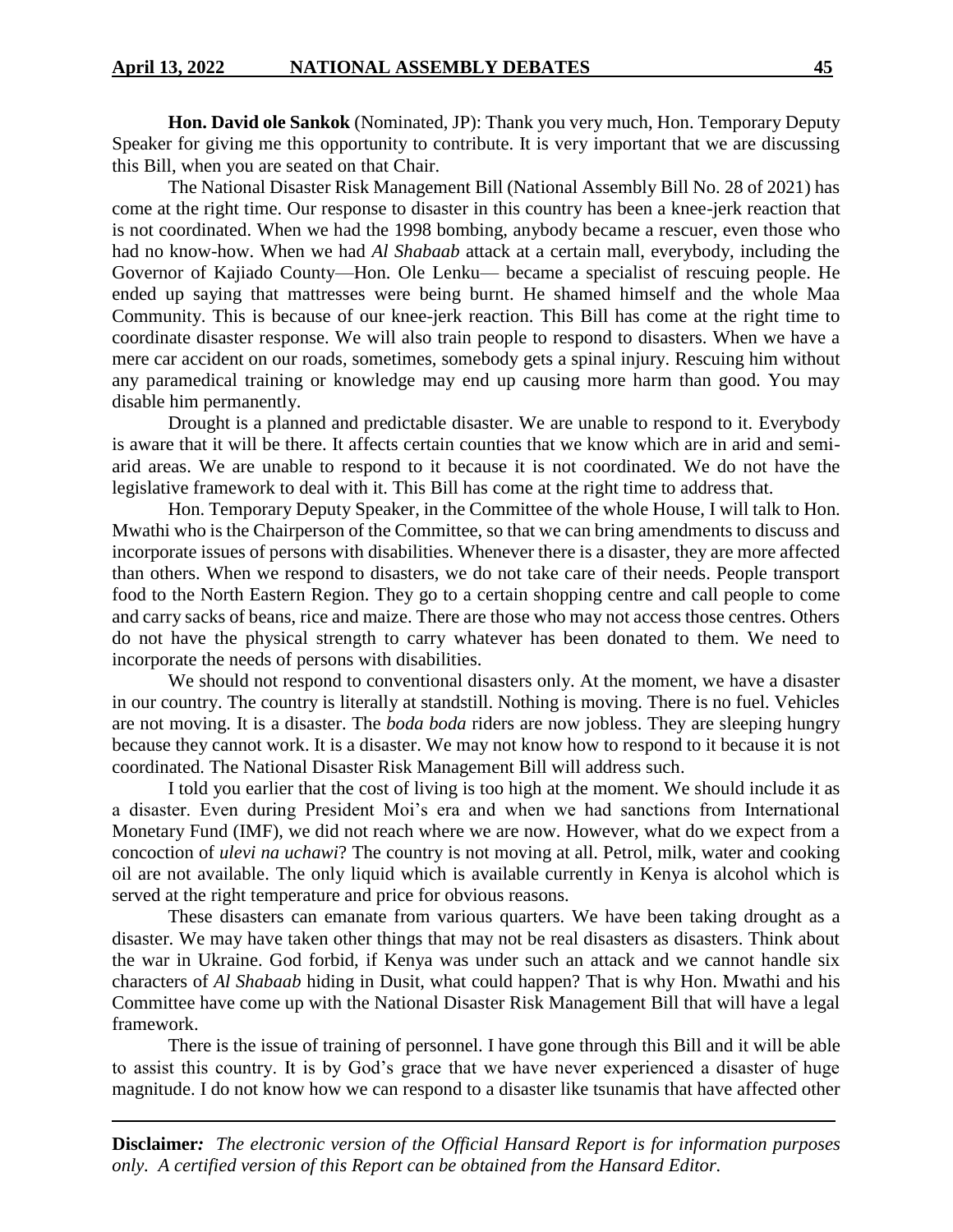countries in this world. I do not know how we could have responded to typhoons and other disasters, if we are not able to respond to a disaster like miners being buried alive in mining caves. We are not able to respond to road accidents as a country. When we improve this Bill at the Committee of the whole House, we will come up with an elaborate system and scheme of being able to respond to disasters, not necessarily in a knee-jerk reaction.

Lastly, it is pathetic that we always set aside some funds in this House for disaster response. The NDMA has funds for response to drought. If you go to the ground, things are different. No one has ever benefitted. If there are, they are very few. There were livestock uptake funds. I am a farmer and pastoralist. My cows have been affected by the drought. I cannot say that the uptake should have started with mine, but, I have neighbours who are really suffering and should have benefitted from these funds. With this particular Bill, we will be able to coordinate all these responses and we will not have wastage of public funds. It is shameful that it is the private sector, particularly the Red Cross that responds to disaster more. I remember when we had drought in Turkana, it was the likes of Akothee who were assisting the Turkana people while the whole Government was planning in offices how to respond to such a disaster.

Hon. Temporary Deputy Speaker, I support, 100 per cent.

**The Temporary Deputy Chairlady** (Hon. (Ms.) Soipan Tuya): Hon. Nduati.

**Hon. Joseph Nduati** (Gatanga, JP): Thank you very much, Hon. Temporary Deputy Speaker for giving me a chance to make my contribution. There is a correction which I wanted to make. My friend, Hon. Sankok has made allegations which are not very accurate. I want to assure you that petrol is available. It is only that some businessmen are hoarding it somewhere.

I want to urge the Leader of the Majority Party that we need to do away with this date of 15<sup>th</sup> when petrol companies know that fuel is going to be increased.

**The Temporary Deputy Chairlady** (Hon. (Ms.) Soipan Tuya): You know Hon. Nduati, you have to address the Speaker.

**Hon. Joseph Nduati** (Gatanga, JP): I am addressing the Speaker, it is only that I am not facing you directly. You know I respect you very much and I wish you all the best. I have always acknowledged you that is why I talk when you are around. I just wanted to assure Hon. Sankok that fuel is available in Kenya. I was just urging the Leader of the Majority Party to ensure that  $15^{th}$ …

**Hon. David ole Sankok** (Nominated, JP): On a point of order, Hon. Temporary Deputy Speaker.

**The Temporary Deputy Chairlady** (Hon. (Ms.) Soipan Tuya): Hon. Sankok, the only thing Hon. Nduati has said is that fuel is available. You were saying there is no water, there is no milk and I know you are a farmer with many cows, and there is milk in your farm.

**Hon. Joseph Nduati** (Gatanga, JP): Allow me to finish, Hon. Sankok, I have given you time. You know you are my friend. Just one minute.

**The Temporary Deputy Chairlady** (Hon. (Ms.) Soipan Tuya): Hon. Nduati, allow him. We will you give you back your minutes.

**Hon. David ole Sankok** (Nominated, JP): Hon. Temporary Deputy Speaker, we cannot mislead the whole country. He is becoming like the Principal Secretary who told us that the Pipeline Company is wet yet Kenyans are queuing in pump stations; vehicles are stuck on roads and motorcycles are at home because they do not have fuel. People are carrying petroleum in Jerricans and he dares tell Kenyans that fuel is available. Do we go to fuel our vehicles in pipeline or where should we fuel our vehicles from? How do we know? We will only know when fuel is available in the pumps. So, let us not mislead Kenyans.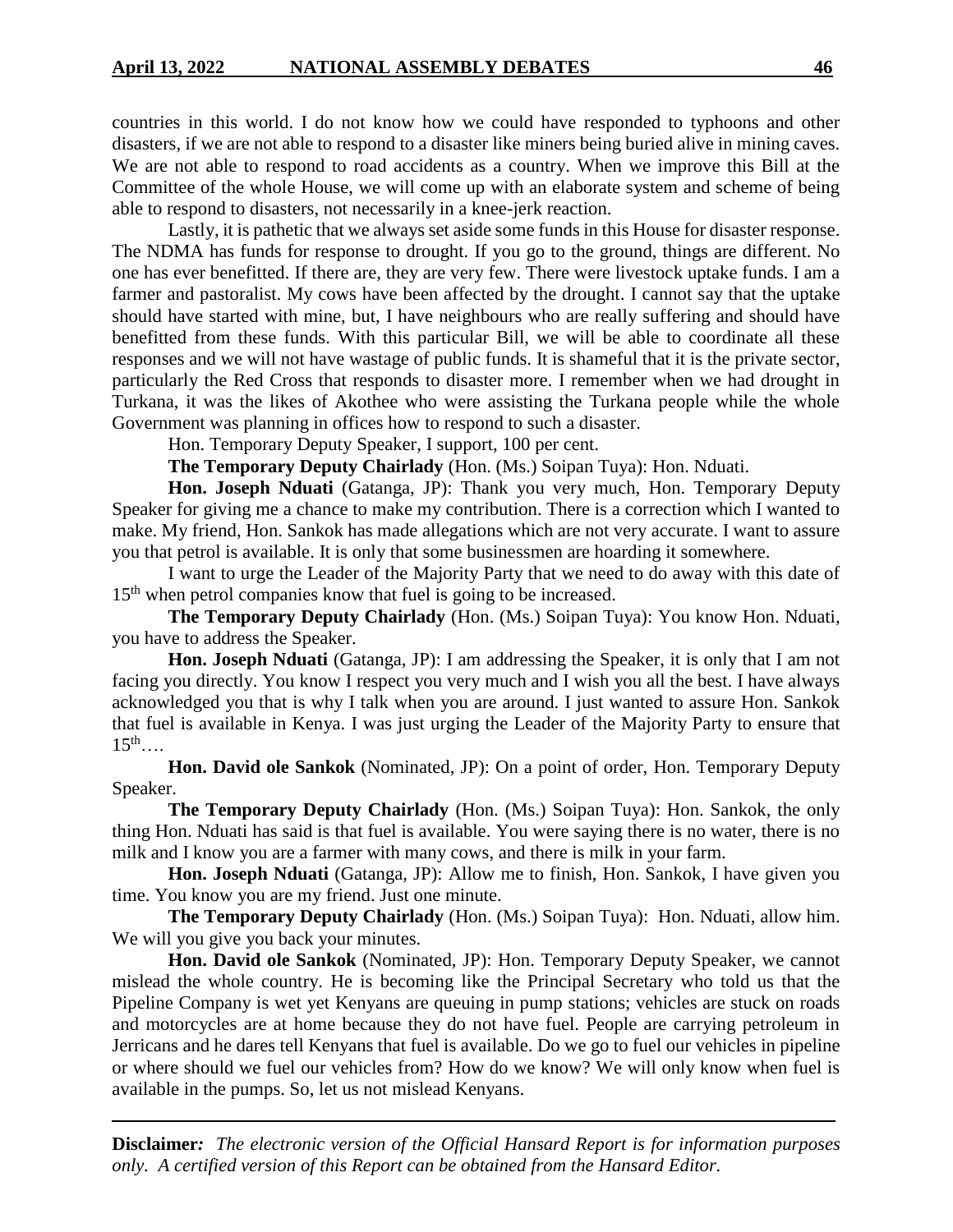**Hon. Joseph Nduati** (Gatanga, JP): Thank you very much, Hon. Sankok. I acknowledge what you are saying. I was saying that the country has enough fuel. I am a businessman and I know that. What is happening is that fuel companies are hiding fuel until maybe the date after tomorrow. I was urging the Leader of the Majority Party that this date of  $15<sup>th</sup>$  of every month, when the country knows that something is going to happen to fuel, can be done away with. It can be any date. Why should we get stuck with one date? Hon. Sankok, you have said that there is no water. I come from Gatanga and I want to assure you that Ndakaini has enough water.

**The Temporary Deputy Chairlady** (Hon. (Ms.) Soipan Tuya): Hon. Nduati, leave Hon. Sankok alone.

**Hon. Joseph Nduati** (Gatanga, JP): It is the allegations that I wanted to correct since he has said them in Parliament and I come from a county which provides water to Nairobi. It is good for me to assure Kenyans and Hon. Sankok. Looking at Hon. Sankok, he looks very smart because last night he had water and his wife was able to clean his clothes. Let me not continue. Let me come back to the Bill.

I really wanted to thank the Committee for coming up with this Bill. I have looked at it and the objectives are very good. The way the authority has been given direction is very good. Looking at the powers and what the authority is going to  $d\sigma - i f$  you look at Clause 31 and particularly the management of disaster - I have seen that it is going to be organised because we will have national and county organs involved in disaster risk management. It has been a big problem because whenever a disaster occurs, it has been very hard for Kenyans to know who to call. There are many Non-Governmental Organisations which deal with disaster management. However, they have not been classified, they only pop up when a disaster occurs. Nobody knows how they operate. So, it is good that now the Bill is putting them in the right place.

There are many disaster experts in this country. It is good that this time round they are going to be registered by the authority so that we are organised. When it comes to firefighting, it has also been a major issue especially when disasters occur. You never know who to call. We know that firefighting services at Nairobi City Council do not work very well. We have resulted to call for firefighting services from the airport or the military which is not a good thing. So, it will be good if they are organised so that Kenyans are able to know where to get these services.

We have had a few disasters in this country. I remember the bombing of our great mall. We all saw what happened. The military came in. When such a disaster occurs, I do not think the military has that kind of expertise to move in. You cannot move into a mall when you do not have its drawings. Just by moving in you can create further disaster because you need to know where the services are. You need to know where the lifts are, where to get water and where the electrical connections are. All these things need to be managed in a good way. As a country, this is something we need to plan well. The way it was done at the Westgate Mall was not good. We saw the military and ordinary Kenyans move in, in a disorganised manner. That is why we lost many lives.

I am happy that the Bill is very clear on how we will register volunteers, how to classify them and get them uniforms. We have had so many people when disasters occur volunteering, but their capability is not known. It is good that the Bill provides how they will be segregated and the services they will offer.

Hon. Sankok talked about food when there is a disaster especially like now when we have drought. I agree with Hon. Sankok. Food distribution when we have drought has been very badly managed. When the food leaves the National Cereals and Produce Board, it is taken to the DC. The DC does not have a way of taking that food to our people. We have seen that most Government officials are not able to account for that food. There is no follow up and the food ends up being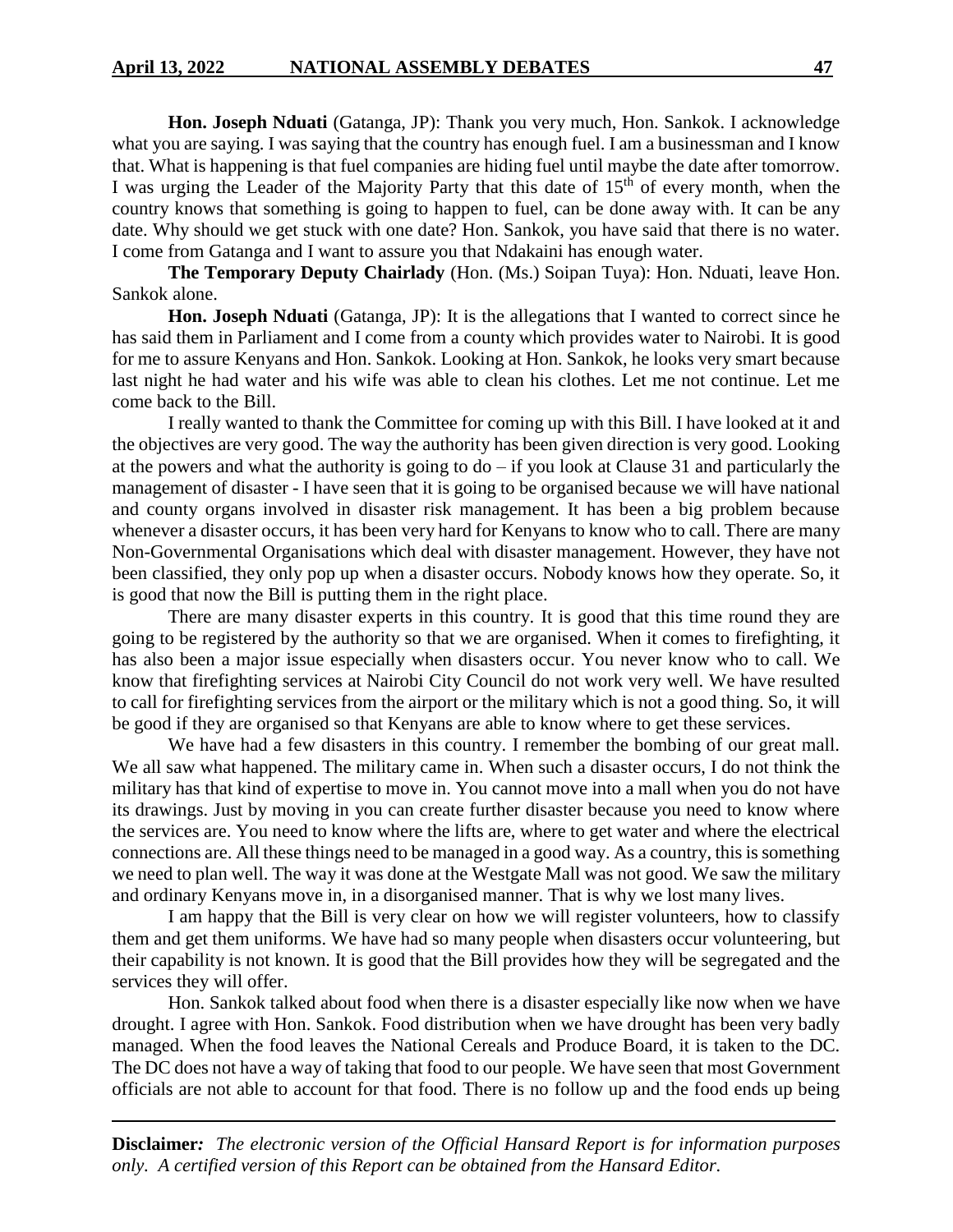sold to people who are not supposed to have benefitted. When it comes to the distribution of food, Kenyans have suffered a lot because what they eventually get is very little. You cannot give a Kenyan two kilogrammes of maize and expect that he will forget that problem.

With those few remarks, I support the Bill thank you.

**The Temporary Deputy Speaker** (Hon. (Ms.) Soipan Tuya): Hon. Sabina.

**Hon. (Ms.) Sabina Chege** (Murang'a CWR, JP): Thank you, Hon. Temporary Deputy Speaker. At the outset, I support this Bill. It has come at the right time because of the way we conduct disaster management in this Republic. We have had several cases in the country where disaster strikes then we run like headless chicken without knowledge of what to do and who is supposed to do what.

In my county, we have had mudslides that have affected several households. Currently, we have deep cracks that run across my county. Some homes have sunk. We took time with the Cabinet Secretary to go to the ground and we saw how our people are suffering. But even the promises that were made, to date no one is ready to address them. Some of these people might need to be moved from their homesteads. My county is quite hilly and when landslides strike, they carry the whole land mass and people are left with nowhere to go. It is very hard even for the legislatures to know which office to go to. We are sent to different offices and at the end of the day the people are the losers. There are people who have been displaced and have not been left with solutions.

Recently, I went to Turkana and saw how people are suffering because of the drought. Apart from calling the Principal Secretary for Special Programmes and promising that they are going to deliver food, which is taken through the provincial administration, we need a team that can sit down and find a long term solution for the Turkana people.

We know about Budalangi and every time there are floods, we see people being displaced. I am very sure we have experts in this country who can work with the national disaster team and come up with permanent solutions for the people of Budalangi.

We had university students who drowned in one of our rivers in our county. It took a lot of time to get divers. It is sad that at such a time as a nation our counties have no divers. When divers are required, we have to get them and ferry them from Mombasa to a specific county. It was painful watching families waiting by the river banks trying to retrieve the body of their loved one. Majority of our rivers have many stones and so when a body is stuck, no one can go there. We have our young people who are divers and have learnt it through the hard way who just need to be equipped and given more training and backup and can save many lives. In my county, we have lost several lives through drowning in the rivers, especially at the waterfalls.

We have seen when terrorism happens, the way information is relayed on who is supposed to go where first. There is confusion among members of the same team because there is no proper coordination. We have seen incidents like in Sachangwan when a fuel trailer burst into flames. Recently, we also had another one at Mai Mahiu Road. We do not have a number you can call.

Therefore, this Bill is timely and will save a lot of lives. As the Chair of the Departmental Committee on Health, we noted that we do not have a plan for emergency, especially on very many highways. I thank the Jubilee Government that I am a proud Member of for managing to build several highways. But when it comes to accidents, we do not have emergency hotline numbers or ambulances that are on standby.

In the developed countries, when an accident occurs, you will find a fire truck, the police and an ambulance and not just an empty ambulance, but an ambulance that is well equipped with experts. We have lost lives of many Kenyans who would have been saved in accidents. When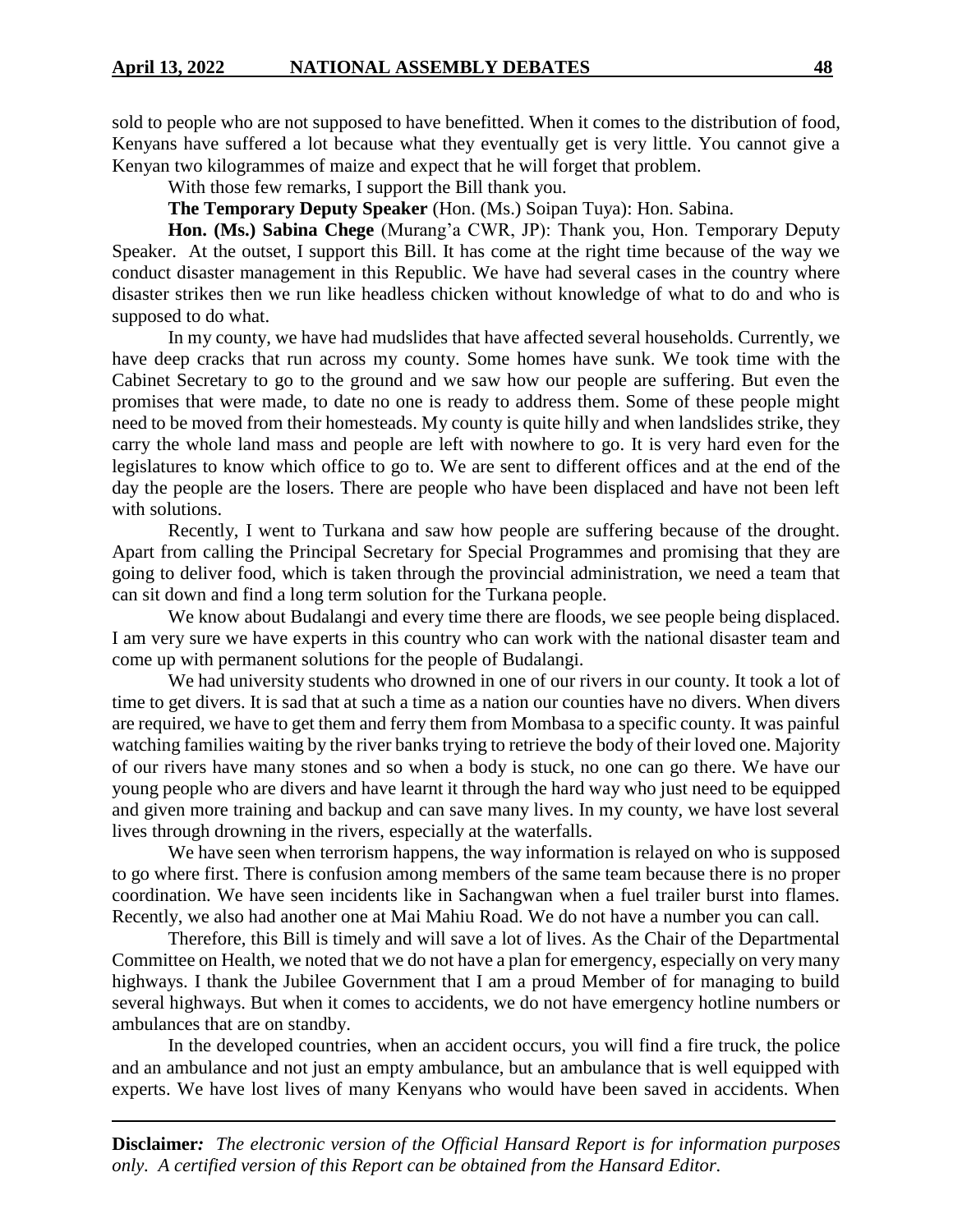accidents occur, Kenyans try to rescue the victims and as a result we lose many lives because the people trying to save them are not experts. Even the people who would wish to save them do not have the expertise or a number that they can call to access people who can save them. So, emergency healthcare is very important. I hope this team will consider our highways and superhighways and see how we can help our people through disaster management.

I have talked about drought and food distribution and having permanent solutions. I congratulate the Leader of the Majority Party who moved this Bill and the Chair of the Committee who contributed on it.

I emphasise that the issue of fuel shortage in this country is not really a disaster. It is just a matter of indiscipline and a matter of people who want to carry out economic sabotage. I hope that the Government and relevant agencies will work together and provide a permanent solution to the problem and take action against companies and corporates that are hoarding fuel waiting for the prices to go up. It is a shame that we can give foreigners a chance to trade and make money in this country, but they want to sabotage this economy. I hope that the Cabinet Secretary in charge of Energy will come out to name and shame for Kenyans to know the people who are hoarding fuel. It is sad that when such things happen people end up blaming the Government instead of addressing the problem. We know the problem of fuel shortage in Kenya and the Ministry knows what they need to do. They need to call out and shut down some of these companies that make Kenyans suffer.

I thank the Leader of the Majority Party and the Chair for this wonderful Bill. I hope before the sunset of this House we are going to make sure that some of these things that are so important and mean a lot to this country will be passed and signed and become law.

I support, Hon. Temporary Deputy Speaker.

**The Temporary Deputy Speaker** (Hon. (Ms.) Soipan Tuya): Thank you. Hon. Mawathe Musili.

**Hon. Julius Mawathe** (Embakasi South, WDM-K): Thank you, Hon. Temporary Deputy Speaker for giving me this opportunity to contribute to this very important Bill.

At the outset, I support the Bill. It is very timely and we need to find a way to be prepared to respond to disaster. There are many types of disasters including earthquake, fire, hurricanes and tornados. We are lucky we do not have tornados in this country, but we have mudslides. There are also man-made disasters like unclean drinking water in case of rain and floods. This Bill gives us an opportunity to plan and have response mechanisms and have a disaster management team in place to equip and train our people.

In Kenya we used to have emergency telephone number 999, we need to bring those systems back so that we respond in a timely manner and serve our people. Other parts of the world such as the USA have hotlines. If you dial 911 for any accident or occurrence, you will get a response.

With those few remarks, I support.

**The Temporary Deputy Speaker** (Hon. (Ms.) Soipan Tuya): Let us have Hon. Wambugu Ngunjiri.

**Hon. Ngunjiri Wambugu** (Nyeri Town, JP): Thank you, Hon. Temporary Deputy Speaker. I support the Bill. I want to focus on the issue of psycho-social support for victims of disaster. That is the part that excites me about this particular Bill. We have had a lot of disasters in this country, be it terrorist attacks, buildings that have collapsed, floods and so on.

Hon. Temporary Deputy Speaker as much as we are able to deal with the immediate effects in most circumstances, we do not seem to have a structured infrastructure to deal with what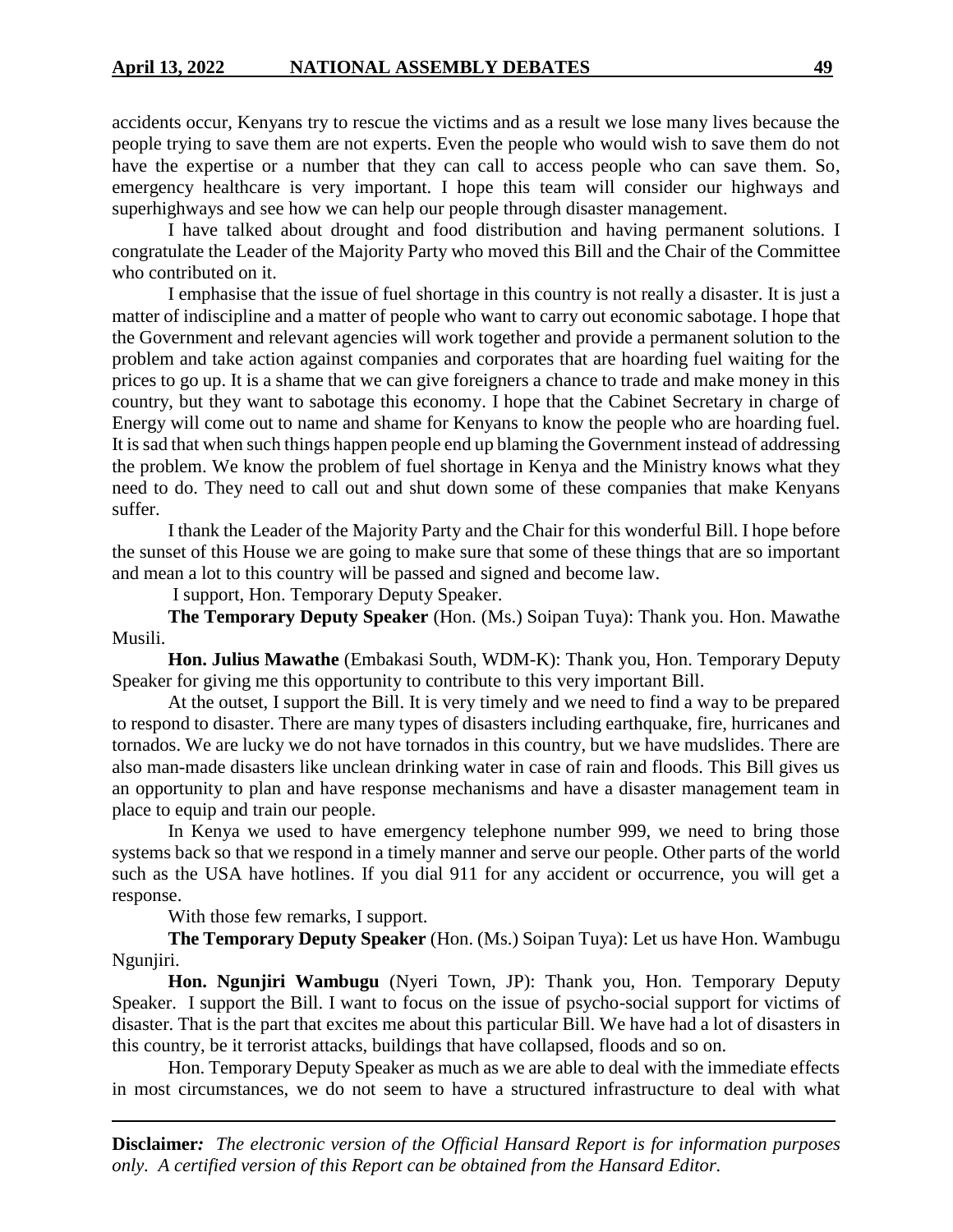happens to the victims and all the people who participate in the management of the disaster. Whether it is the fire-fighters or fast responders who go to the scene of that particular disaster. One of the things I have seen in this Bill is the proposal for the establishment of a psycho-social support structure for victims. In my opinion, it should also include responders and those participants at that particular rescue operation. Anytime there is a disaster the psycho-social effect of that disaster on the psyche of the people who get affected directly, their close allies and friends is huge, as you think about this particular Bill, which I am so grateful about, that the Hon. Leader of the Majority Party has brought to the Floor of the House.

I request that we think and continue focusing on how to ensure that we take care of the mental health of the victims who get affected by a disaster. We also take care of the mental health of the people who participate in the disaster. I had a conversation recently with a friend who works for Red Cross. They say that every time they are involved in rescuing people from an accident, it takes several months before a person's mental health is stabilised. They are the ones who go to rescue. They save people from a disaster.

Hon. Temporary Deputy Speaker, if we do not have a system that takes care of those who take care of the people who are affected, we will reduce our capacity to positively engage in disaster management. Therefore, there is the hard work, the structure of ensuring that committees work all the way to county level.

There is also the aspect of ensuring that those people who will look up to participate in disaster management are also mentally trained and given mental capacity to know how to deal with it. We need psychologists or psychotherapists on standby to deal with the people who are pulling people out of disaster, for example, or those who are rescuing people or who are doing first aid or first response. This will be something I would think we very seriously need to consider as we move this Bill forward.

It is also important for us to define disasters. I want to pick up something my colleague Hon. Sabina Chege has said with regard to the ongoing crisis of fuel which a few of us are terming as a disaster. We are aware that the reason this is going on is that some dealers are hoarding fuel hoping that by the end of tomorrow the Energy Regulatory Commission (ERC) reorganises its fuel prices, so that they make a kill. It is unfortunate that even in the pursuit of profit we have dealers and traders who are willing to allow Kenyans to suffer inability to move. We have even ambulances and police vehicles which are unable to access fuel because we have a few traders who think they will make a kill in profit by just waiting and hoping that the fuel prices will go up from tomorrow evening.

 We had made a special request to the Government for the subsidies on fuel to ensure that tomorrow fuel prices are not the kind of things that are going to hurt the Kenyan population. We know the Jubilee Government - I am proud to associate with it - is looking keenly into this issue of shortage of fuel. We will point where we will put the lines we are seeing behind us and go back to availability of fuel moving forward. We plead with the people who trade in fuel to remember that they also have a social responsibility to keep our country moving. I think this also brings up the issue that we might need to look at as a House. We may need to set up a structure that will analyse how traders are dealing with critical basic needs like fuel so that we do not have a situation where somebody can sabotage the ability of the country to move forward.

Finally, I ask my colleagues, even as we do politics, to make sure we are not using sensitive issues like these. We have a situation where we are all part and parcel of this Government and especially those who are in Jubilee Government. Let us look for solutions. Let us not use this current crisis as a way of earning *bonga* points with the population and trying to make political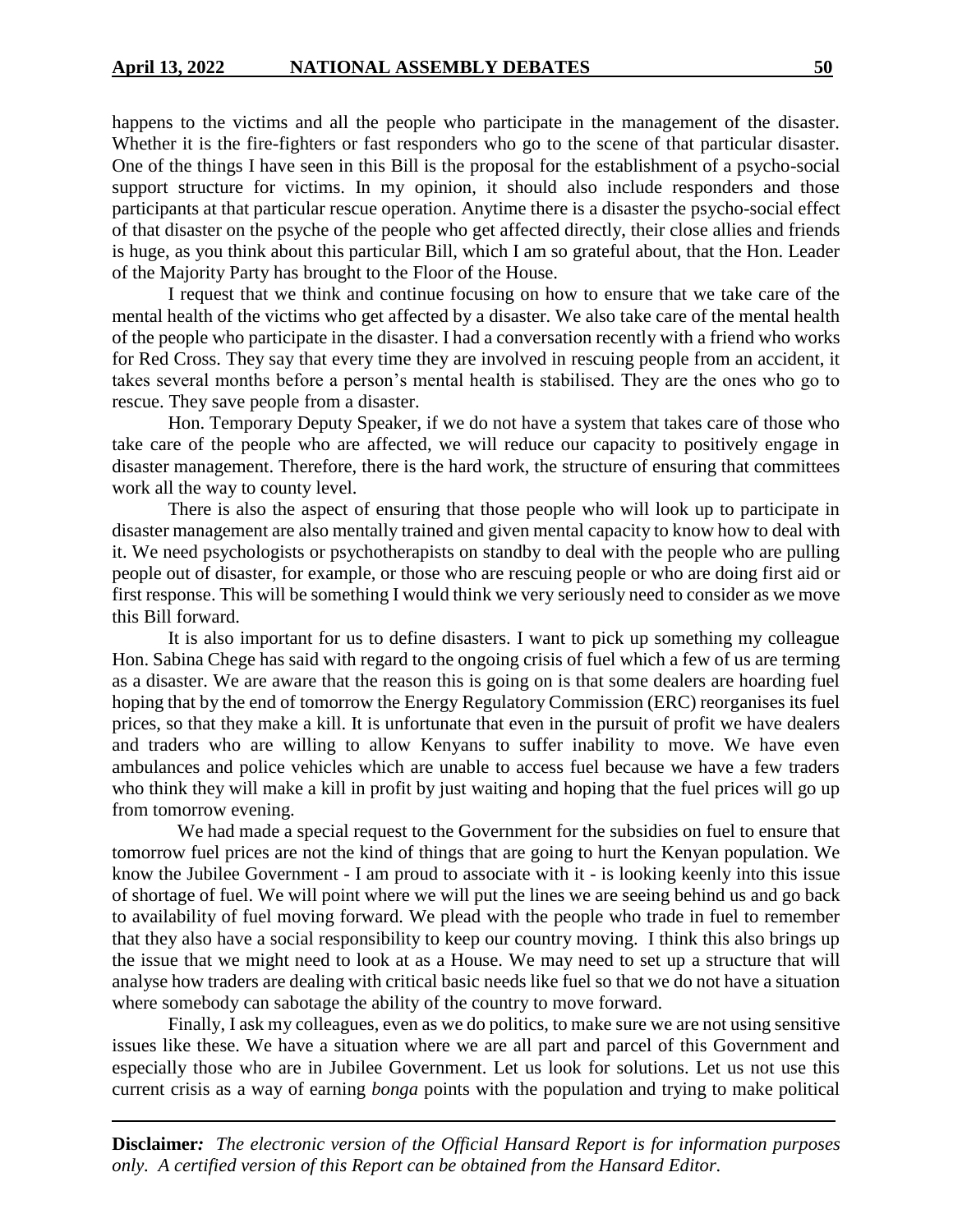capital. We should all be trying to join hands to end this crisis. Talk to the dealers we know, talk to government, ensure that everybody we know who handles fuel at whatever level is being talked to, just to make fuel available rather than hoard it and inconvenience Kenyans greatly as has happened.

I support.

**The Temporary Deputy Speaker** (Hon. (Ms.) Soipan Tuya): I see no further interest for contributions, So, I call upon the Mover to reply.

**Hon. Amos Kimunya** (Kipipiri, JP): Thank you, Hon. Temporary Deputy Speaker. Let me start by thanking you for bringing sanity back to the House and guiding this Session.

I thank the Members who have been contributing to this. It is one of the most enjoyable sessions we have had with no shouting. Everyone is just focused. I think that is the future of this House. I thank the Chair of the Departmental Committee on Administration and National Security, not just for the contribution he has given today, but for the work he has put and his team on this Bill. Hon. Sankok usually leaves about 6.00 p.m. but today he has stayed on to contribute to this Bill and has been quite focused on it together with others who came in. I am not sure whether I want to respond to this because the fuel crisis has been termed as a disaster.

It is important that we recognise that there is a big global disaster on the wider energy not just on fuel and natural gas. Inflation in Britain is at its highest since 1992 occasioned by the high fuel prices and high gas prices. It is the same in the USA. In Kenya, we took this decision to subsidise fuel and we have been pumping money to it. We have managed to keep the prices at just about Kshs139 per litre.

Just last week we were in Uganda with the Hon. Speaker. I got very concerned when we had this discussion on fuel here. Some Members of Parliament said that fuel is cheaper in Uganda than in Kenya. We took it upon ourselves to physically look at pump prices in Uganda. If I recall well, the price of petrol in Uganda Shillings was 6,200 and 4,600 for diesel, give or take Ushs50 which is really not much. When you convert that, you will end up with petrol at Kshs169 and Kshs149 for diesel. There is a whole Kshs30 between the Kenyan and Ugandan prices.

With our borders being porous as they are, you can also imagine one of the disasters we are going through—the people closer to the border are fuelling in Kenya then going to sell it in Uganda and making Kshs30 per litre. It is because we are subsidising. These are the challenges we have. Every time you interfere with market forces, through subsidies and Government action, but in a limited scale without the wider East African region and with the free movement of people and vehicles, you would expect that part of Kenya's taxpayers' money will be used to subsidise consumers in Uganda.

I am sure the same is happening in Tanzania. I do not want to get into that debate. It is something that we just have to note. I am sure the people responsible will be looking at what to do going forward.

I take the point that the honourable engineer Nduati raised about debt. We can see part of that. It also goes to the wider disaster preparedness. In fact, when Hon. Sankok talked of fuel, I thought he would be talking of the disasters we have always seen with fuel tankers. It is one of the most amazing things. We have had the disastrous Sachangwan fire. We thought Kenyans had learned. I do not know what happens to Kenyans every time there is an accident involving one of those fuel ferrying trucks. They rush with their jerricans to go and scoop some fuel without thinking of the disaster that awaits that kind of thing. That is Kenya for you; that is our people. They are high risk-takers. I believe that is why we are very vulnerable as a society and why we actually need this kind of a disaster risk management authority in place.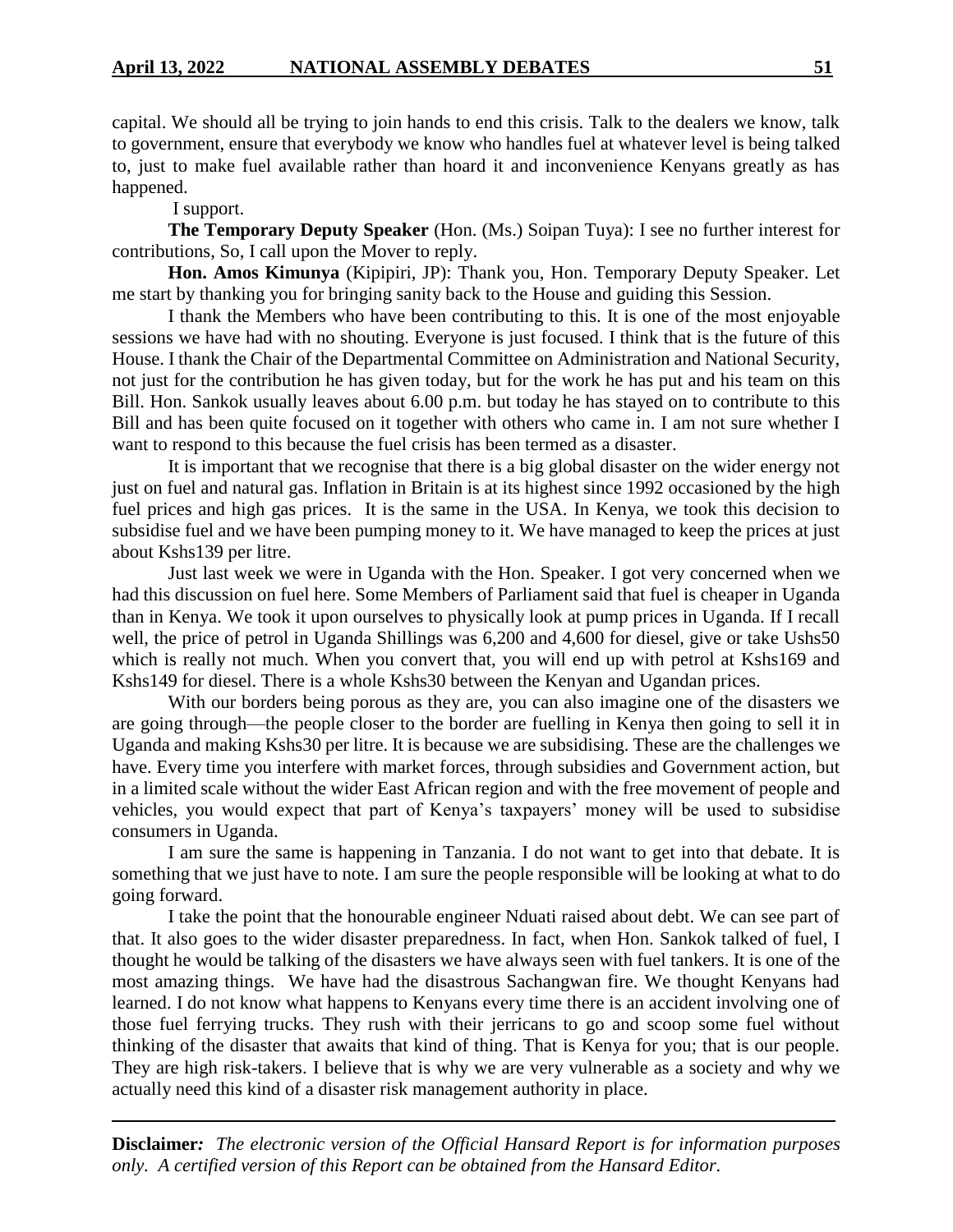Once again, I believe there was total concurrence. I encourage Members that, if anyone feels there is something that has been left out in addition to the proposal on amendments that will be coming from the Departmental Committee on Energy, it will be good to have issues brought up so that we fast-track this Bill and have it into law. Let it go to the Senate and the  $12<sup>th</sup>$  Parliament may well be the one that has helped in mitigation measures on disaster management.

With those remarks, I request that you defer putting the Question pursuant to Standing Order No. 53(3). You can determine a time when we can have that Question put.

Thank you, Hon. Temporary Deputy Speaker. I beg to reply.

**The Temporary Deputy Speaker** (Hon. (Ms.) Soipan Tuya): Your request for deferment is well in order. We shall put the Question when the business comes back into the Order Paper.

*(Putting of the Question deferred)*

Let us move to the next Order.

# **MOTION**

# IMPLEMENTATION STATUS OF THE REPORT ON IRREGULAR RENEWAL OF LEASES BY DEL MONTE KENYA

THAT, this House adopts the Report of the Select Committee on Implementation on its consideration of the Implementation Status of the Report of the Departmental Committee on Lands on a Petition on irregular renewal of leases of land by Del Monte Kenya Limited, laid on the Table of the House on Wednesday, 22<sup>nd</sup> December 2021.

**The Temporary Deputy Speaker** (Hon. (Ms.) Soipan Tuya): The Chair is not here. We shall, inevitably, have to step it down.

*(Motion deferred)*

Next Order.

# **BILLS**

# *Second Readings*

THE PROMPT PAYMENT BILL

**The Temporary Deputy Speaker** (Hon. (Ms.) Soipan Tuya): Again, the Chair is not here. It seems like the Leader of the Majority Party has no brief. So we shall have to step it down also.

*(Bill deferred)*

Next Order.

THE STARTUP BILL